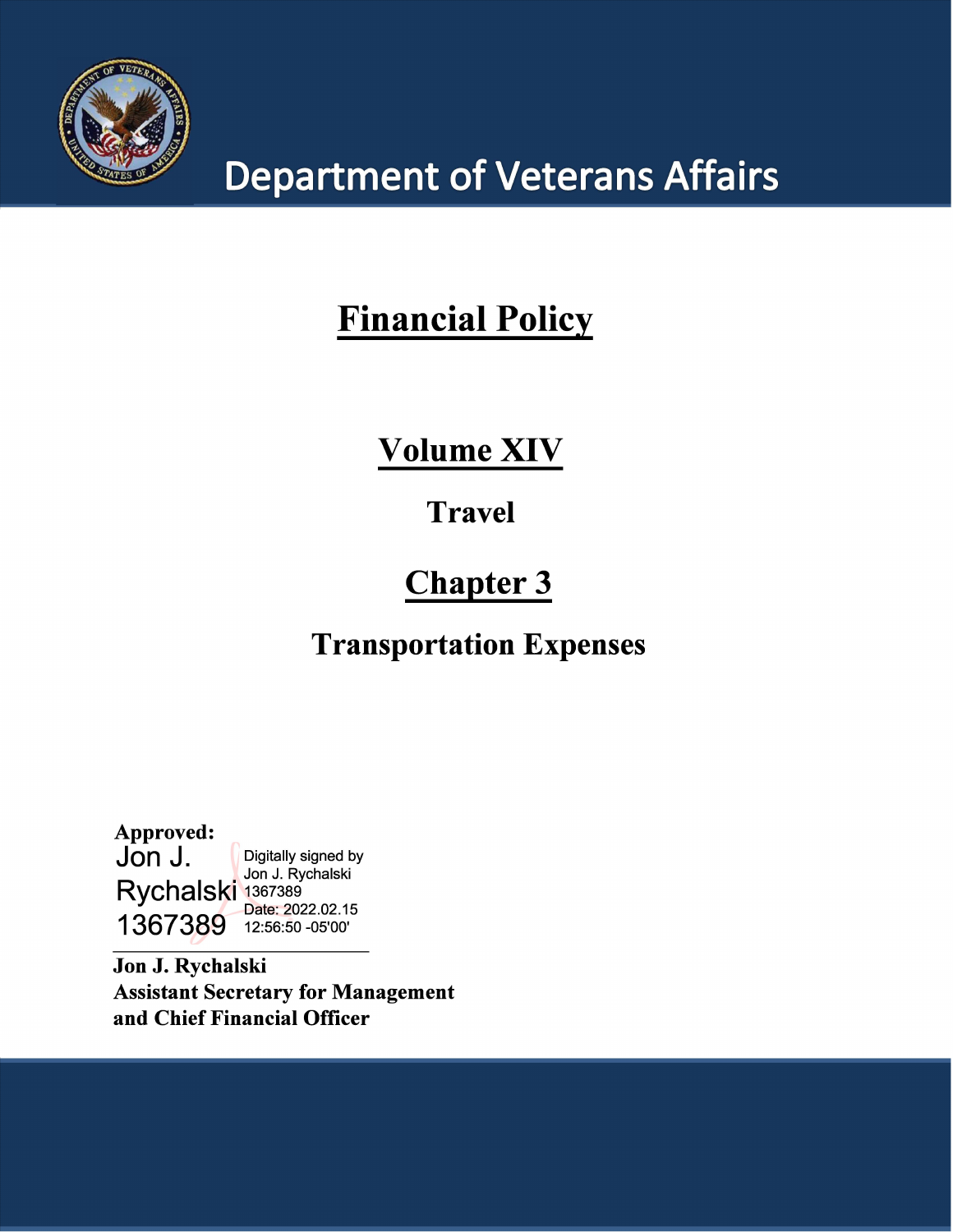| 030505 Outside Continental United States Air Transportation 18           |
|--------------------------------------------------------------------------|
|                                                                          |
|                                                                          |
|                                                                          |
|                                                                          |
|                                                                          |
| 030511 Privately-Owned Vehicle In Lieu of Authorized Mode 26             |
| 030512 Other Uncommon Modes of Transportation<br>26                      |
|                                                                          |
|                                                                          |
|                                                                          |
|                                                                          |
| Appendix B: Travel Management Center Ticketing Procedures  36            |
| Appendix C: Sample Government Operated Vehicle (GOV) Commitment Form. 38 |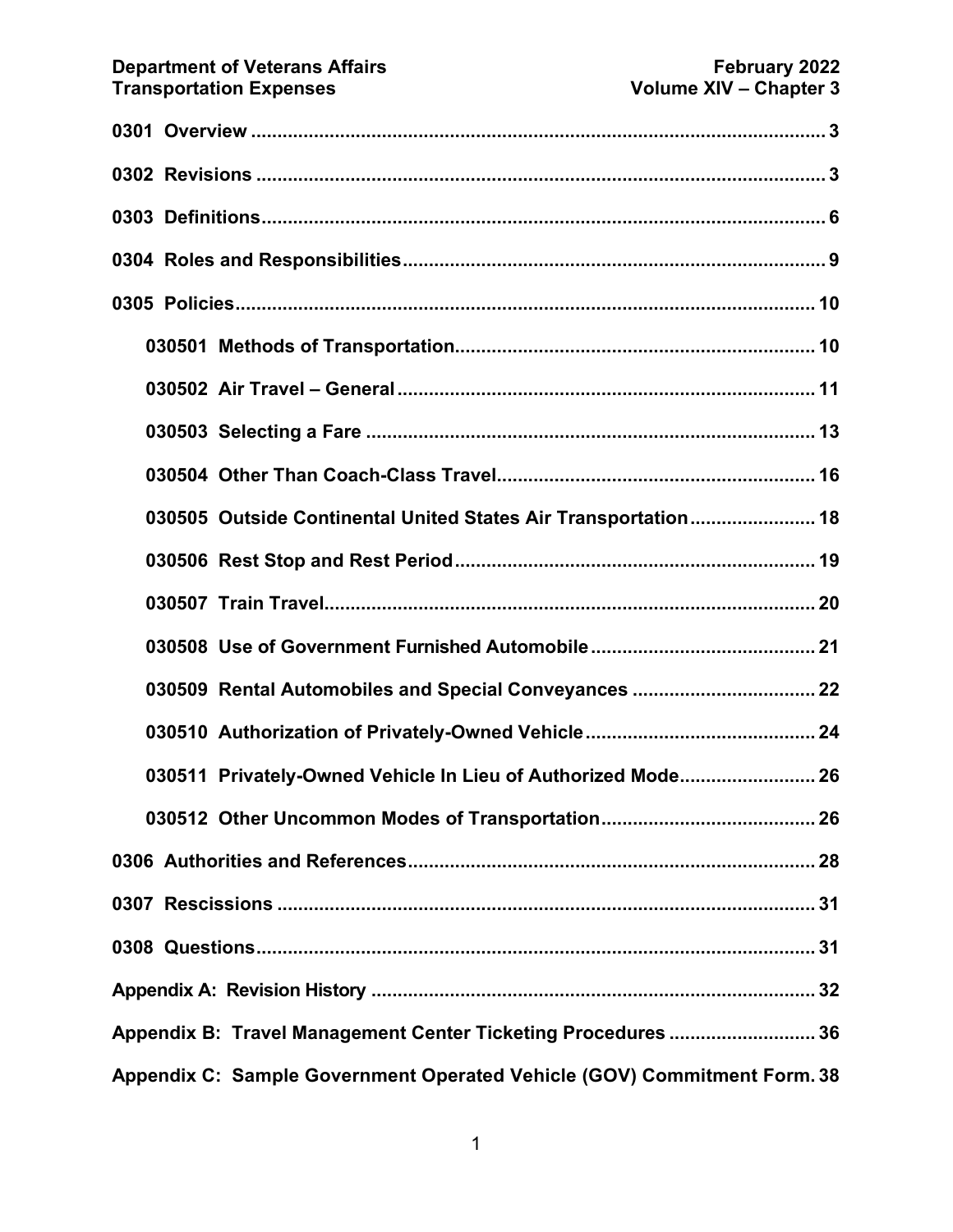|--|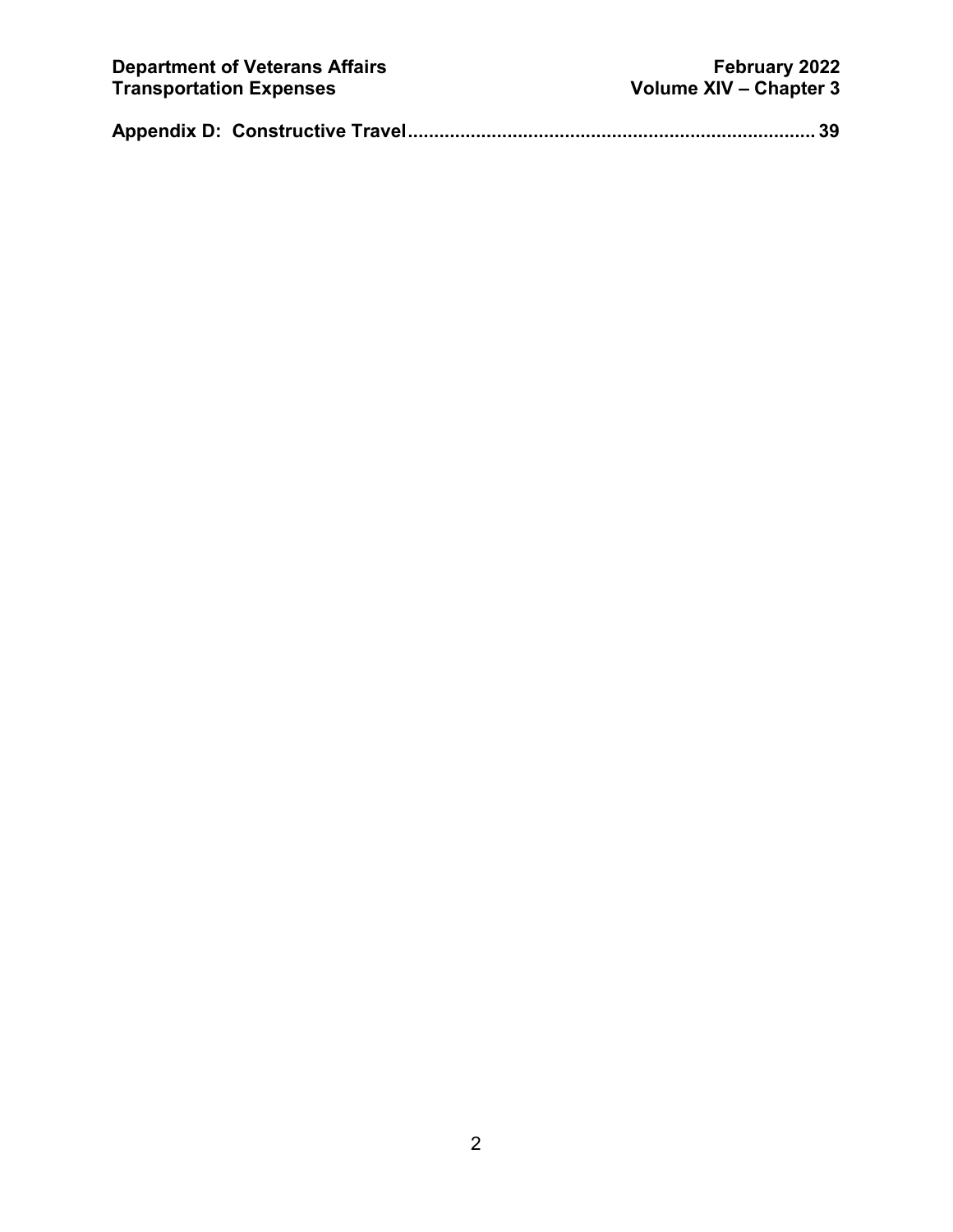# <span id="page-3-0"></span>**0301 Overview**

This chapter establishes Department of Veterans Affairs (VA) financial policies regarding the authorization and payment of transportation expenses for official government travel. This chapter supplements those portions of the Federal Travel Regulation (FTR) pertaining to temporary duty travel (TDY) and Title 41 Code of Federal Regulations (CFR), Chapters 300 through 304.

Key points included in this chapter:

- Travelers will utilize the most cost advantageous methods of transportation based on the order of precedence;
- Official travel reservations will be made through the VA travel system, Online Booking Tool (OBT), or the Travel Management Center (TMC) unless an exception applies;
- Travelers must select General Services Administration (GSA) City Pair fares in VA's travel system for scheduled air passenger transportation service unless an exception applies;
- Travelers will use coach-class accommodations for domestic and international travel;
- Other than coach-class travel requires advance approval;
- When driving a government-furnished automobile (GOV), an employee must possess a valid operator's license and only use the vehicle for official business;
- Employees may use their privately-owned vehicle (POV) on official travel when authorized;
- VA employees are not permitted to use electronic equipment, such as cell phones, computers, or any other electronic devices when driving a GOV or POV while on official Government business; and
- The Fly America Act requires government employees to travel on U.S. flag carriers with few exceptions (49 U.S.C. § 40118, Government financed air transportation).

| Section                       | <b>Revision</b>                                                                                                                                             | Office               | Reason for Change | <b>Effective Date</b> |
|-------------------------------|-------------------------------------------------------------------------------------------------------------------------------------------------------------|----------------------|-------------------|-----------------------|
| Various                       | Minor format<br>corrections.                                                                                                                                | <b>OFP</b><br>(047G) | General Update.   | February 2022         |
| 030503<br>Selecting a<br>Fare | Changed paragraph<br>E., 1., to clarify only<br>required to provide<br>documentation of the<br>of the cost between a<br>contract and non-<br>contract fare. | <b>OFP</b><br>(047G) | General Update.   | February 2022         |

# <span id="page-3-1"></span>**0302 Revisions**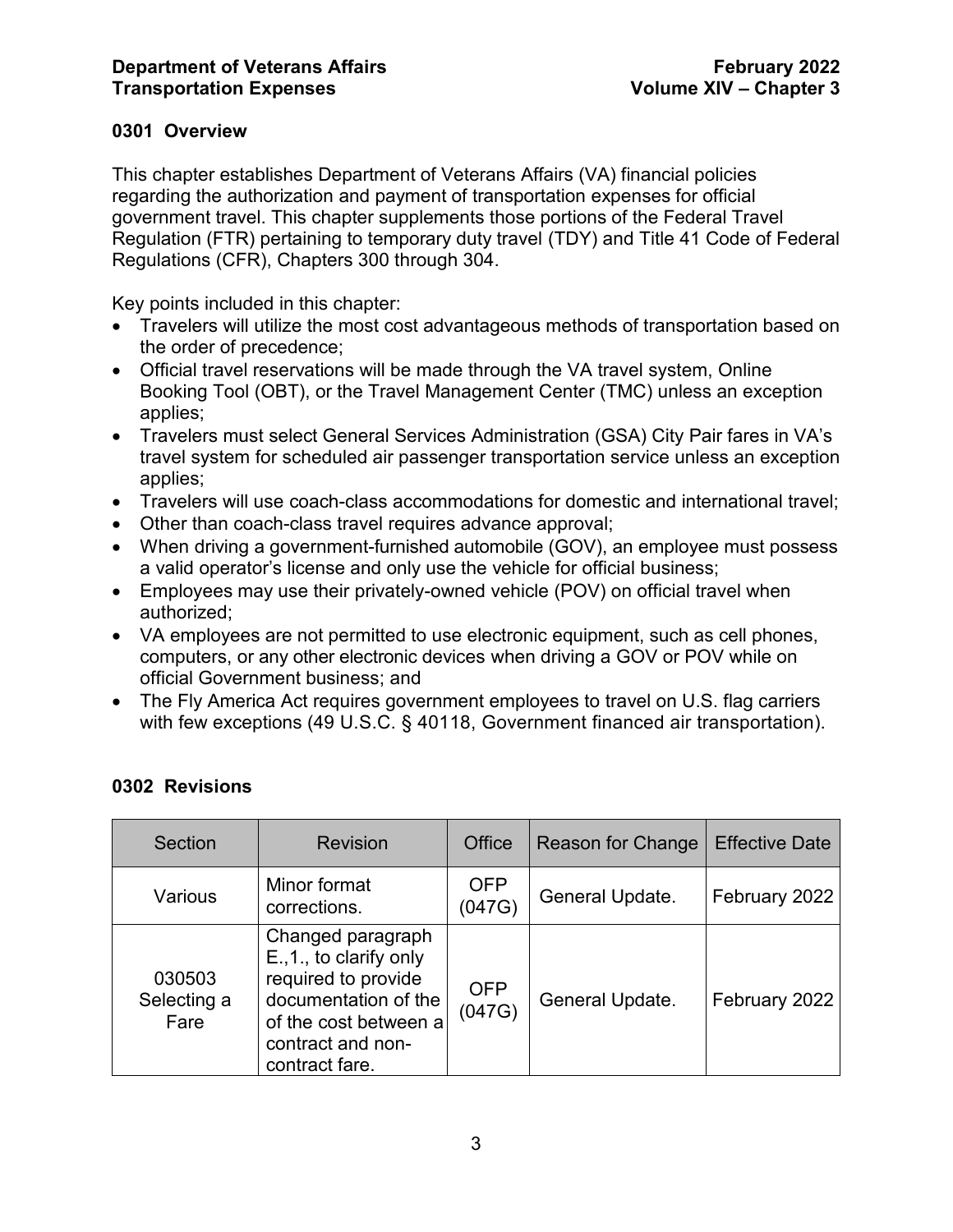# **Department of Veterans Affairs February 2022 Transportation Expenses Volume XIV – Chapter 3**

| <b>Section</b>                                         | <b>Revision</b>                                                                                                                                                                                                             | Office               | Reason for Change                                                                                 | <b>Effective Date</b> |
|--------------------------------------------------------|-----------------------------------------------------------------------------------------------------------------------------------------------------------------------------------------------------------------------------|----------------------|---------------------------------------------------------------------------------------------------|-----------------------|
| Appendix D                                             | Clarified use of most<br>advantageous<br>ground transportation<br>for Government<br>constructive cost,<br>citing mission<br>requirements as a<br>factor.                                                                    | <b>OFP</b><br>(047G) | General Update.                                                                                   | February 2022         |
| 0304 Roles<br>and<br>Responsibilities                  | Added responsibility<br>for the Deputy<br>Secretary, Under<br>Secretary, Assistant<br>Secretary, and Other<br><b>Key Officials</b><br>delegated authority to<br>approve other than<br>coach-class<br>air/train/ship travel. | <b>OFP</b><br>(047G) | <b>SECVA</b><br>Memorandum,<br>"Delegation of<br><b>Authority for Travel</b><br>and Conferences". | October 2021          |
| 030504 Other<br>Than Coach-<br><b>Class Travel</b>     | <b>Updated positions</b><br>delegated the<br>authority to approve<br>other than coach-<br>class air travel.                                                                                                                 | <b>OFP</b><br>(047G) | <b>SECVA</b><br>Memorandum,<br>"Delegation of<br><b>Authority for Travel</b><br>and Conferences". | October<br>2021       |
| 030507 Train<br>Travel                                 | <b>Updated positions</b><br>delegated the<br>authority to approve<br>other than coach-<br>class train travel.                                                                                                               | <b>OFP</b><br>(047G) | <b>SECVA</b><br>Memorandum,<br>"Delegation of<br><b>Authority for Travel</b><br>and Conferences". | October<br>2021       |
| 030512 Other<br>Uncommon<br>Modes of<br>Transportation | <b>Updated positions</b><br>delegated the<br>authority to approve<br>other than coach-<br>class ship travel.                                                                                                                | <b>OFP</b><br>(047G) | <b>SECVA</b><br>Memorandum,<br>"Delegation of<br><b>Authority for Travel</b><br>and Conferences". | October<br>2021       |
| 0307<br><b>Recissions</b>                              | <b>Rescinded August</b><br>2021 published<br>chapter.                                                                                                                                                                       | <b>OFP</b><br>(047G) | <b>General Update</b>                                                                             | October<br>2021       |
| 0302<br><b>Revisions</b>                               | <b>Moved September</b><br>2020 revision history<br>into Appendix A.                                                                                                                                                         | <b>OFP</b><br>(047G) | <b>General Policy</b><br>Update.                                                                  | August 2021           |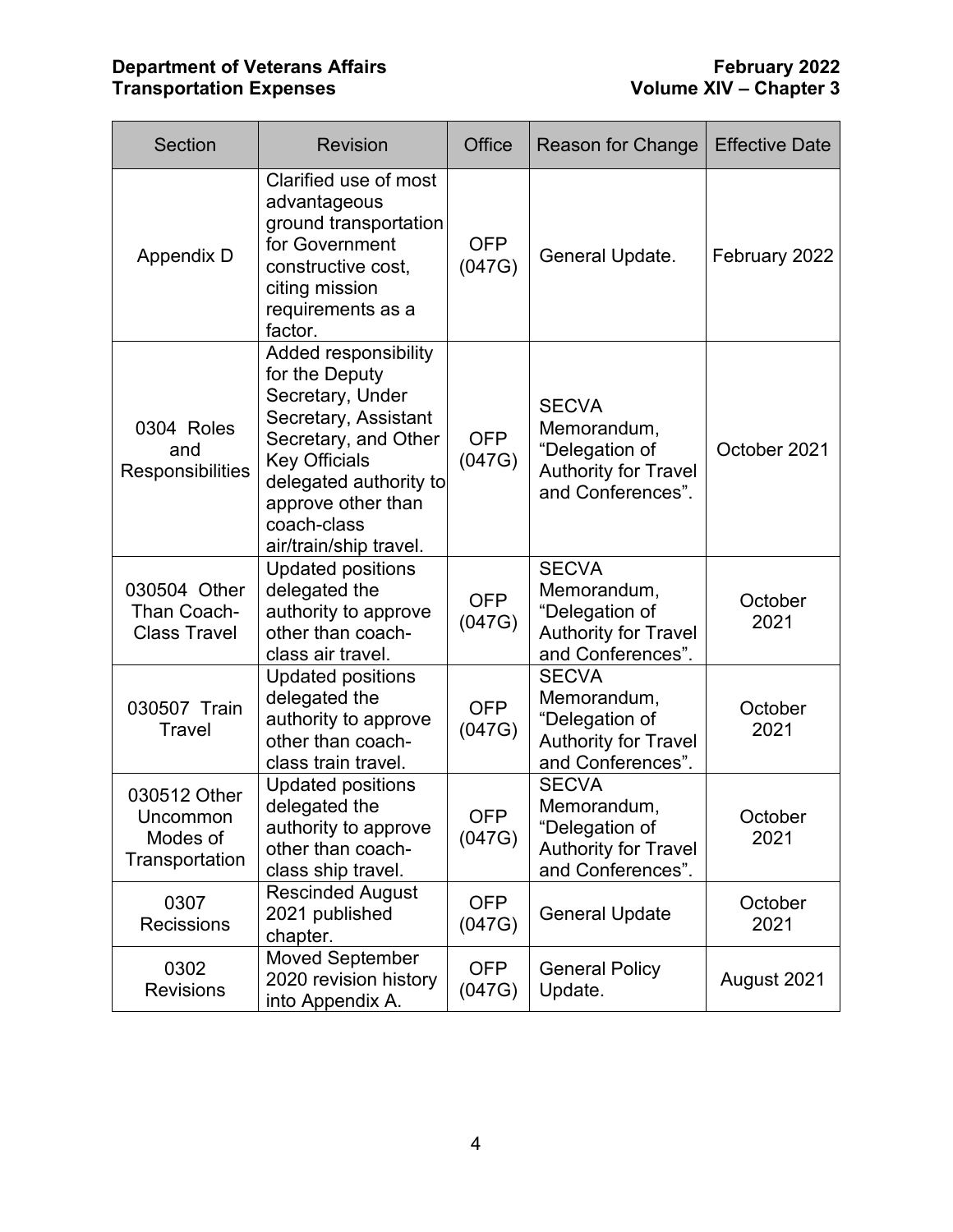# **Department of Veterans Affairs February 2022 Transportation Expenses Volume XIV – Chapter 3**

| Section                                                                          | <b>Revision</b>                                                                                                                                                                                                                                                                         | Office               | <b>Reason for Change</b>         | <b>Effective Date</b> |
|----------------------------------------------------------------------------------|-----------------------------------------------------------------------------------------------------------------------------------------------------------------------------------------------------------------------------------------------------------------------------------------|----------------------|----------------------------------|-----------------------|
| 030509 Rental<br>Automobiles<br>and Special<br>Conveyances                       | Added requirement to<br>attach mission<br>justification or cost<br>comparison for rental<br>car to the TA.                                                                                                                                                                              | <b>OFP</b><br>(047G) | <b>General Policy</b><br>Update. | August 2021           |
| 030510<br>Authorization of<br>Privately-<br><b>Owned Vehicle</b>                 | <b>Moved from Section</b><br>030511 and updated<br>POV costs may be<br>authorized for travel<br>to/from common<br>carrier terminal.<br>Added conditions for<br>reimbursing POV<br>official use while at<br>the TDY site and the<br>reimbursement is at<br>the full GSA mileage<br>rate. | <b>OFP</b><br>(047G) | General policy<br>update.        | August 2021           |
| 030511<br>Privately-<br><b>Owned Vehicle</b><br>in Lieu of<br>Authorized<br>Mode | <b>Clarified VA Form</b><br>10079 is required<br>when POV is chosen<br>instead of the<br>authorized common<br>carrier. Moved POV<br>reimbursement for<br>travel to/from<br>common carrier<br>terminal to Section<br>030510.                                                             | <b>OFP</b><br>(047G) | General policy<br>update.        | August 2021           |
| 0306<br>Authorities and<br>References                                            | Added link for VA<br>Form 10079a,<br><b>Personal Travel in</b><br>Conjunction with<br><b>Official Travel Cost</b><br>Comparison<br>Worksheet.                                                                                                                                           | <b>OFP</b><br>(047G) | General policy<br>update.        | August 2021           |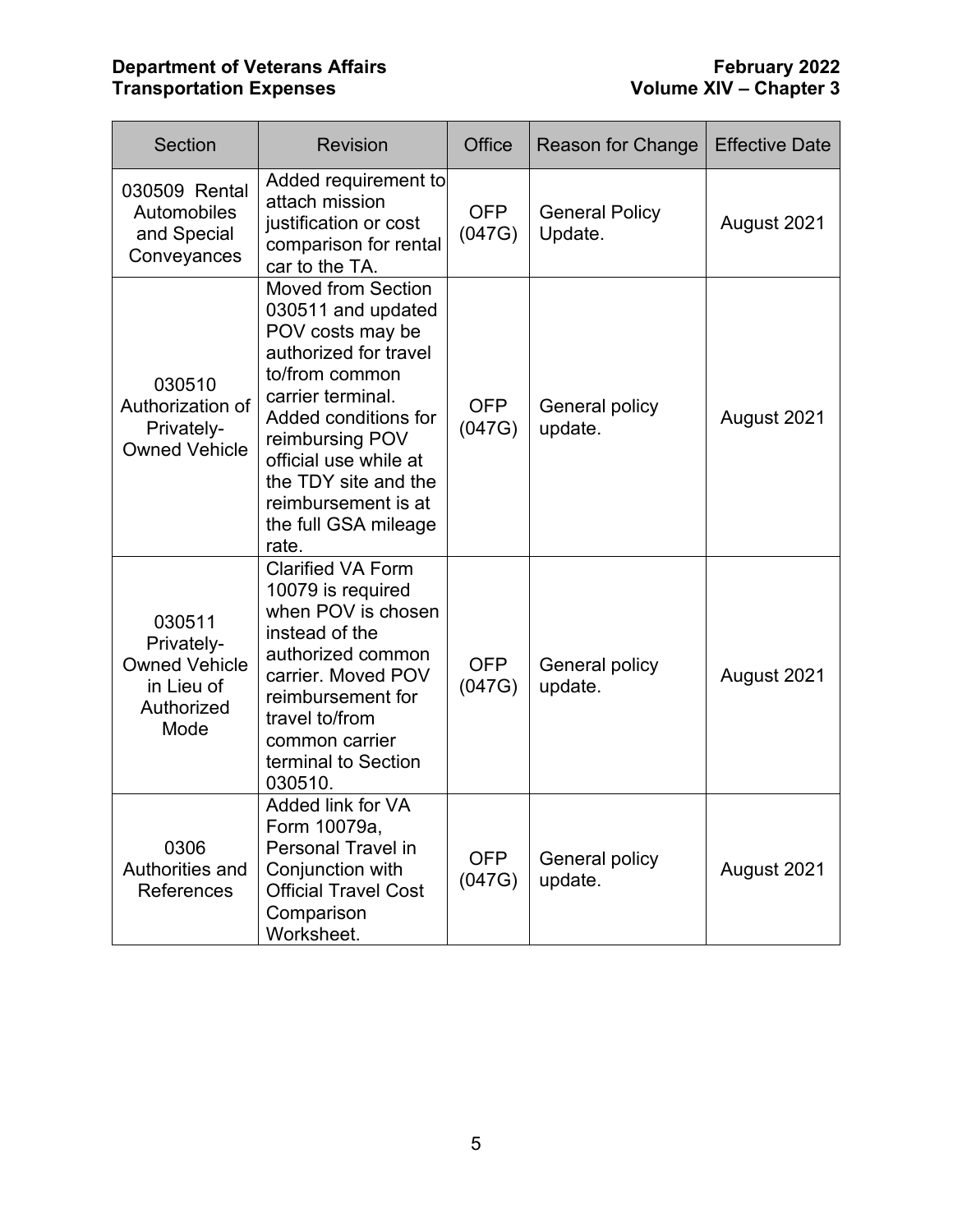| <b>Section</b>                        | <b>Revision</b>                                                                                                                                                           | Office               | Reason for Change         | <b>Effective Date</b> |
|---------------------------------------|---------------------------------------------------------------------------------------------------------------------------------------------------------------------------|----------------------|---------------------------|-----------------------|
| Appendix D:<br>Constructive<br>Travel | Updated to clarify<br>when a cost<br>comparison is<br>required (including<br>personal travel),<br>costs required to be<br>included, and<br>applicable travel<br>segments. | <b>OFP</b><br>(047G) | General policy<br>update. | August 2021           |

Reference Appendix A, Revision History for a listing of previous changes.

# <span id="page-6-0"></span>**0303 Definitions**

**Approving Official (AO)** – A VA employee designated the authority to approve travel requests.

**Business-Class** – A class of accommodation offered by airlines that are higher than coach-class and lower than first-class, in both cost and amenities.

**Coach-Class** – The basic class of airline accommodation that is normally the lowest fare offered regardless of airline terminology used. For reference purposes only, the coach-class may also be referred to by airlines as "tourist class," "economy class," or "single class," when the airline offers only one class of accommodations to all travelers.

**Continental United States (CONUS)** – Refers to the 48 contiguous States and the District of Columbia as defined in FTR Part 300-3, Glossary of Terms, § 300-3.1, CONUS.

**Common Carrier** – Private-sector supplier of air, rail, bus, or ship transportation.

**Constructive Travel** – A cost comparison of differences between authorized common carrier cost and cost from choosing another method of travel (i.e., traveler chooses to drive to a location and seek mileage reimbursement over common carrier flight, etc.). Cost comparison will ensure reimbursements do not exceed the total cost that would have been incurred if a common carrier was used.

**Contract Carriers** – U.S. certificated air carriers under contract with the Government to furnish federal employees and other persons authorized to travel at government expense with passenger transportation service. GSA's City Pair contracts include scheduled airline passenger service between selected U.S. cities/airports and between selected U.S. and international cities/airports at reduced fares.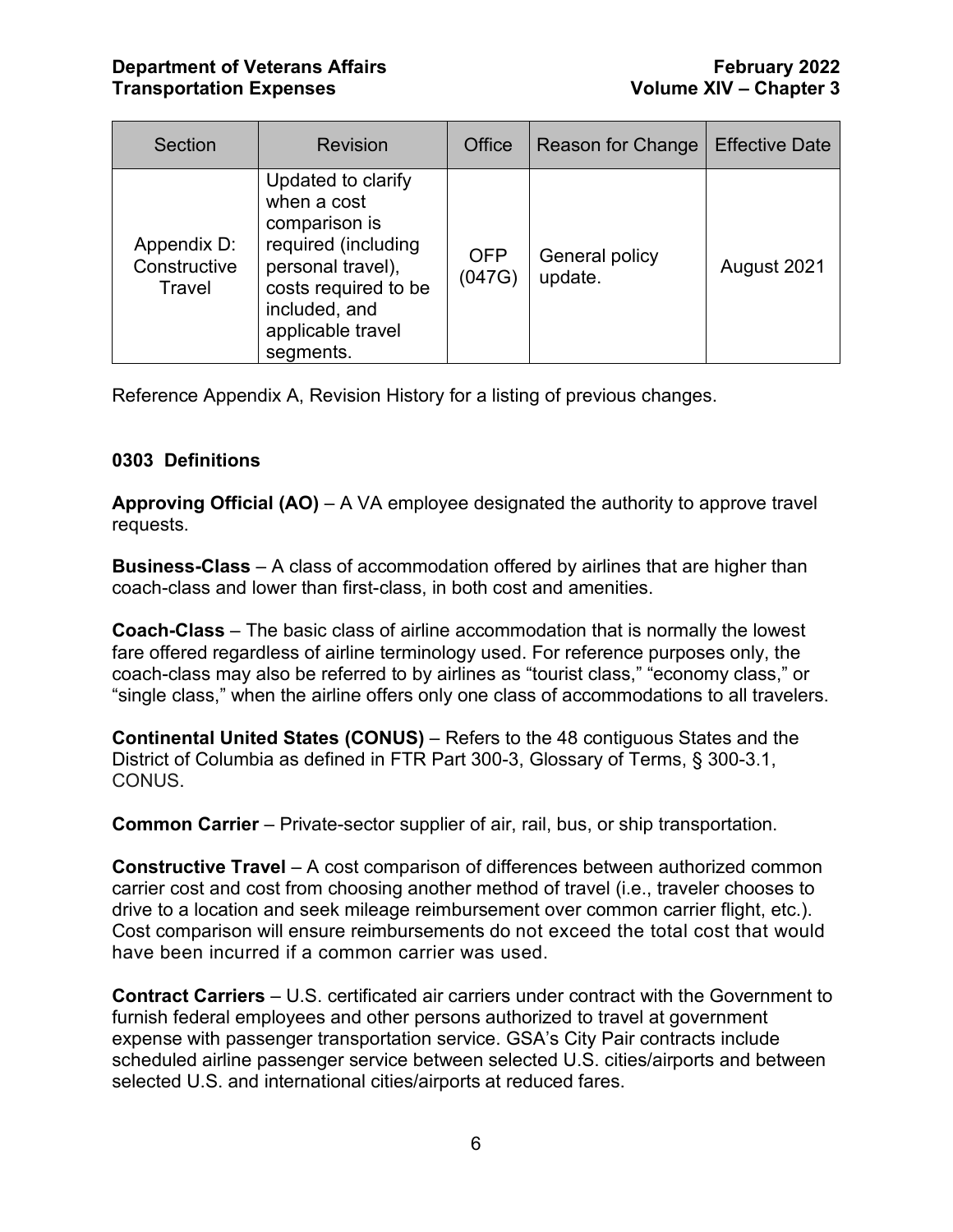**Federal Travel Regulation (FTR)** – FTR Chapters 300 – 304 are the regulations contained in Section 41 of the Code of Federal Regulations (C.F.R.) that implement statutory requirements and Executive branch policies for travel by federal civilian employees and others authorized to travel at government expense.

**First-Class** – The highest class of accommodation offered by the airlines in terms of cost and amenities. This is generally termed "first-class" by airlines and reservation systems.

**Foreign Area** – Any area, including the Trust Territories of the Pacific Islands, situated both outside CONUS and the non-foreign areas per FTR Part 300-3, Glossary of Terms, § 300-3.1, CONUS.

**Government-furnished Automobile (GOV)** – An automobile, or "light truck", including a van or pickup truck, that is owned by VA, assigned, or dispatched, to VA on a rental basis from a GSA Fleet, or leased by VA for 120 days or longer from a commercial firm.

**Invitational Travel** – Authorized travel of individuals either not employed or employed intermittently in the government service as consultants or experts who travel on official government business. Travel allowances authorized for such persons are the same as those normally authorized for employees in connection with TDY (5 U.S.C. § 5703 Per diem, travel, and transportation expenses; experts and consultants; individuals serving without pay).

**Miscellaneous Travel Expenses** – Other miscellaneous travel expenses are those expenses identified in 41 C.F.R. § 301-12 Miscellaneous Expenses, which are directly attributable and necessary to the travel and temporary duty as authorized and performed. When authorized or approved, these expenses are reimbursable. Reference VA Financial Policy Volume XIV Chapter 4, Miscellaneous Travel Expenses for further guidance.

**Non-Foreign Area** – Areas outside of the Continental United States including the states of Alaska and Hawaii, the Commonwealths of Puerto Rico, Guam and the Northern Mariana Islands, and the territories and possessions of the United States (excluding the Trust Territories of the Pacific Islands) as defined in FTR Part 300-3, Glossary of Terms, § 300-3.1, CONUS.

**Official Station** – An area defined by VA as the employee's official duty station (as established in an employee's SF 50) which is the location where the employee regularly performs his or her duties, or an invitational traveler's home or regular place of business per FTR Part 300-3, Glossary of Terms, § 300-3.1, Official Station. Reference VA Financial Policy Volume XIV Chapter 7, Local Travel for local area guidance.

**Official Travel** – Travel under an official travel authorization (TA) to and from an employee's official station or other authorized points of departure and a temporary duty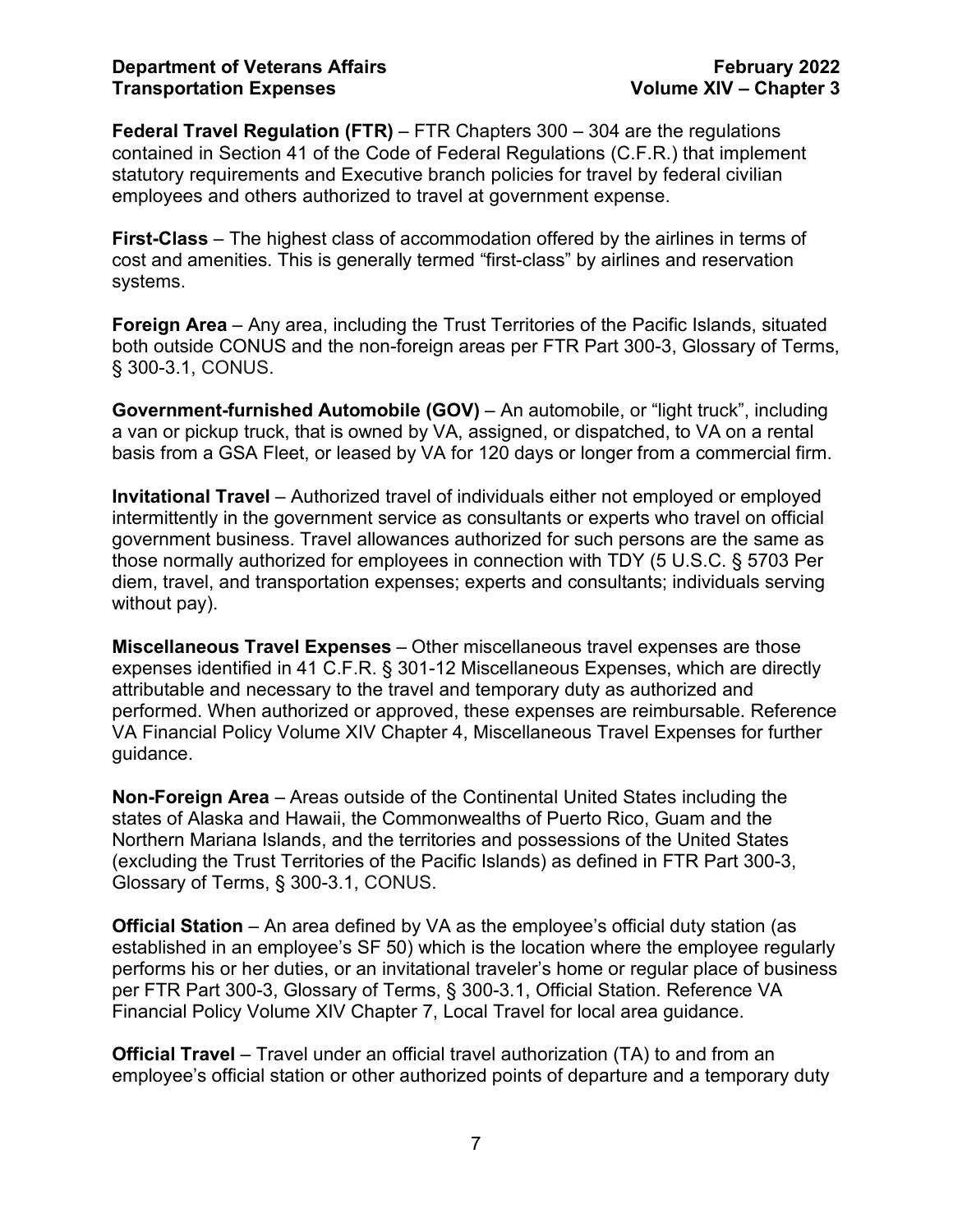location, travel between two temporary duty locations, or relocation at the direction of a federal agency.

**Online Booking Tool (OBT)** – An Internet-based system that permits travelers to make their own reservations for transportation (e.g., air, rail, and car rental) and lodging while using VA's travel system.

**Other than Coach Class (OTCC)** – Any class of transportation accommodations above coach-class, e.g., first-class or business-class.

**Outside the Continental United States (OCONUS)** – Includes both non-foreign areas and foreign areas.

**Payment In-Kind** – Any goods, services, or other benefits provided by a non-federal source for travel, subsistence, and related expenses in place of funds paid to VA by check or similar instrument for the same purpose.

**Per Diem** – A daily payment instead of reimbursement for actual expenses for lodging, meals, and related incidental expenses. The per diem allowance is separate from transportation expenses and other miscellaneous expenses. The per diem allowance covers all charges and services, including any service charges where applicable. Lodging taxes in the United States are excluded from the per diem allowance and are reimbursed as a miscellaneous expense. In foreign locations, lodging taxes are part of the per diem allowance and are not a miscellaneous expense (FTR Part 300-3, Glossary of Terms, § 300-3.1, Per Diem Allowance). Maximum per diem rates for TDY locations are established by GSA are available at the GSA Per Diem Rates website.

**Privately-Owned Vehicle (POV)** – Any vehicle such as an automobile (including vans and pickup trucks), motorcycle, aircraft, or boat operated by an individual that is not owned or leased by a government agency and is not commercially leased or rented by an employee under a government rental agreement for use in connection with official government business (FTR Part 300-3, Glossary of Terms, § 300-3.1, POV).

**Rest Period** – A "rest period" is personal time on either end of TDY travel that permits the employee to rest before reporting for duty.

**Rest Stop** – VA defines a "rest stop" as a break in TDY or relocation travel while employees are en-route to their destinations.

**Special Conveyance** – Commercially rented or hired vehicles other than a POV and other than those owned or under contract to an agency.

**Temporary Duty (TDY) Location** – Travel by an employee on official business to a designated location(s) away from their local area, as authorized by an employee's AO through a TA.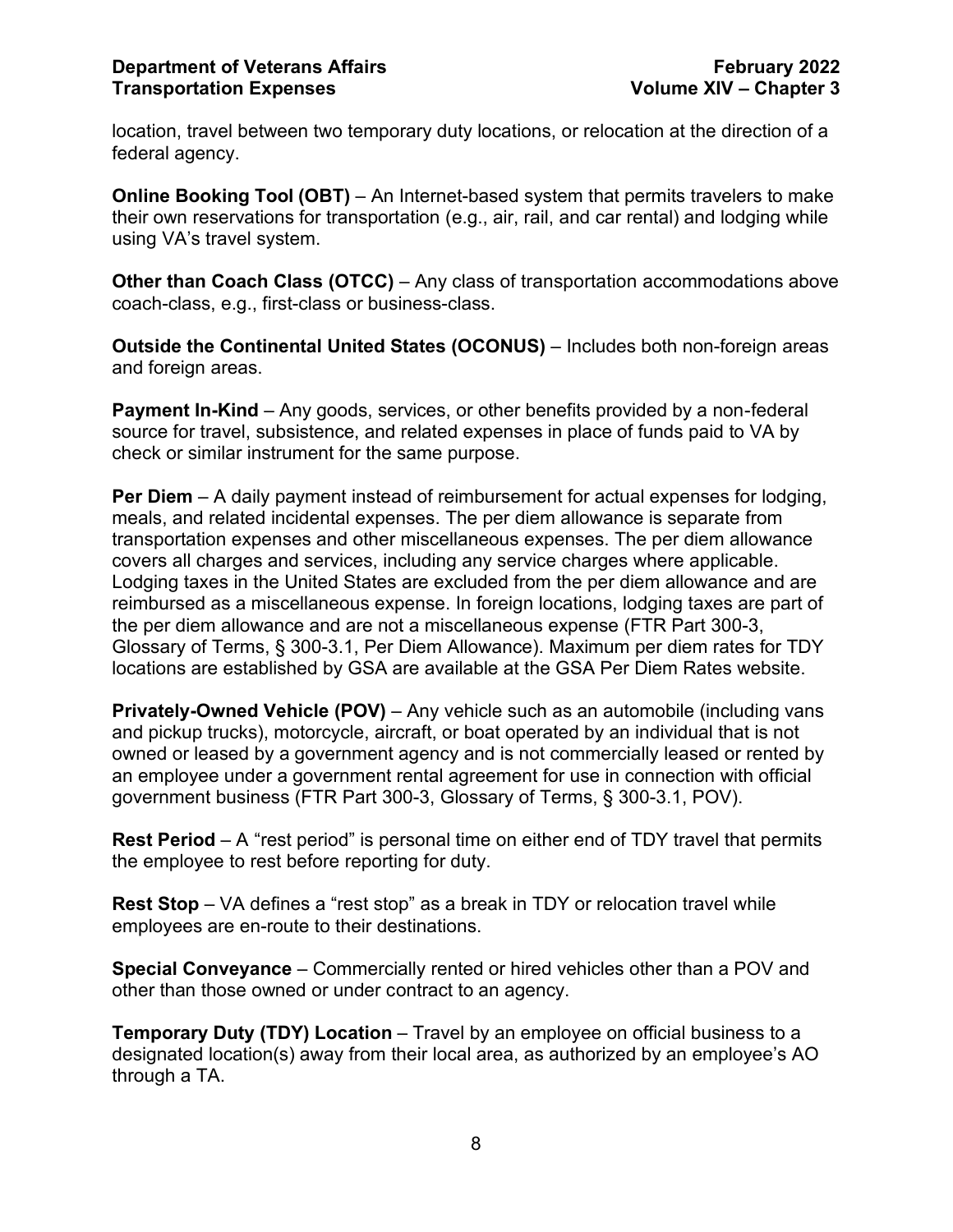**Transportation Expenses** – Fares, rental fees, mileage payments, and other reimbursable expenses related to transportation. Reference VA Financial Policy Volume XIV Chapter 3, Transportation Expenses for additional guidance.

**Transportation Network Companies (TNC)** – A company that uses an online-enabled platform to connect passengers with drivers using their personal, non-commercial vehicles (e.g. Uber, Lyft, Sidecar, Wingz, Summon, and Haxi).

**Travel Authorization (TA)** – A written or electronic authorization to incur expenses while on authorized official business for the Government, which must include specific purpose, itinerary, and estimated costs (FTR Part 300-3, Glossary of Terms, § 300-3.1, Travel Authorization).

**Travel Card (Government Travel Charge Card)** – A convenient method for federal agencies and their employees to make payments for official government travel-related expenses. The three types of travel card accounts available under the GSA SmartPay Master Contract are Individually Billed Accounts (IBA), Centrally Billed Accounts (CBA), and Single-Use CBA.

**Travel Claim** – A certified document submitted by the traveler in VA's travel system, supported by documentation and receipts where applicable. The travel claim is a request for reimbursement of expenses incurred in the performance of official travel.

**Travel Management Center (TMC)** – A common carrier travel firm available in VA's travel system providing reservations, tickets, and related travel management services for official travelers.

**Travel System** – The government-contracted, end-to-end travel management system that automates and consolidates the federal travel process in a self-service web-centric environment, covering all aspects of official travel, including travel planning, authorization, reservations, ticketing, expense reimbursement, and travel management reporting.

#### <span id="page-9-0"></span>**0304 Roles and Responsibilities**

**Deputy Secretary, Under Secretaries, Assistant Secretaries, and Other Key Officials (OKOs)** have the delegated authority to approve other than coach-class for air/train/ship travel, with no further re-delegation authorized.

**Approving Officials (AO)** are knowledgeable of the employee's travel plans, the travel funds paying for the travel involved, and understand how the authorized travel will support the agency's mission. AO's are responsible for ensuring that travel is:

- Mission essential and cannot be accomplished through other means;
- Performed economically and prudently; and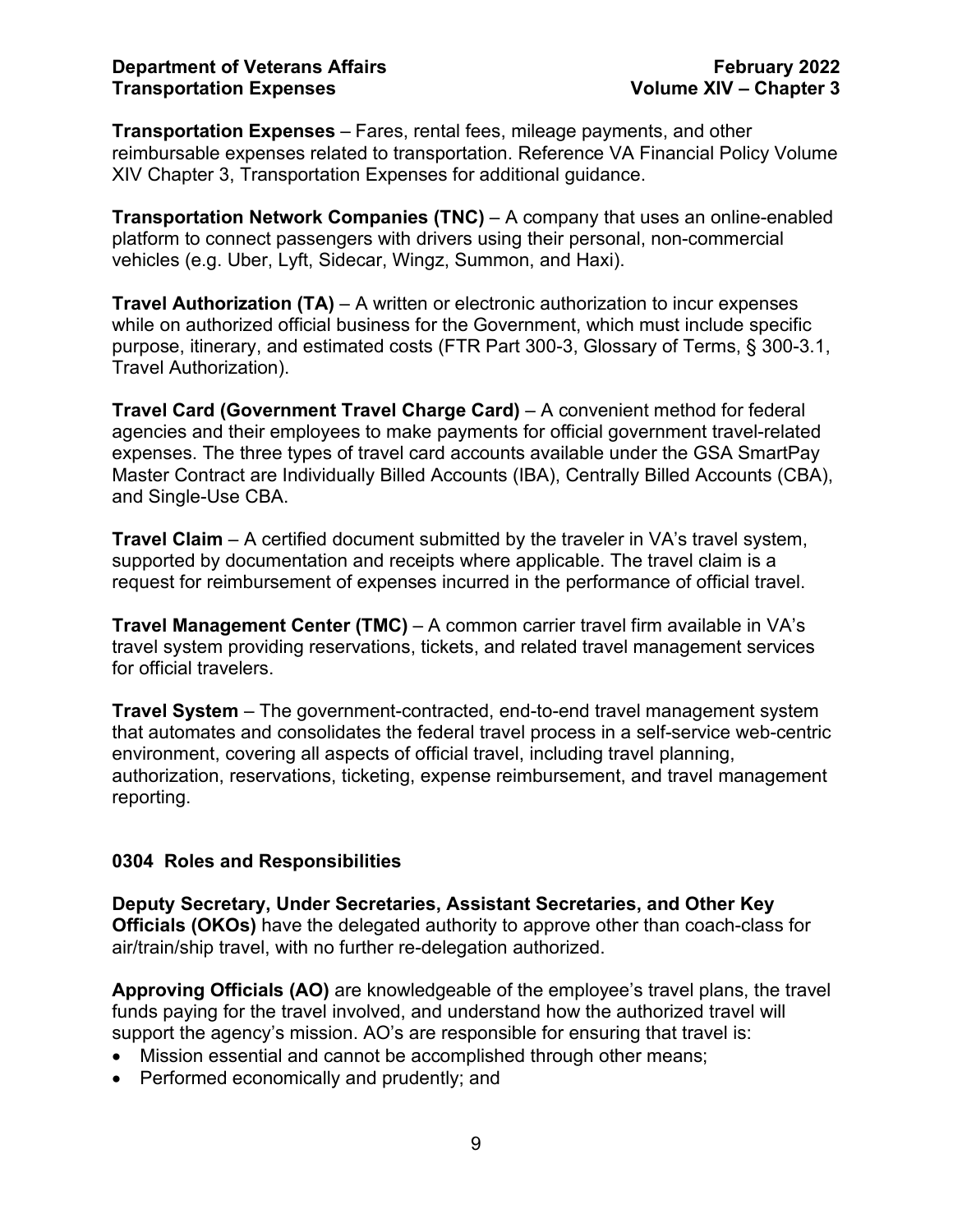• Consistent with FTR Chapters 300 – 304, VA travel policy, and any other Department-specific guidance (e.g., travel notices).

AOs will also ensure adequate funds are available and required documentation and receipts are in the travel documents in VA's travel system.

**Travelers** will be knowledgeable of and comply with the FTR, VA travel policy, and any other agency-specific guidance (e.g., travel notices). Travelers will minimize costs, ensure travel is approved in advance; arrange travel using VA's travel system; submit travel claims promptly (within 5 business days of completion of travel); and comply with VA's travel charge card program guidance in VA Financial Policy Volume XVI Chapter 2, Government Travel Charge Card Program.

# <span id="page-10-0"></span>**0305 Policies**

# <span id="page-10-1"></span>**030501 Methods of Transportation**

- A. Per 5 U.S.C. § 5733, Expeditious Travel: "The travel of an employee shall be by the most expeditious means of transportation practicable and shall be commensurate with the nature and purpose of the duties of the employee requiring such travel." The traveler and AO will determine the most advantageous method of transportation based on the order of precedence (FTR Part 301-10, Temporary Duty (TDY) Travel Allowances, § 301-10.5). When selecting the best method of transportation there are several factors to be considered.
	- 1. The total cost to the Government, including costs of per diem, overtime, lost work time, and actual transportation costs (round-trip costs for use of taxicab versus mileage and parking costs for the use of a POV).
	- 2. The accessibility and availability of public transportation.
	- 3. The duration of travel, and if travel involves holidays or weekends, and when applicable the urgency of the travel.
	- 4. The total distance of the travel.
	- 5. The number of locations visited.
	- 6. The number of travelers involved in the travel.
	- 7. Reimbursement of costs associated with the authorized mode of transportation will only be reimbursed up to the lesser amount of available options (e.g. most economical parking, etc.).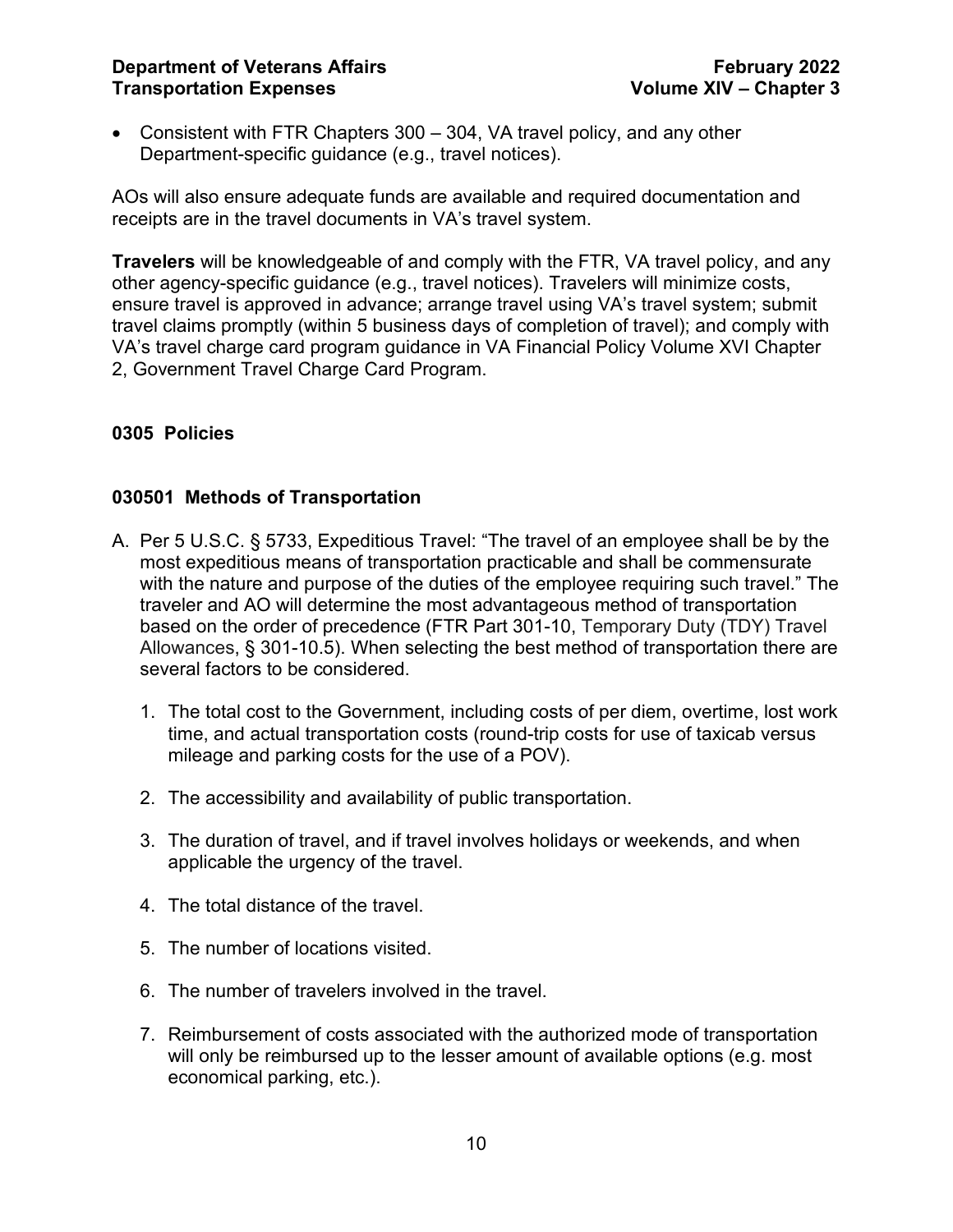- B. The various methods of transportation which may be authorized for official travel include common carrier transportation, GOV; contract rental automobiles, POV, train, helicopter service, ships, buses, streetcars, subways, local transit systems, taxicabs, TNCs, courtesy transportation, and any other necessary means of conveyance.
- C. Employees will not use a GOV or aircraft for other than authorized official government purposes. An employee's use or authorization of a government-owned or leased vehicle or aircraft for other than the performance of official purposes is subject to adverse personnel actions (31 U.S.C. § 1349, Adverse Personnel Actions, and 31 U.S.C. § 1344, Passenger Carrier Use).
- D. VA will not reimburse the cost of flight insurance purchased by a traveler incident to official travel. Travel insurance for a Government trip must not be purchased by the traveler.
- E. Per [Executive Order 13513 \(October 1,](https://www.gpo.gov/fdsys/pkg/FR-2009-10-06/pdf/E9-24203.pdf) 2009), Federal Leadership on Reducing Text Messaging While Driving, VA employees are not permitted to engage in text messaging or using any electronic equipment, such as cell phones, computers, or blackberry devices, when driving a GOV or POV while on official government business. The use of electronic equipment supplied by the Government is also prohibited while driving**.**

# <span id="page-11-0"></span>**030502 Air Travel – General**

- A. VA travelers on official business will use commercial air carrier coach-class accommodations for domestic and international travel (FTR Part 301-10, Temporary Duty (TDY) Travel Allowances, § 301-10.122).
- B. All foreign air travel must be on airlines designated as U.S. Flag Carriers unless an exception applies (refer to Section 030505).
- C. All official travel reservations will be made through the VA travel system's OBT or the TMC unless there are extenuating circumstances and the traveler has been authorized an exception. The AO will need to grant this exception. Reservations using commercial means (e.g., Orbitz, Travelocity, other travel agents) are not permitted for official travel.
- D. Transportation and lodging reservations should be made using VA's travel system as early as possible in advance of the travel start date to obtain the best flight.
- E. When selecting lodging reservations, the first consideration should be given to available FedRooms (FTR Part 301-11, Temporary Duty (TDY) Travel Allowances, § 301-11.11).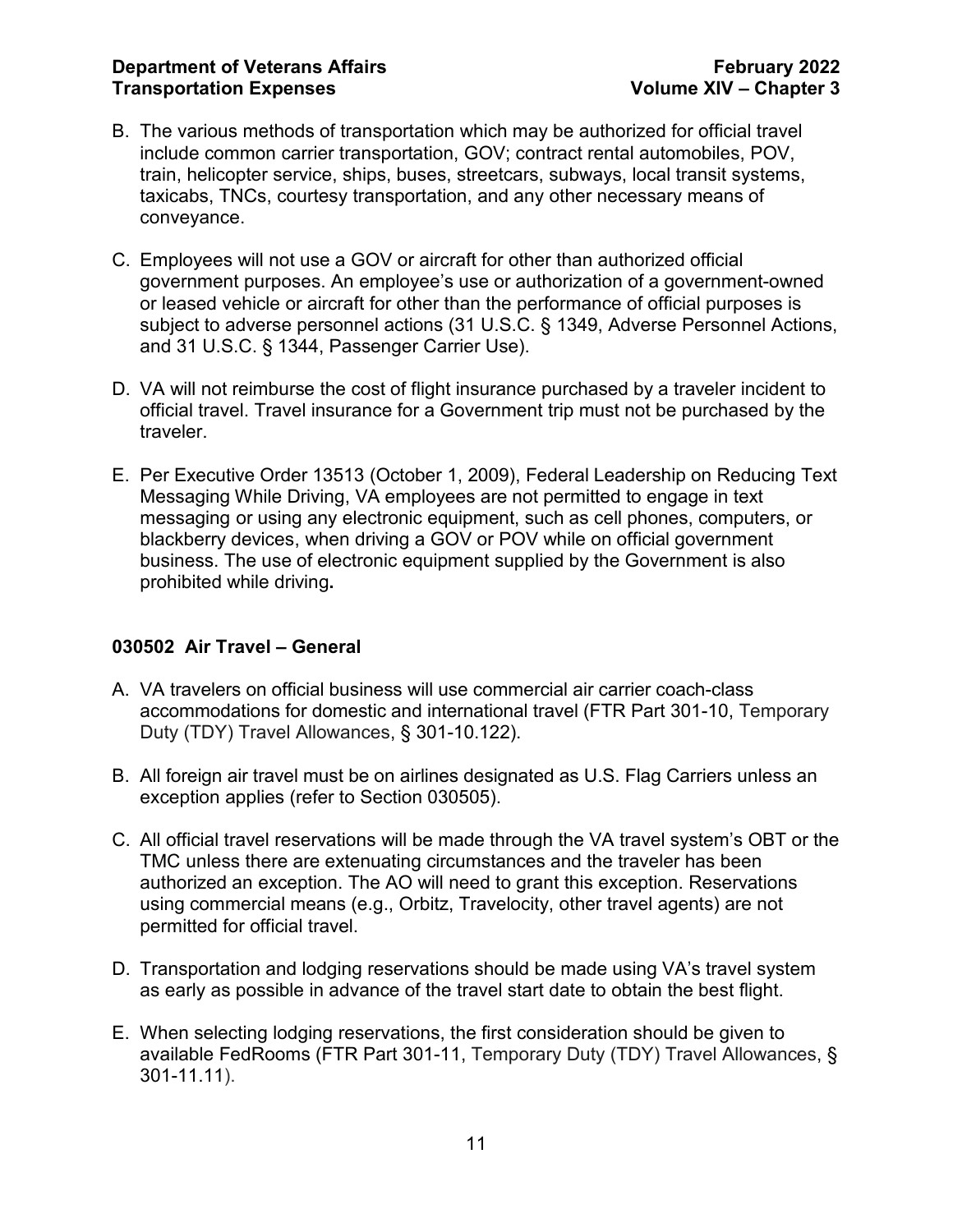- F. When reservations are made involving restricted fares or less than 2 weeks before the travel start date, travelers are responsible for communicating to all approval routing levels on the TA to ensure final approval is obtained in advance of the ticketing deadline.
- G. VA will pay for all common carrier services (air, rail, bus) using a CBA travel card. The charges to the CBA will include the transportation total cost (fare, taxes, etc.) and any associated TMC transaction fees incurred.

Common carrier transportation costs and travel system transaction fees paid by the CBA for official travel are itemized travel expenses but are not reimbursable directly to the traveler. Travelers will ensure the payment method on all claims for these expenses reflects "CBA".

- H. Only VA travelers (including employees and invitational travelers) on official government business may use government contract fares. Contract employees may not use government contract fares.
- I. Coach-class seating upgrade programs are often referred to by airlines as "Coach Elite", "Coach Plus", and "Preferred Coach" or by some other identifier. Some airlines have instituted charges for seats they believe to be premium such as:
	- Aisle;
	- Front of the cabin; and
	- Larger seats, etc.
- J. An AO may authorize the use of two coach-class seats for a VA employee to accommodate a disability or special need instead of authorizing OTCC.
- K. Generally, the use of upgraded/preferred coach-class seating options is a traveler's personal choice and is at the traveler's personal expense. However, if the purchase of an upgrade coach-class seat would reasonably accommodate a traveler with a special need, the additional cost may be an authorized expense. Guidance on coach-class upgrade programs can be referenced in FTR Part 301-10, Temporary Duty (TDY) Travel Allowances, § 301-10.124. These coach-class upgrade options are not considered OTCC accommodation since the seating is still in the coach cabin. Refer to Appendix B, Travel Management Center Ticketing Procedures, for additional guidance.
- L. Travelers, who live near more than one airport or traveling to a TDY location with more than one airport, will use the airport that is most advantageous to the Government in terms of expediency and cost-effectiveness. The cost comparison must be attached to the TA.
- M. Travelers will cancel reservations in VA's travel system promptly. If a traveler is denied boarding on a confirmed seat, the employee should ensure the trip is canceled in the system and refunded immediately upon return to their duty station.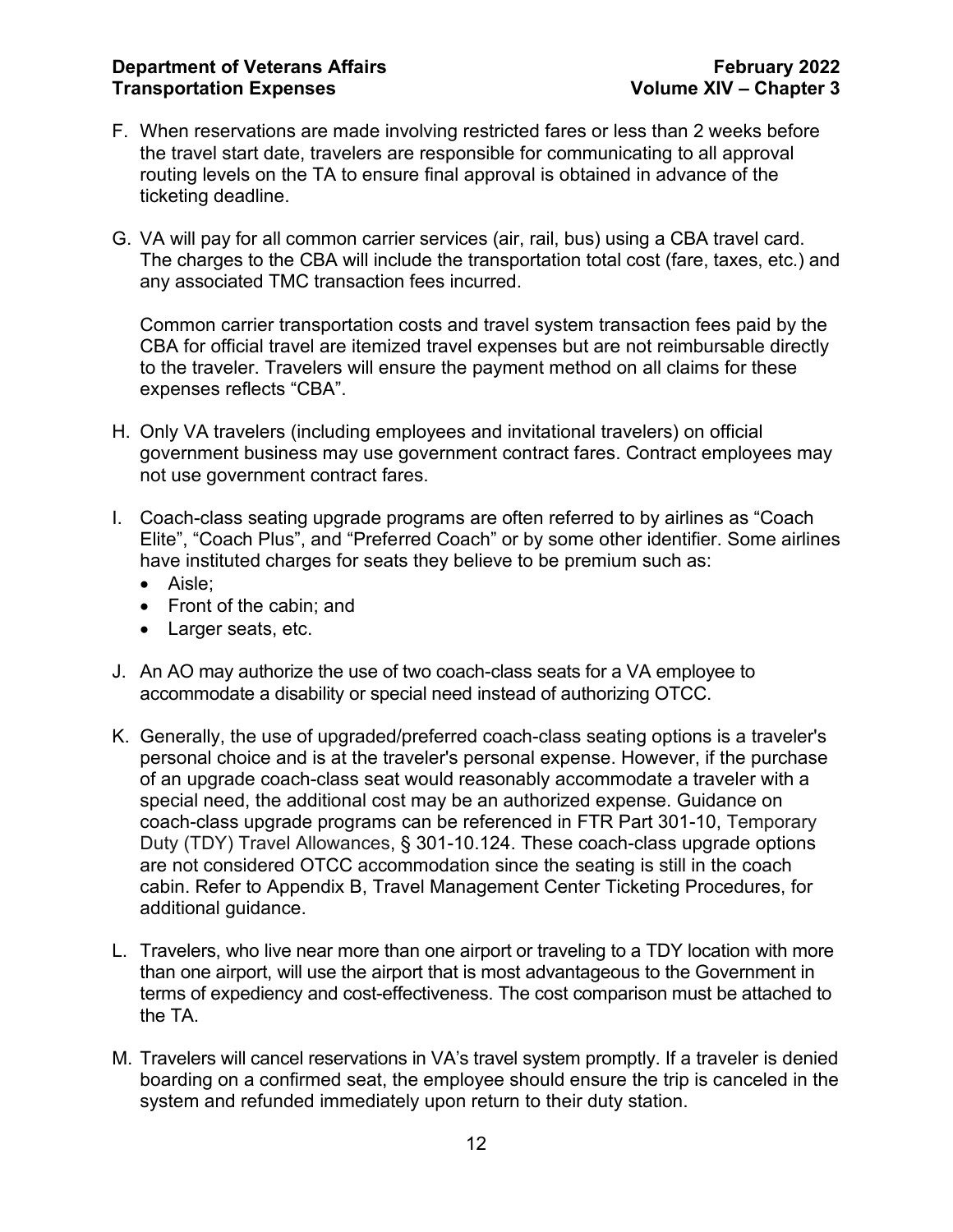- N. If an employee voluntarily surrenders a seat at the request of the airline, compensation may be accepted only when:
	- Surrendering the seat does not interfere with performing official duties;
	- Voluntarily surrendering the seat does not result in additional expense for which the employee will not otherwise be reimbursed; and
	- An employee requests and is approved annual leave for any duty hours affected.
- O. Travelers will make reservations timely to ensure the best price is obtained.

# <span id="page-13-0"></span>**030503 Selecting a Fare**

- A. VA employees will select fares in VA's travel system using either the OBT or TMC that will adequately provide the necessary transportation to meet VA's mission. Available fares will be selected in the following order:
	- 1. Capacity controlled, Contract City-Pair Fares (CA Fares).
	- 2. Non-capacity controlled Contract City-Pair Fares (YCA Fares).
	- 3. Government unrestricted fares.
	- 4. Restricted non-contract carrier fares.
- B. CA and YCA fares are contract fares under the GSA City Pairs Program. Travelers must select GSA City Pair fares in VA's travel system for scheduled air passenger transportation services. For exceptions to using City Pair fares see FTR Part 301-10, Temporary Duty (TDY) Travel Allowances, §301-10.107.
	- 1. CA Fares are capacity controlled, i.e., they are limited in the number of seats the contracting airline makes available on a contracted flight and are offered at lower fares than YCA Fares.
	- 2. YCA Fare seating is not capacity-controlled, i.e., as long as there is a coachclass seat on the plane, the traveler may purchase it.
- C. Failure to use the contract carrier because of personal preference or to use frequent flyer programs may violate the contract. If the traveler does not select the required contract carrier, they may not be reimbursed for the difference in cost between the two methods and VA may take appropriate disciplinary action.
- D. City Pair fares shall be selected instead of a lesser unrestricted or restricted fare as the GSA City Pair Program provides the Government and the traveler with the following advantages:
	- No advance purchases are required;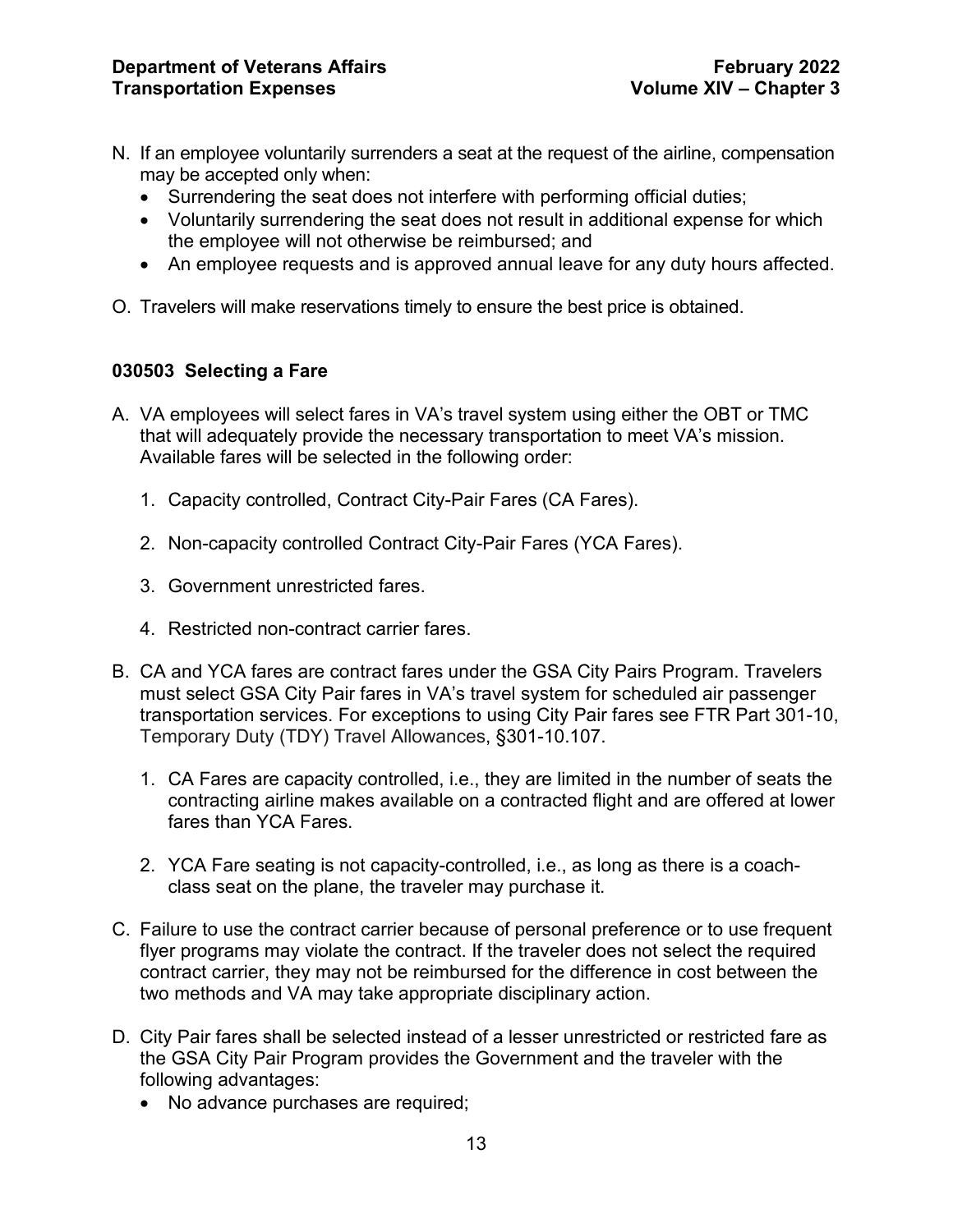- No minimum or maximum length of stay is required;
- Tickets are fully refundable without charge for cancellations or changes;
- There are no blackout dates;
- Locked-in fares facilitate travel budgeting; and
- Tickets carry significant discounts over regular walk-up fares.
- E. A traveler may reserve a non-contract fare (unrestricted or restricted) (see FTR Part 301-10, Temporary Duty (TDY) Travel Allowances, §301-10.107) when:
	- A traveler frequently travels:
	- The non-contract fare is more cost advantageous to the Government than an available contract fare;
	- To meet mission requirements;
	- Seating space is unavailable for the scheduled service or the scheduled service would require the traveler to incur overnight lodging expense; and/or
	- The contract's flight schedule is inconsistent with the Government's policy of scheduling travel during normal working hours to the maximum extent practicable.
	- 1. Travelers will document in the TA the cost of both the contract and non-contract fares when a non-contract fare is reserved based on cost savings compared to an available contract fare.
	- 2. When implementing alternate station-funded travel, restricted fares should only be used when there are no other fare options available. As with station-funded travel, the traveler must obtain approval in advance from the station to fund the trip.
- F. An AO may authorize the use of a non-contract fare (see FTR Part 301-10, Temporary Duty (TDY) Travel Allowances, §301-10.108) if one or more of the exceptions in 030503E apply.
	- 1. If the AO has determined a restricted fare meets one or more of the exceptions, the AO and traveler must be aware of the following:
		- Canceled restricted fares may result in a credit with an expiration date and only the traveler associated with the cancelation can apply it;
		- Travelers must use the credit at the next opportunity and only for official government travel;
		- Travelers must notify their Level 4 Agency/ Organizational Program Coordinator a credit has been obtained in accordance with VA Financial Policy Volume XVI Chapter 2, Government Travel Charge Card Program; and
		- The value of the credit belongs to the Federal Government.
	- 2. If the non-contract fare is non-refundable, restricted, or has specific eligibility requirements, the AO must know or reasonably anticipate the traveler will use the ticket. Restricted fares are typically the least expensive fare but may incur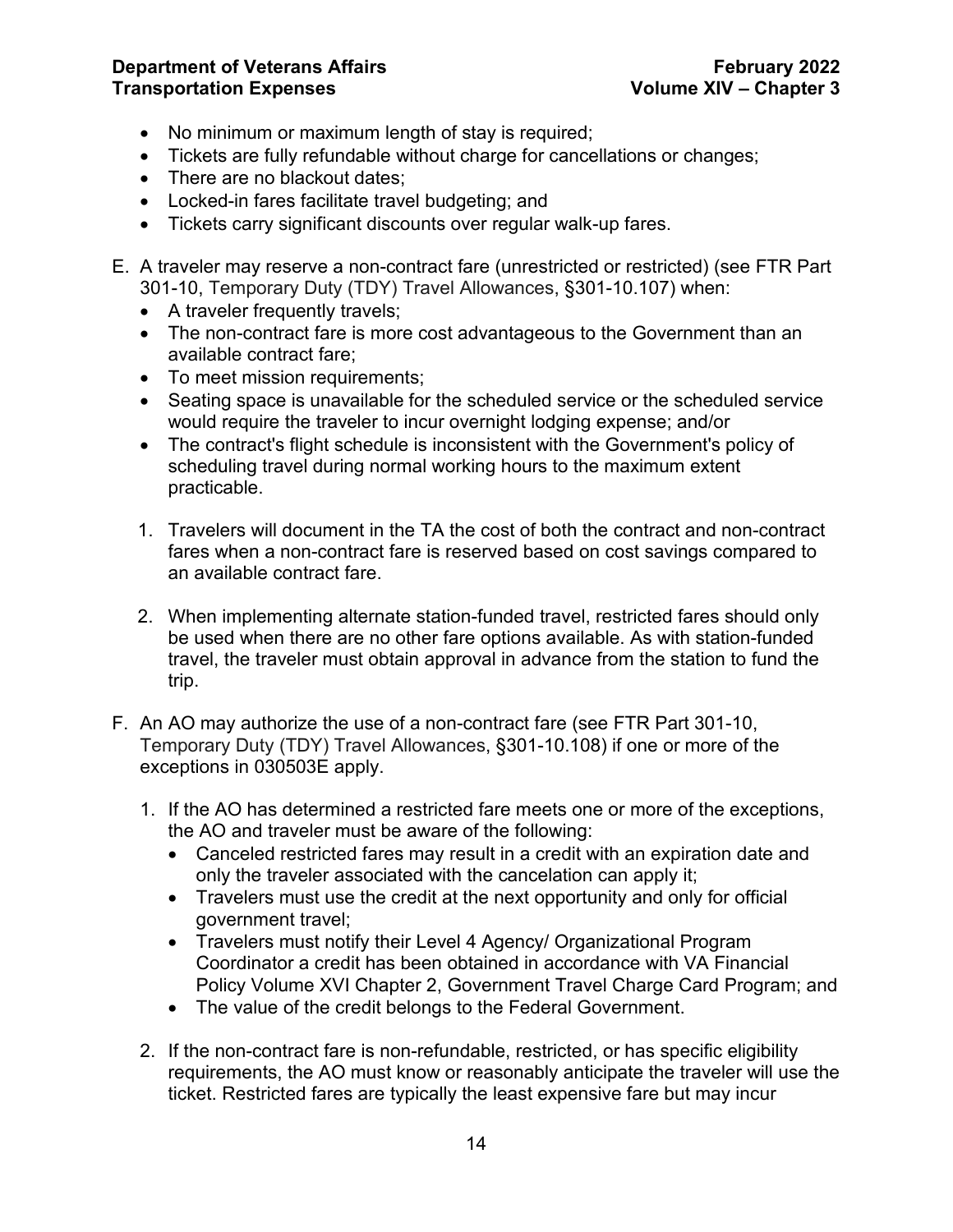penalty fees for canceling or changing reservations and require ticketing within 24 hours after the reservation is made. Travelers must ensure all approvers of the TA are notified of the time limit required for their approval.

- G. If the Agency cancels the travel when a restricted carrier fare was authorized, the AO may approve the expense and the Agency will pay for the ticket and any associated cancellation/penalty fees. However, if the traveler chooses to cancel or change the ticket for personal reasons, the traveler is liable for the cost of the ticket and any associated cancellation/penalty fees, and excess costs for personal changes not due to an emergency. VA will issue a notice of indebtedness to the traveler. Refer to VA Financial Policy Volume XII Chapter 3, Employee Debt, and Volume XII, Chapter 8, Notice of Indebtedness for guidance. When the traveler pays the debt the repayment receipt must be attached to the travel claim.
- H. The traveler has the responsibility to cancel ticketed reservations as soon as they know their travel plans have changed:
	- 1. Travelers should keep the credit receipt until the government credit card company issues the appropriate credit on a later statement.
	- 2. Travelers will not submit unused tickets bought with a government charge card with the travel claim.
	- 3. Do not include the cost of any unused tickets on the travel claim for reimbursement.
	- 4. Amtrak will charge a 10 percent refund service charge (i.e., cancellation charge) on all returned, unused tickets, up to a maximum of \$100 per single reservation.
	- 5. The traveler will bear any costs assessed as a penalty or charge by a carrier if the AO determines that the traveler could have canceled and avoided the charge.
	- 6. Employees who are authorized to purchase a restricted ticket retain a credit on the ticket that may be used for a future trip, should their travel plans change. This credit may not be transferred; it is limited to the employee and the airline. Fees associated with restricted tickets that are incurred by a traveler who fails to use or cancel a ticket due to reasons beyond the traveler's control and acceptable to the AO will be considered a necessary cost of travel and payable from VA funds.
	- 7. Agency/Organization Program Coordinators of CBA accounts and AOs will create a tracking system to ensure optimal use of unused/canceled restricted airline tickets.
- I. Refer to Appendix B, Travel Management Center Ticketing Procedures, for additional information related to contract and non-contract airfares.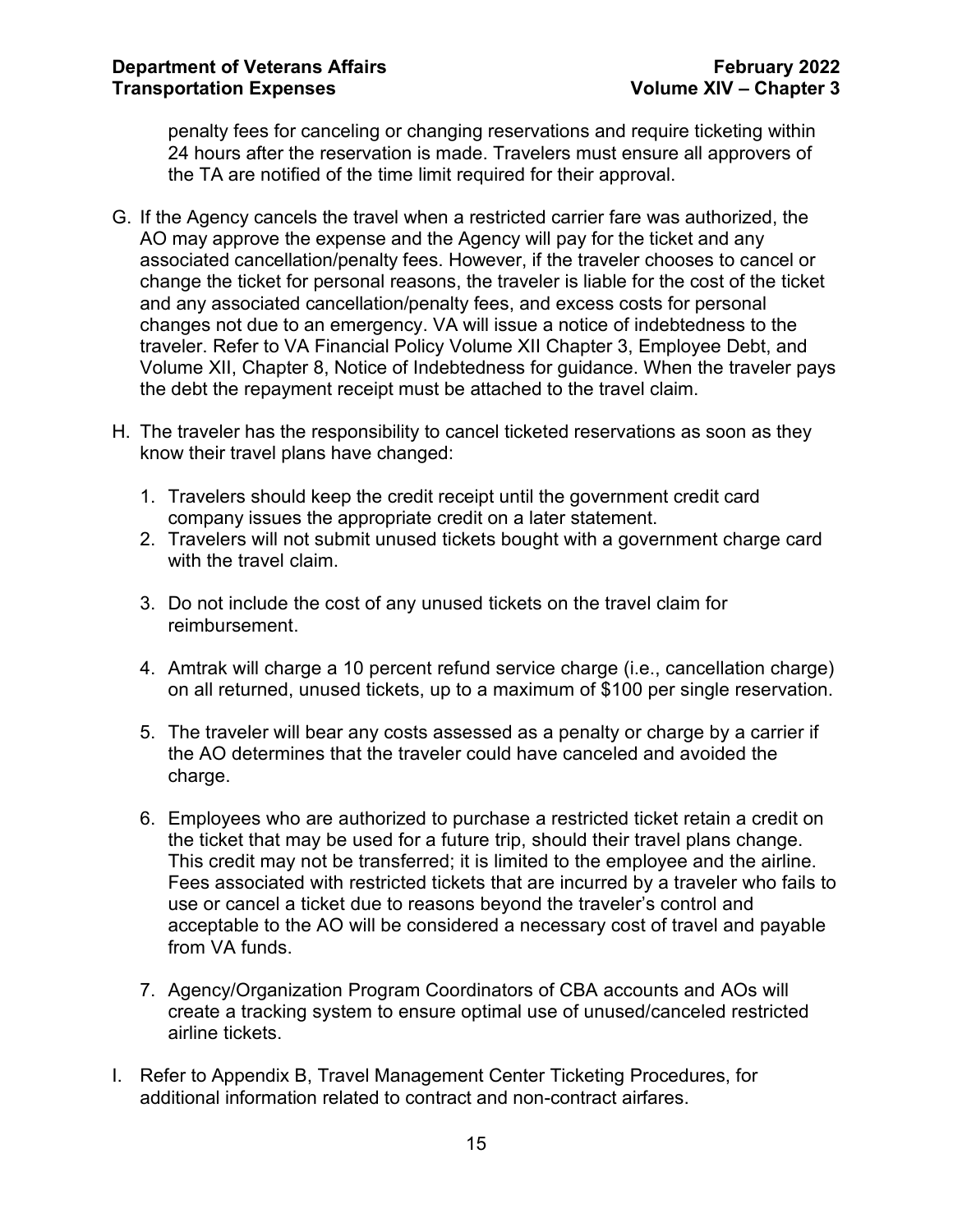#### <span id="page-16-0"></span>**030504 Other Than Coach-Class Travel**

- A. Other-than-Coach-Class (OTCC) air travel (see FTR Part 301-10, Temporary Duty (TDY) Travel Allowances, §301-10.121) must be approved in advance of the travel by the applicable DEPSEC, Under Secretary, Assistant Secretary, or OKO for the traveler (VA Financial Policy Volume I, Chapter 1, VA Financial Policy and Accounting Overview, contains a list of OKO positions). Refer to VA Financial Policy Volume XIV Chapter 1, Travel Administration, for Secretary of Veterans Affairs (SECVA) Memorandum, "Delegation of Authority for Travel and Conferences".
	- 1. Request for approval will be submitted on VA Form 0899, Request for Other Than Coach (Premium) Class Accommodations.
	- 2. Under extenuating circumstances or emergencies where advance authorization is not possible, the traveler will obtain approval within seven (7) days of returning from the trip. Post-travel requests must include an explanation as to why prior authorization could not be obtained.
- B. The following conditions do not require VA Form 0899 to be completed, but do require a justification to be included and certified in their TA and/or claim for the AO to authorize:
	- 1. Regularly scheduled flight between origin/destination points (including connecting points) provide only other than coach-class accommodations (FTR Part 301-10, Temporary Duty (TDY) Travel Allowances, § 301-10.123) or if an airline flight has only two classes of accommodations available and you certify this on your voucher (FTR Part 301-10, Temporary Duty (TDY) Travel Allowances, §301- 10.121). However, if under this scenario, a first-class seat is reserved instead of an available business-class seat at a lower cost, then a VA Form 0899 would be required.
	- 2. In the case of Southwest Airlines, or other airlines, where an airline only provides one class of seat on a flight, even if the E-Ticket/Invoice is fare-coded first-class, the reservation is considered coach-class (Note to FTR § 301-10.121).
- C. Requests for OTCC must meet one of the allowable conditions for specific authorization as listed in FTR Part 301-10, Temporary Duty (TDY) Travel Allowances, § 301-10.123 (2)(A).
- D. Approved OTCC requests and appropriate documentation supporting the request shall be attached to the TA.
- E. The DEPSEC, Under Secretaries, Assistant Secretaries, and OKOs may authorize OTCC travel, when necessary, to accommodate a disability or other medical condition, and the disability or condition is visible and discernable or substantiated in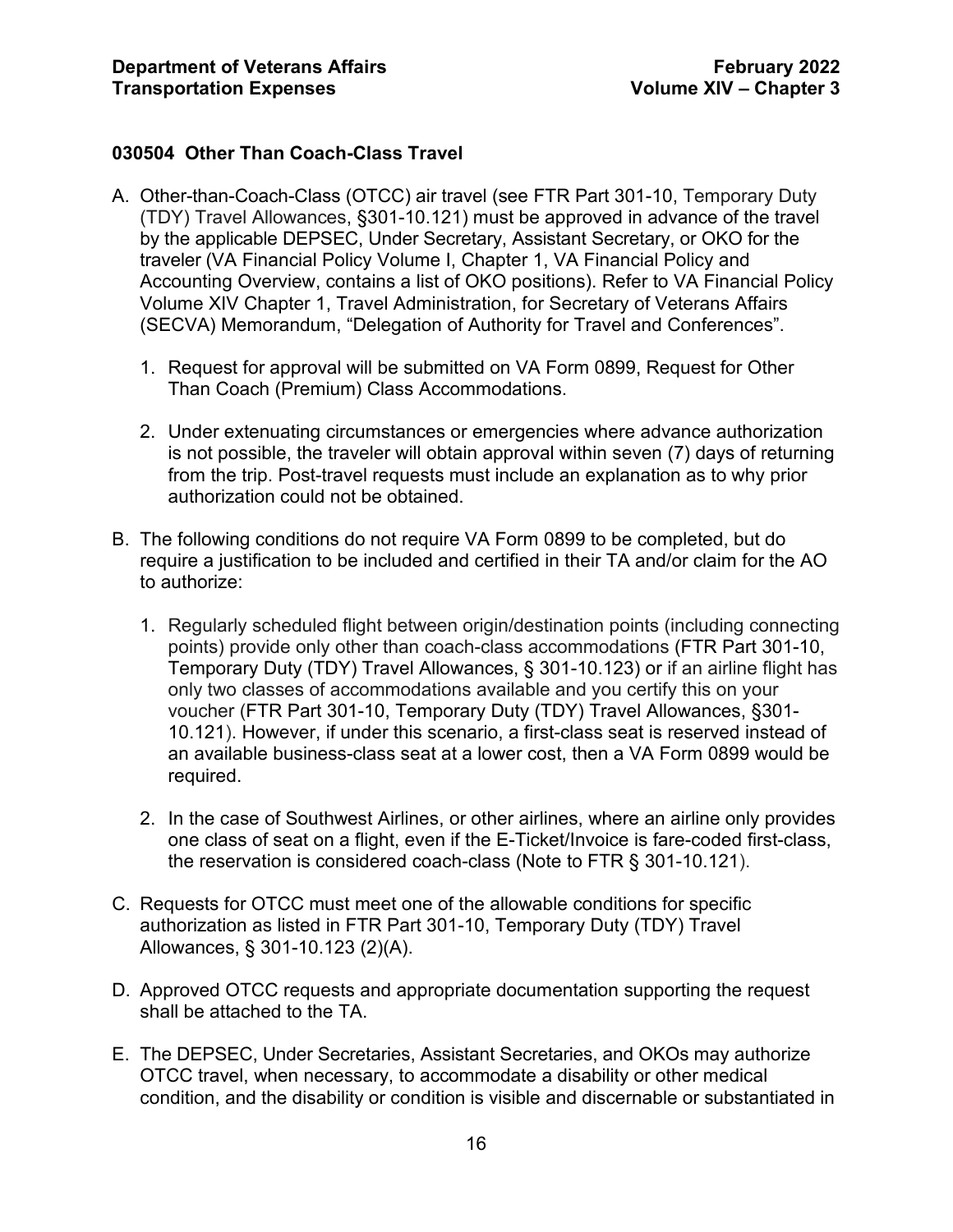writing by a competent medical authority. A "competent medical authority" is a physician licensed to practice medicine by a recognized government body, who has treated the employee for the condition requiring premium-class accommodations.

- 1. Medical certification must be dated within three months of the first travel using that certification. The traveler's doctor or medical professional must certify in writing annually regarding the special need (FTR Part 301-10, Temporary Duty (TDY) Travel Allowances, § 301-10.123 (4)(ii).
- 2. A certification from a competent medical authority must include the following:
	- a description of the disability, medical condition, or special need;
	- the approximate duration of the medical condition or special need; and
	- a recommendation of a suitable means of transportation for the employee based on the medical condition or special need.
- 3. If an employee is authorized on a VA Form 0899 to have an accompanying attendant for services required en-route, the AO may authorize the attendant's invitational TA to use the class of service required on the medical certification. The employee's TA must cross-reference the attendant's TA and vice versa. VA Form 0899 should also be attached to the attendant's TA.
- 4. Instead of requesting approval for OTCC, an AO may authorize and reimburse two adjoining coach-class seats or reimburse the fee for an airline's coach-class seating upgrade program to provide a passenger a more desirable seat choice within the coach-class cabin, when it will accommodate a disability or special need (FTR Part 301-10, Temporary Duty (TDY) Travel Allowances, § 301- 10.124).
- F. In the absence of an approved VA Form 0899 (either pre or post-travel), the employee will be responsible for the difference in cost between the OTCC accommodations used and the cost of the coach-class accommodations (including taxes).
- G. If an employee is on official travel status and must use more costly accommodations than authorized because of official necessity, a statement will be included on the travel claim justifying the change to a higher-class accommodation. If an appropriate justification is not included on the travel claim and approved, the employee will be responsible for the difference in cost between the OTCC accommodations used and the cost of the coach-class accommodations (including taxes).
- H. In determining whether OTCC travel is appropriate, AOs will consider if travel is necessary to the public interest after all alternatives have been considered, including whether it is the most cost-effective. This evaluation should include whether flying coach-class and incorporating a rest stop at an intermediate point of travel or a rest period at the destination would result in substantial savings to the Government and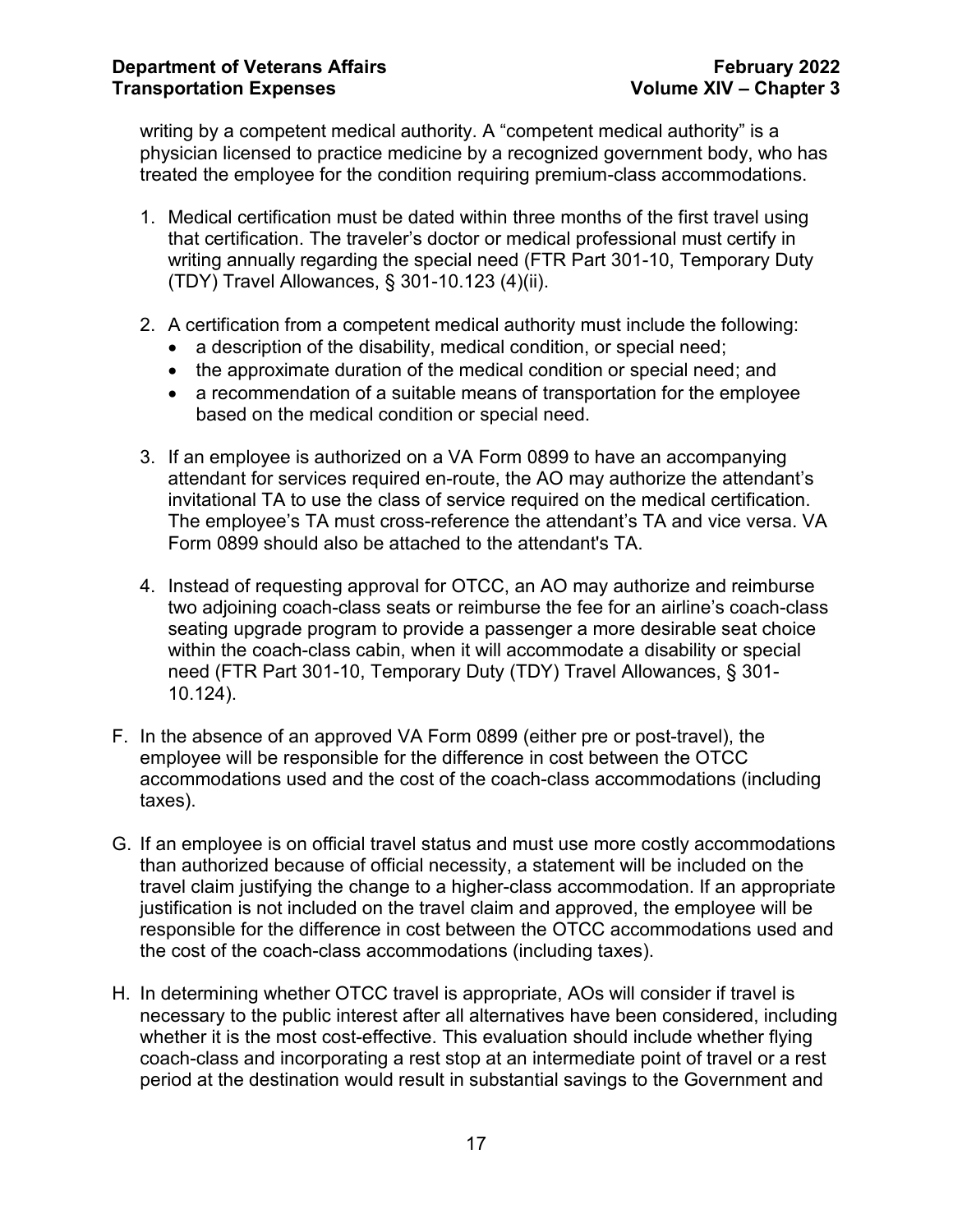would be practical given time and travel requirements, compared to the high cost of OTCC accommodations.

- I. The DEPSEC, Under Secretaries, Assistant Secretaries and OKOs may authorize OTCC travel when required because of the agency mission. Use of this provision will be justified in writing with:
	- A full description of the mission requirements;
	- The reason(s) why other alternatives that would allow the use of coach-class accommodations are insufficient; and
	- The reason(s) why the trip may not be postponed allowing for the use of coachclass.
- J. While the nature of the traveler's pending duties may result in the approval of OTCC, a traveler's grade or position may not be the basis for the approval of OTCC.
- K. Employees may upgrade to OTCC at personal expense (FTR Part 301-10, Temporary Duty (TDY) Travel Allowances, § 301-10.124), including the use of frequent flyer benefits, at no additional cost to VA. Employees should document the upgrade was at a personal expense in the TA under comments, or when an airline elects to upgrade the reserved flight at no cost to the Government.

# <span id="page-18-0"></span>**030505 Outside Continental United States Air Transportation**

- A. The Fly America Act (49 U.S.C. § 40118, Government financed air transportation) requires government employees to travel on U.S. flag carriers with few exceptions. Refer to FTR Part 301-10, Temporary Duty (TDY) Travel Allowances, § 301-10.136- 137, for specific requirements and exceptions when reserving flights to and between foreign countries. Required justifications and other documentation supporting the need to use a foreign carrier must be attached to the TA.
- B. U.S. flag air carrier service includes service provided by a foreign air carrier under a "code-share" agreement with a U.S. flag carrier (FTR Part 301-10, Temporary Duty (TDY) Travel Allowances, § 301-10.134) when the ticket or documentation for an electronic ticket identifies the U.S. flag air carrier's designator code and flight number. A code-sharing agreement between two airlines allows one airline to put its two-letter identification code on the flights of another airline as they appear in computerized reservations systems (49 U.S.C. § 41102, General, temporary, and charter air transportation certificates of air carriers).
- C. Travelers may not use a foreign air carrier based on cost, preference, or greater convenience for the traveler.
- D. Travelers will not be reimbursed for any transportation cost associated with the improper use of a foreign air carrier service (when not permitted under this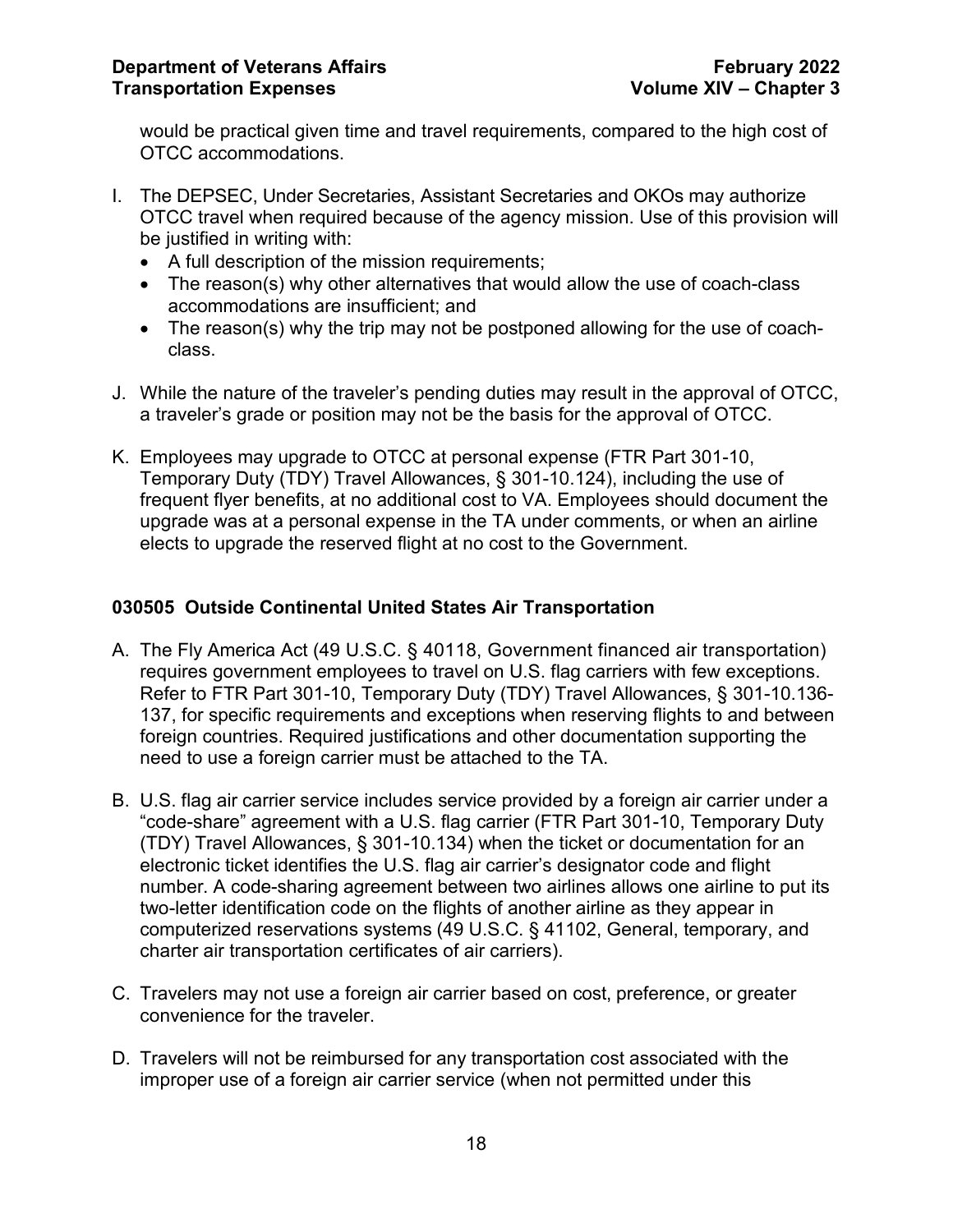regulation) (FTR Part 301-10, Temporary Duty (TDY) Travel Allowances, ̕§ 301- 10.143).

E. Before any international trips, employees should consult the State Department and Center for Disease Control and Prevention websites for country-specific information about security and health risks to help ensure a healthy and safe trip.

# <span id="page-19-0"></span>**030506 Rest Stop and Rest Period**

- A. When TDY involves OCONUS travel and the scheduled flight time exceeds 14 hours (sometimes referred to as the 14-hour rule), including non-overnight airport stopovers and plane changes, a rest stop not to exceed 24 hours may be requested. A rest stop allows employees to relax, recuperate, and acclimate themselves so that they are sufficiently refreshed to perform work when they arrive at the travel destination site.
- B. The following criteria will be met when authorizing a rest stop:
	- Either the origin or destination will be CONUS;
	- Travel is direct between points, and accommodations are by coach-class; and
	- The rest stop is at any intermediate point, including points within CONUS, provided the point is at least midway in the journey.
- C. A rest stop may not be authorized when an employee, for personal convenience, elects to travel by an indirect route, resulting in excess travel time.
- D. If a rest stop is authorized, it will be indicated and detailed on the employee's TA. For reimbursement purposes, the traveler will use the per diem rate for the rest stop location.
- E. If the carrier schedule or the requirements to use U.S. flag carriers preclude an intermediate rest stop, or a rest stop is not authorized, the traveler should schedule coach-class travel to arrive at the TDY site with sufficient time to permit a reasonable rest period before reporting for duty.
- F. VA may authorize business-class accommodations in place of a rest stop. Travelers must complete a constructive travel cost comparison and attach it to the TA. When considering business-class accommodations for trips over 14 hours, the AO should consider these factors:
	- The constructive travel cost of business-class accommodations versus the cost of coach-class accommodations including a rest stop; and
	- The purpose and urgency of the trip.

Refer to Appendix D for consideration of the types of expenses to be included in a constructive travel cost comparison.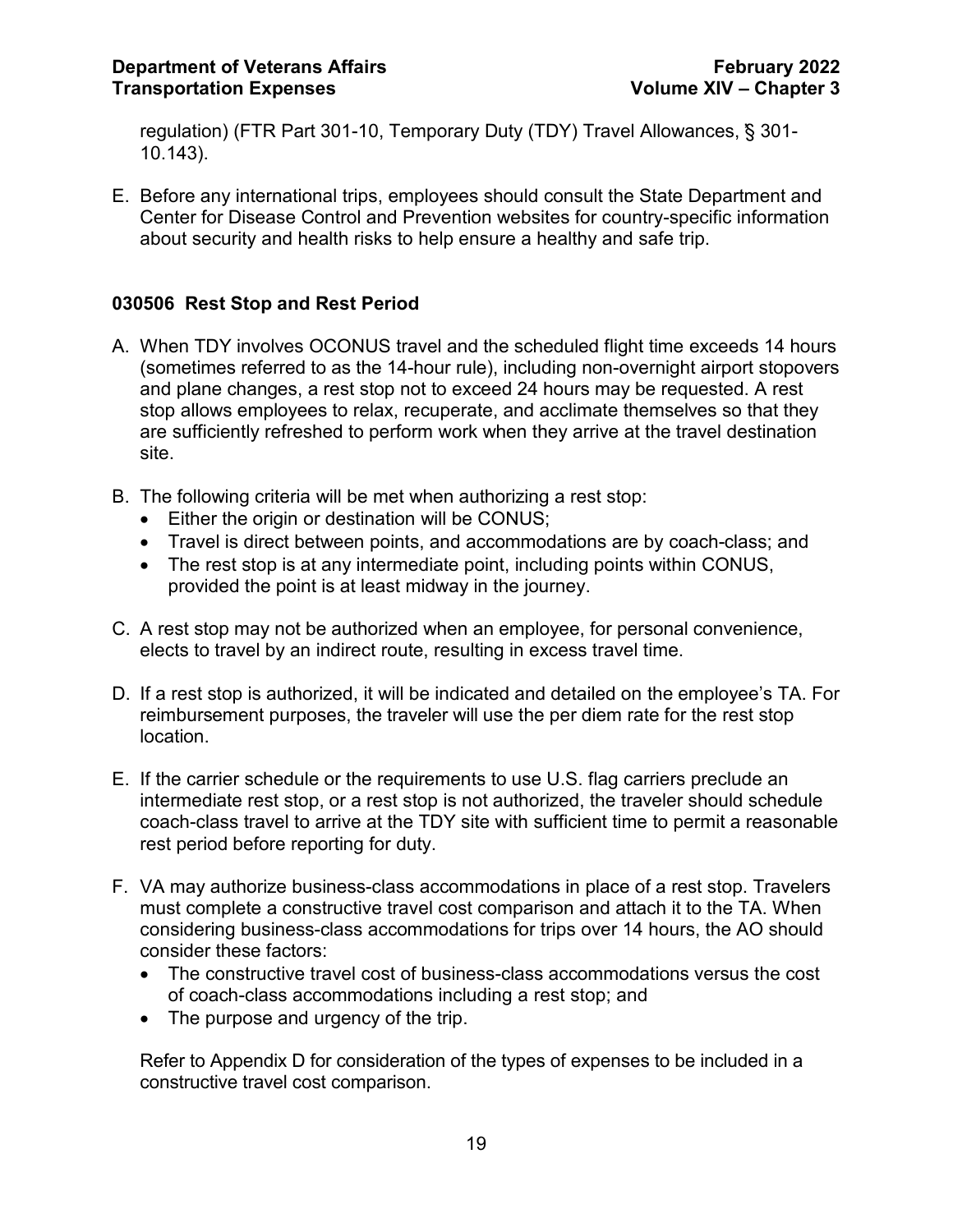- G. Requests for approval of OTCC in place of a rest stop or rest period must be submitted on a VA Form 0899, Request for Other Than Coach (Premium) Class Accommodations.
- H. Authorization of business-class accommodations for the outbound part of the TDY does not automatically justify business accommodations for the return trip. The AO should consider the same criteria regarding critical nature, authorizing rest stops, and/or the availability of rest periods.
- I. Business-class accommodations in place of a rest stop or rest period may not be authorized if:
	- An employee is not required to report for duty the following day, whether at the official duty station or a TDY location; and/or
	- Approval is granted for annual leave at the TDY or relocation point before the start of official business, or approval is granted for annual leave upon reporting to an official duty station location.

# <span id="page-20-0"></span>**030507 Train Travel**

- A. Coach-class accommodations will be used for all train travel. An AO may authorize other than coach-class service if exceptions identified are met (FTR Part 301-10, Temporary Duty (TDY) Travel Allowances, § 301-10.162). If train service only has two classes of accommodations available, i.e., as in the case of Acela which only has first-class and business-class, then the business-class is classified as coachclass for purposes of official travel, as it is the lowest class offered. The following are classes of train accommodations:
	- 1. Coach-class. The basic class of accommodations offered by a rail carrier to passengers includes a level of service available to all passengers regardless of the fare paid. Coach-class accommodations include reserved slumber coachclass accommodations when overnight train travel is involved.
	- 2. Slumber coach-class. Includes slumber coach-class on trains offering such accommodations, or the lowest level of sleeping accommodations available on a train that does not offer slumber coach-class accommodations.
	- 3. Business-class. A class of extra fare train service that is offered above coachclass, but is lower than first-class, as described above.
	- 4. First-class. Includes bedrooms, roomettes, club service, parlor car accommodations, or other premium accommodations.
- B. OTCC train travel must be approved on a VA Form 0899, in advance of the travel by the applicable DEPSEC, Under Secretary, Assistant Secretary, or OKO for the traveler, in accordance with FTR §301-10.162.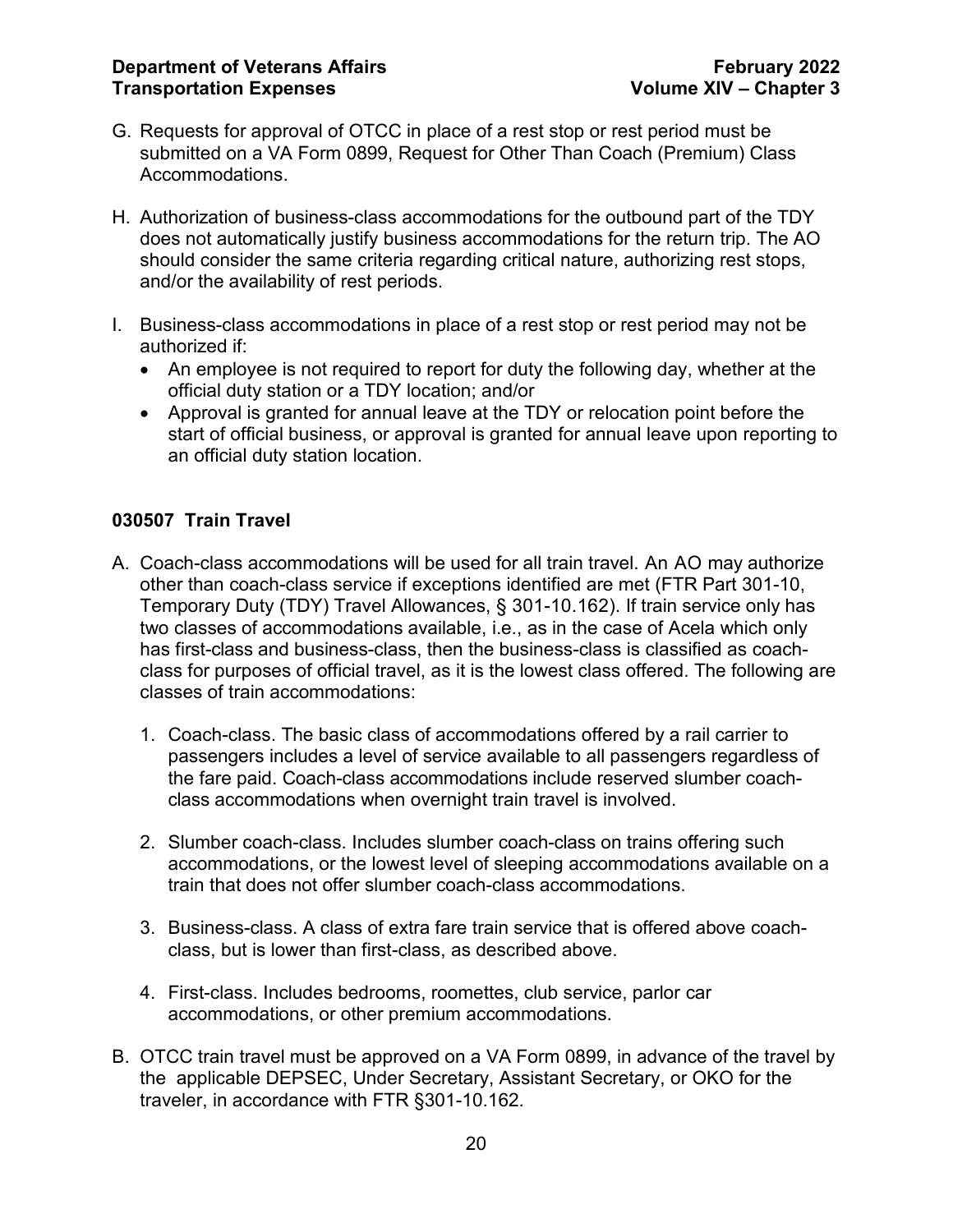C. VA may consider the use of Amtrak coach service if it is cost advantageous to the Government. Amtrak offers a discount to federal employees traveling between selected cities (City Pairs). When these discount fares are available and the accompanying service will fulfill mission requirements, they should be used to the maximum extent possible. This discount is applicable only for official travel.

#### <span id="page-21-0"></span>**030508 Use of Government Furnished Automobile**

- A. Employees may be authorized to use a government-owned or leased vehicle for both TDY and local travel.
- B. To operate a GOV, an employee must possess a valid State, District of Columbia, or territorial motor vehicle operator's license and only use the vehicle:
	- Between places of official business;
	- Between places of official business and temporary lodging, when public transportation is unavailable, or its use is impractical;
	- Between places of official business or temporary lodging and restaurants, drug stores, barbershops, places of worship, laundromats, and similar places necessary for the sustenance, comfort, or health of the employee to foster the continued efficient performance of government business; and
	- As otherwise authorized by the agency under (31 U.S.C. § 1344, Passenger Carrier Use).
- C. Reimbursement for commuting expenses to and from the official duty station to pick up a GOV for official travel is not authorized regardless of the day of the week the government-furnished automobile is obtained.
- D. Travelers may request the use of a GOV rather than POV if authorized by the respective AO.
	- 1. VA requires a traveler or group of travelers to complete a commitment form for the use of the GOV (FTR Part 301-70, Temporary Duty (TDY) Travel Allowances, § 301-70.102). Refer to Appendix C for an example of a GOV commitment form.
	- 2. Travelers will complete the commitment form and have it signed in advance of the travel. Any changes in the commitment period (for example long-term use) will be made with enough time to allow for the availability of the fleet vehicle.
- E. Factors that an AO will consider in determining whether to authorize the traveler to use a GOV include:
	- Full utilization or availability of fleet vehicles;
	- Lower cost:
	- Official presence; and/or
	- Type of travel the employee will be performing.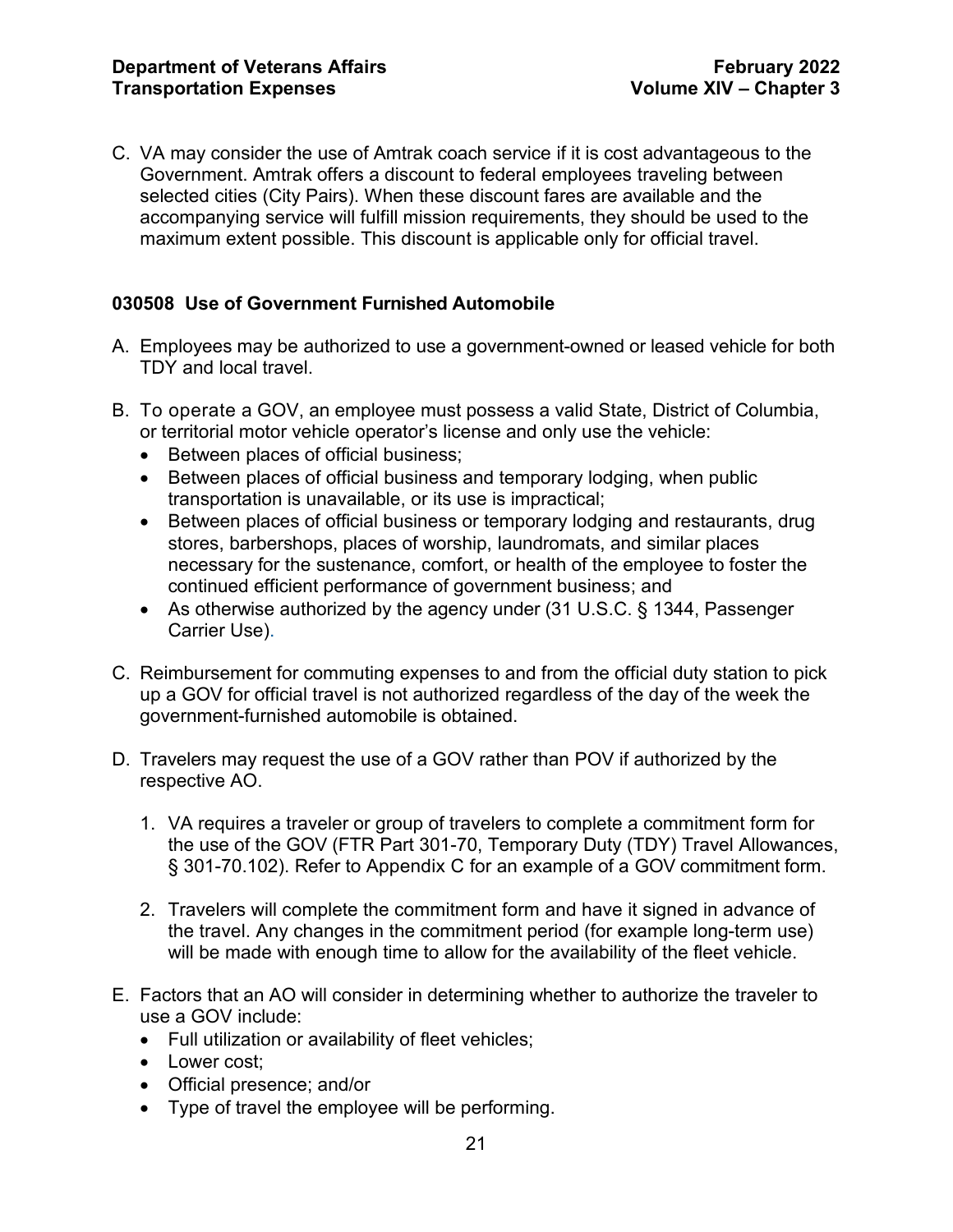- F. Employees are responsible for any additional cost resulting from unauthorized use of a GOV and may be subject to administrative and/or criminal liability for misuse of government property.
- G. A GOV will only be used for the accomplishment of official government business. The transportation of non-official passengers is not permitted unless SECVA (31 U.S.C. § 1344, Passenger carrier use) grants an exception allowing the incidental transportation of nonofficial passengers. An exception can only be granted if:
	- The vehicle is only being used to conduct official government business;
	- Space is available and is not needed in connection with the accomplishment of official business;
	- It is not an additional expense to the Government;
	- It does not delay government business or result in circuitous routes;
	- It does not involve private profit-making activities; and
	- The exception has been documented and signed in a memorandum.
- H. The use of a GOV may be a taxable event for the user in some cases. The Deficit Reduction Act of 1984 (Public Law 98-369), and the Contemporaneous Recordkeeping Requirements Repeal Act (Public Law 99-44), requires that certain non-cash fringe benefits be subject to Federal income taxes as well as Social Security and/or Medicare taxes. Among these non-cash benefits is the use of a GOV for commuting. A GOV is considered as being used for commuting when it is used by an employee to travel between their residence and place of work, whether round-trip or one-way, where the Government would not fully reimburse the employee had the employee used a privately-owned vehicle.
- I. Refer to VA Fleet Handbook for additional details.

#### <span id="page-22-0"></span>**030509 Rental Automobiles and Special Conveyances**

- A. When two or more persons travel together utilizing a rented vehicle or special conveyance, each traveler will state that fact on his or her travel claim, along with the names of each traveler and their employing agency.
- B. Rental cars will be authorized in advance of travel after a determination has been made by the AO that the use of the rental car is advantageous to the Government. A traveler is required to attach mission justification or a cost comparison versus alternate available transportation to the TA for the AO to consider (FTR 301-2.5).
- C. The use of the rental car for purposes other than official travel is prohibited.
- D. Travelers will adhere to the rental automobile regulations found in FTR Part 301-10, Temporary Duty (TDY) Travel Allowances, § 301-10.45, concerning extraneous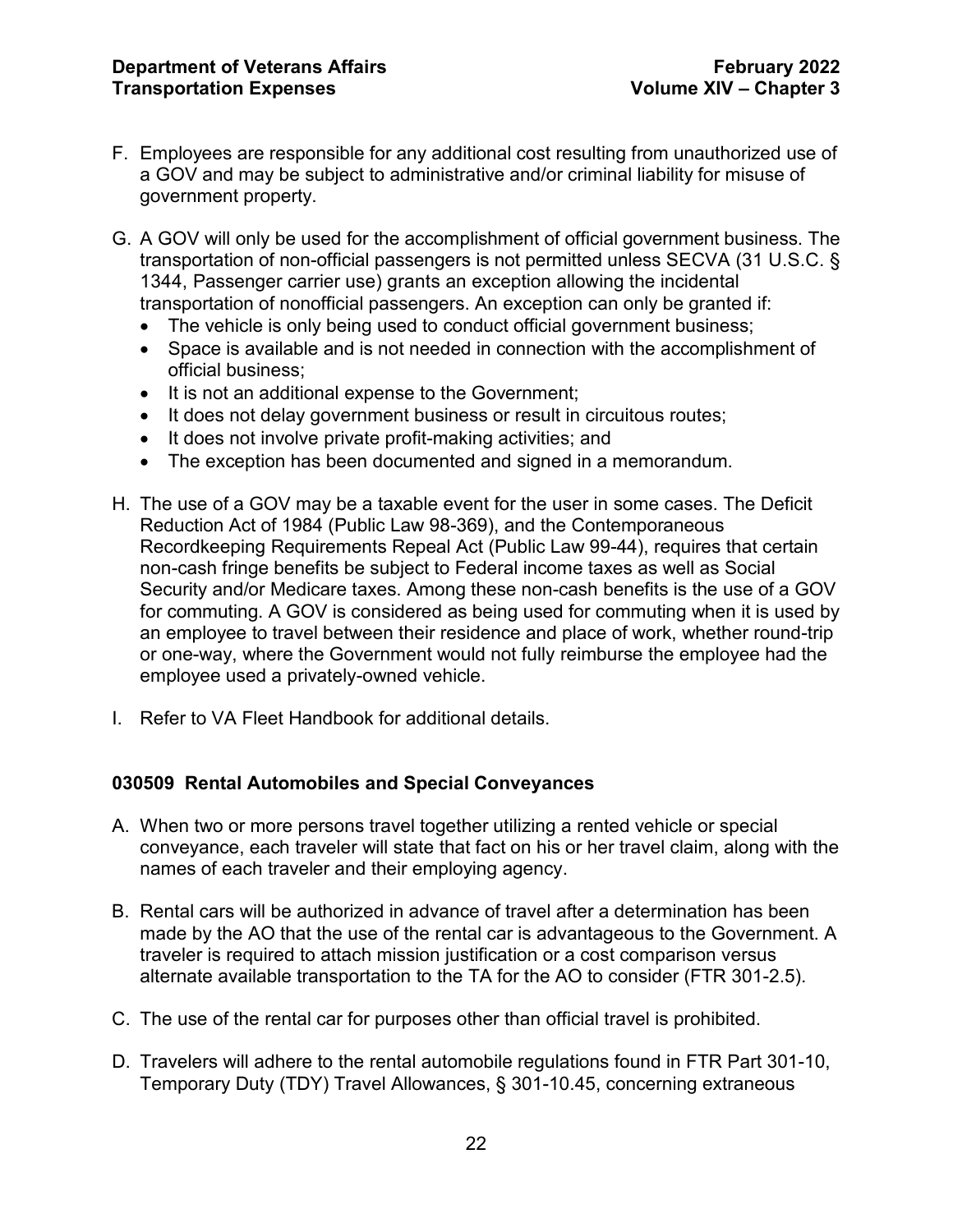expenses (e.g., gasoline and non-reimbursable expenses, pre-paid gasoline, global positioning systems (GPS), and toll collection transponders).

- E. Travelers will rent the least expensive compact size car available when conducting official travel unless an exception for another class of vehicle is approved. If an exception exists, it must be documented on the TA. Some common/acceptable justifications are listed below:
	- Accommodate a medical disability or other special need;
	- VA mission requirement;
	- The cost of other than a compact car is less than or equal to the cost of the least expensive compact car;
	- More space is needed for equipment or other personnel; and/or
	- The traveler experiences inclement weather conditions (snow or ice) or his or her trip includes off-road terrain and a 4x4 vehicle is required.

Employees wishing to do so may upgrade to a larger vehicle at their own expense if none of the exceptions above are met.

- F. Travelers should not purchase additional rental car insurance as rental vehicles available under agreements with the Government include full coverage insurance for damages resulting from an accident while performing official travel. Reference FTR Part 301-10, Temporary Duty (TDY) Travel Allowances, § 301-10.451, for more specific guidance.
- G. Travelers are responsible for reporting accidents while using authorized rental automobiles or special conveyances. The traveler will notify the rental agency of an accident and obtain a police report if possible. The traveler will prepare an (SF 91) Motor Vehicle Accident Report at the time of an accident and may also be required to fill out a rental agency accident report. Under some state laws, failure to report an accident may result in the traveler being responsible for the cost of repairs to the rental vehicle. Upon completion, the traveler will forward the accident report to his or her supervisor and regional counsel for review and appropriate action.
- H. The time spent while waiting for the replacement or repairs due to a mechanical failure of the rental vehicle will be deducted from the total amount of rental time.
- I. If the hire of a special conveyance does not include costs of the incidental expenses (i.e., gasoline, rent of garage, hangar, boathouse, tolls, etc.), the conveyance operator should itemize them in the bill to the traveler.
- J. When travelers are performing local travel or official TDY travel, they may be authorized and reimbursed costs incurred for:
	- Shuttles and courtesy transportation;
	- Public transportation systems such as a bus, subway, or other common modes of transportation;
	- A taxi;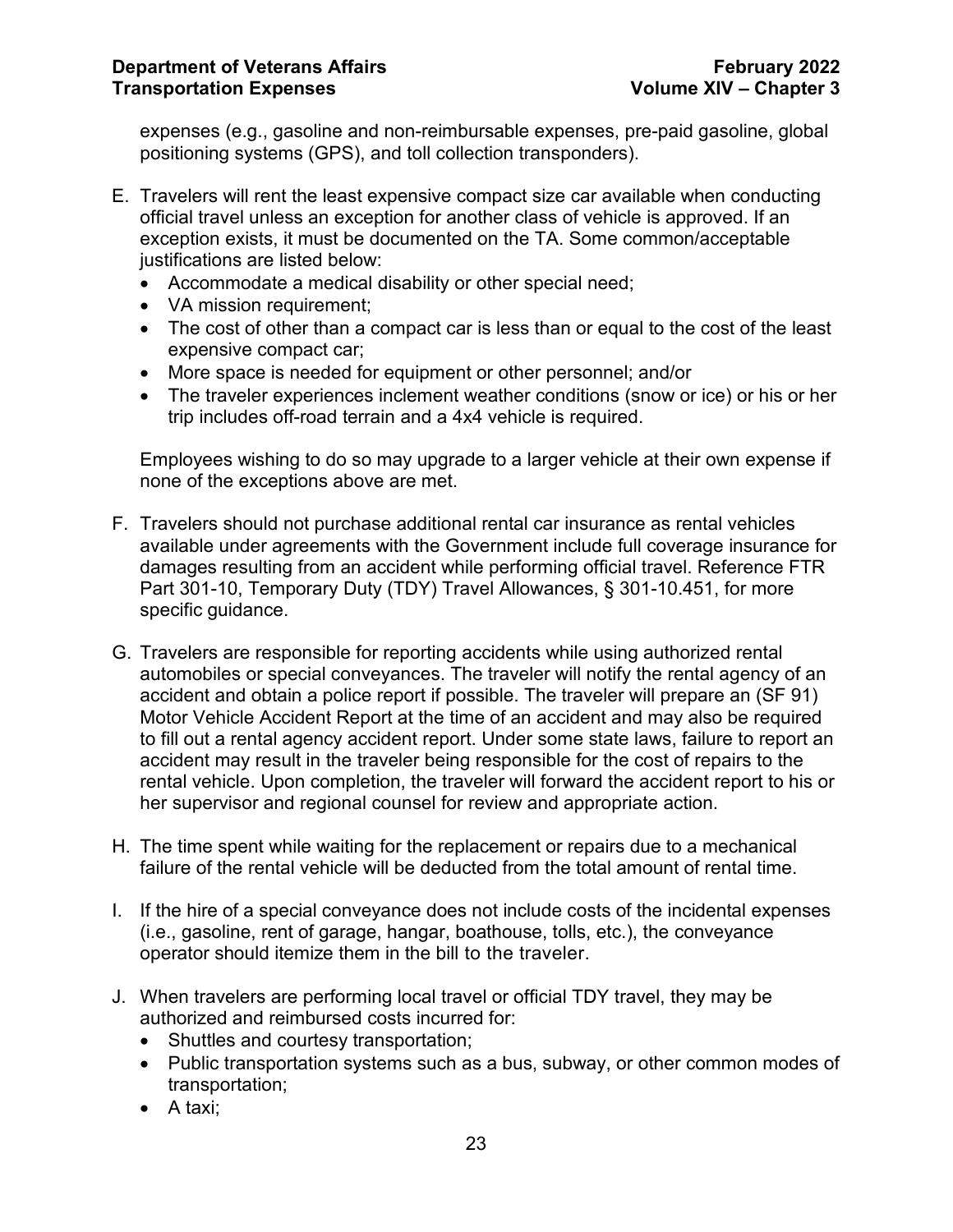- A TNC, when it is advantageous to the Government, and these services are permitted by local laws and ordinances; and
- Use of a luxury chauffeured car service, such as a limousine, is allowable when cost-effective and a justification is included to AO. Travel AOs are cautioned before authorizing the use of a limousine to carefully weigh the justification against the appearance of impropriety to the public (FTR Part 301-10, Temporary Duty (TDY) Travel Allowances, §301-10.420).

Information on local travel can be found in Volume XIV Chapter 7, Local Travel.

- K. VA may authorize special conveyances including an employee's public transportation between the employee's residence and office in cases of necessity. The AO may authorize/approve the usual taxicab fare, plus tip, for travel between the employee's office and home when:
	- Travel between places of business at the official or TDY station;
	- Travel between a place of lodging and a place of business at a TDY station;
	- Travel to obtain meals at the nearest available place where the nature and location of the work at a TDY station are such that meals cannot be obtained at the location;
	- Travel from the employee's home to the office to pick up government supplies or materials on the day the employee departs the office on an official trip requiring at least one night's lodging;
	- Travel from the office to the employee's home on the day the employee returns to the office after travel has been completed;
	- The employee depends on public transportation for officially ordered work outside regular working hours; and/or
	- The travel between the employee's office and home is during hours of infrequently scheduled public transportation or darkness.

# <span id="page-24-0"></span>**030510 Authorization of Privately-Owned Vehicle**

- A. Employees may use their POV (including automobiles, motorcycles, and aircraft) on official travel when authorized by the AO as advantageous to the Government (FTR Part 301-10, Temporary Duty (TDY) Travel Allowances, § 301-10.5). When a POV is authorized, the POV expenses incurred (e.g., mileage, tolls, parking etc.) may be reimbursed for the most direct route, unless extenuating circumstances exist (FTR Part 301-10, Temporary Duty (TDY) Travel Allowances, § 301-10.303 and § 301- 10.304).
- B. Factors to be considered when determining if POV is advantageous to the Government should include:
	- TDY location in relation to distance from the official station;
	- TDY worksite location in relation to the lodging, and whether alternative ground transportation is available;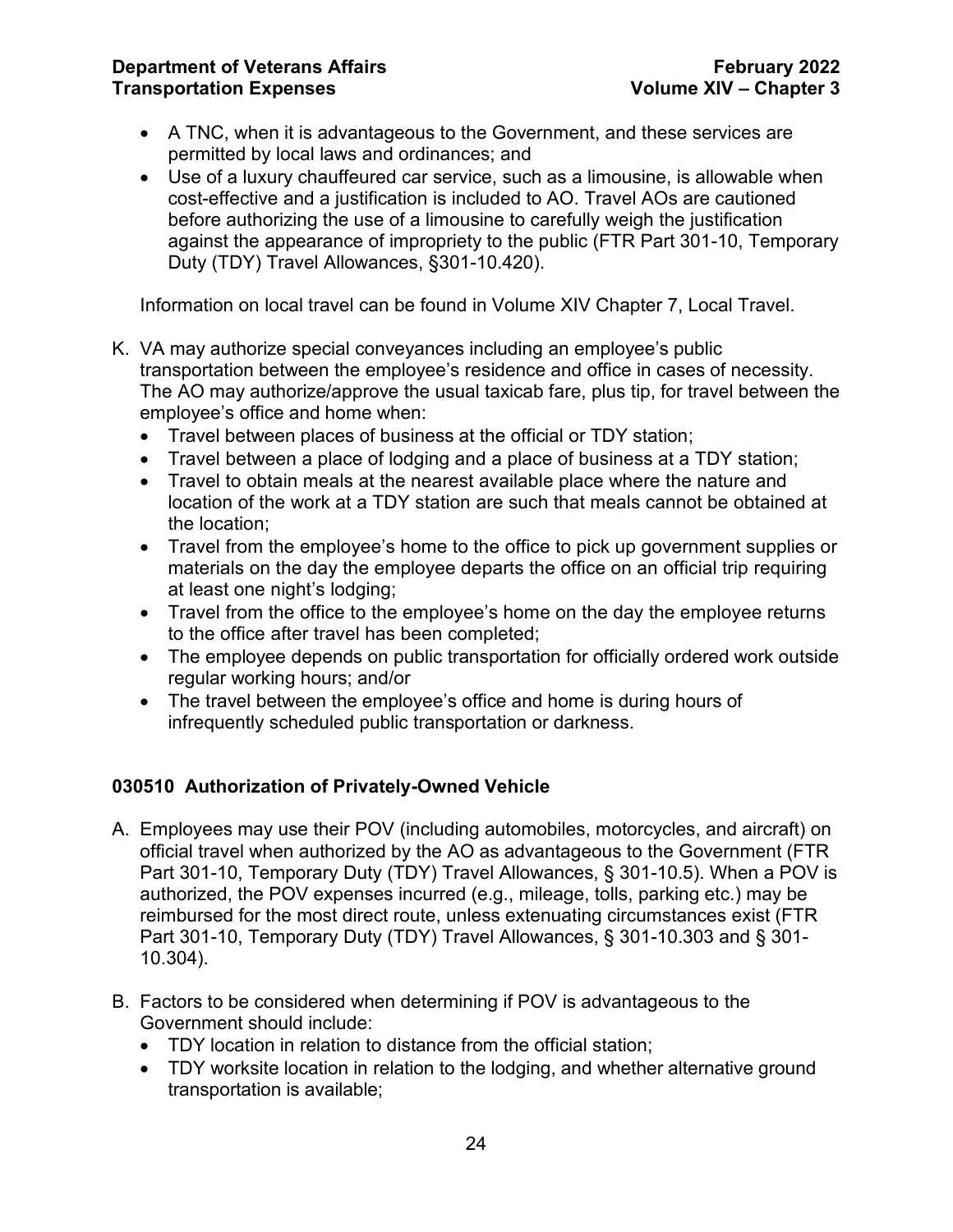- Overall cost advantage when there are accompanying passengers under official TAs in the same POV;
- Salary cost associated with the additional travel time; and
- Missed work when any substantial distances are involved.
- C. Travelers may not be directed to or prohibited from driving their POV, however, AO approval is contingent on whatever is advantageous to the government and any special circumstances that may apply.
- D. POV mileage for personal use while on official travel is not reimbursable.
- E. An AO may authorize POV transportation from either the traveler's residence or office to/from a common carrier terminal if a cost comparison of POV versus the cost of available alternate methods of transportation (e.g., free transportation, public transportation, special conveyance) substantiates POV travel is in the best interest of the Government. The cost comparison is required to be documented in the TA.
- F. POV use while at the TDY site may be authorized when official transportation is required from/to the lodging location and TDY worksite, or to obtain meals when not accessible at or within the lodging or TDY worksite locations. Documentation of a cost comparison between POV and available alternate methods of transportation is required in the TA for the AO to determine POV is in the best interest of the Government.
- G. The full applicable POV GSA mileage rate will be used for reimbursement when POV is authorized.
- H. Transporting other employees as passengers is strictly voluntary on the part of both the employee driving the POV, or GOV and any passengers.
- I. Other miscellaneous expenses (e.g., tolls, parking, etc.), incurred while using POV for official travel may be reimbursed per VA Financial Policy Volume [XIV Chapter](https://www.va.gov/finance/docs/VA-FinancialPolicyVolumeXIVChapter04.pdf) 4, [Miscellaneous Travel Expenses.](https://www.va.gov/finance/docs/VA-FinancialPolicyVolumeXIVChapter04.pdf)
- J. When an official traveler transports another official traveler to and from the same terminal, mileage reimbursement is authorized for the additional distance to transport the other traveler. Mileage reimbursement will only be paid to the official traveler incurring the expense.
- K. When POV ground transportation is authorized as most advantageous to the Government (FTR Part 301-10, Temporary Duty (TDY) Travel Allowances, § 301- 10.306 and § 301-10.308) for a POV to be driven round trip by someone other than the traveler to drop off and/or pick up the official traveler at the common carrier terminal, the official traveler will be reimbursed mileage for two round trips and any associated fees (i.e., tolls, etc.), however, parking at the terminal will not be reimbursed.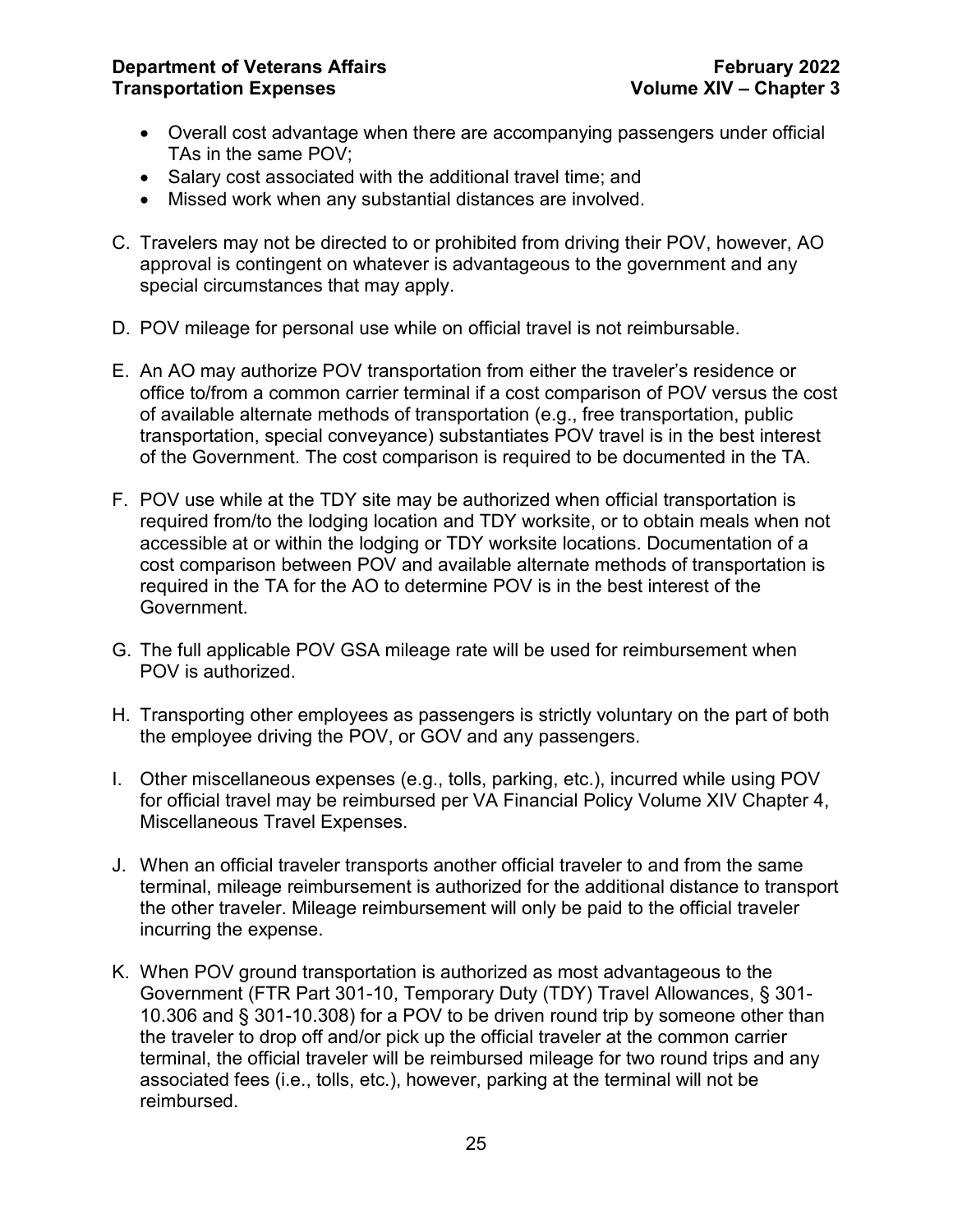L. Travelers must attach to the travel claim, documentation of the miles traveled when requesting reimbursement of POV mileage. An online distance calculation tool may be used to calculate the mileage. AOs are required to verify the claimed mileage. Should a difference of more than five (5) percent exist between the traveler's calculated mileage and the AO's calculated mileage (rounded up to the nearest mile), the employee must attach a justification to the travel claim to support the difference of the reimbursement request.

# <span id="page-26-0"></span>**030511 Privately-Owned Vehicle In Lieu of Authorized Mode**

- A. When a traveler elects to drive their POV to/from a common carrier terminal or within a TDY location, in lieu of an authorized alternate method of transportation, the AO will state in the TA the method of transportation authorized including the rationale, and will limit reimbursement of POV expenses (e.g., mileage, tolls, parking) incurred for the most direct route not-to-exceed the authorized method of transportation (FTR § 301-10.6). The cost comparison is required to be attached to the TA.
- B. Travelers will need to complete VA Form 10079, Cost Comparison Worksheet for Privately Owned Vehicle versus Common Carrier Transportation, if he or she chooses to drive their POV instead of traveling by common carrier. VA will reimburse the traveler for distance traveled at the POV mileage rate and for other associated expenses, not to exceed the total constructive travel cost that would have been incurred if a common carrier was used. Refer to Appendix D for consideration of the types of expenses to be included in a constructive travel cost comparison.
- C. VA will charge annual leave for any additional days missed because of travel by POV.
- D. When an employee chooses to drive a POV, and a GOV is available and authorized as advantageous to the Government, VA will only reimburse the employee at the GOV available reduced POV mileage rate. Refer to GSA Mileage Rates for the current rate.

#### <span id="page-26-1"></span>**030512 Other Uncommon Modes of Transportation**

A. The AO may authorize the use of a government aircraft for travel for official purposes (FTR Part 301-10, Temporary Duty (TDY) Travel Allowances, § 301-10.261). The AO will ensure that travel on a government aircraft is the most cost-effective alternative that will meet the travel requirements before it may be authorized. Refer to (Office of Management and Budget (OMB) Circular A-126, Improving the Management and Use of Government Aircraft) for more information.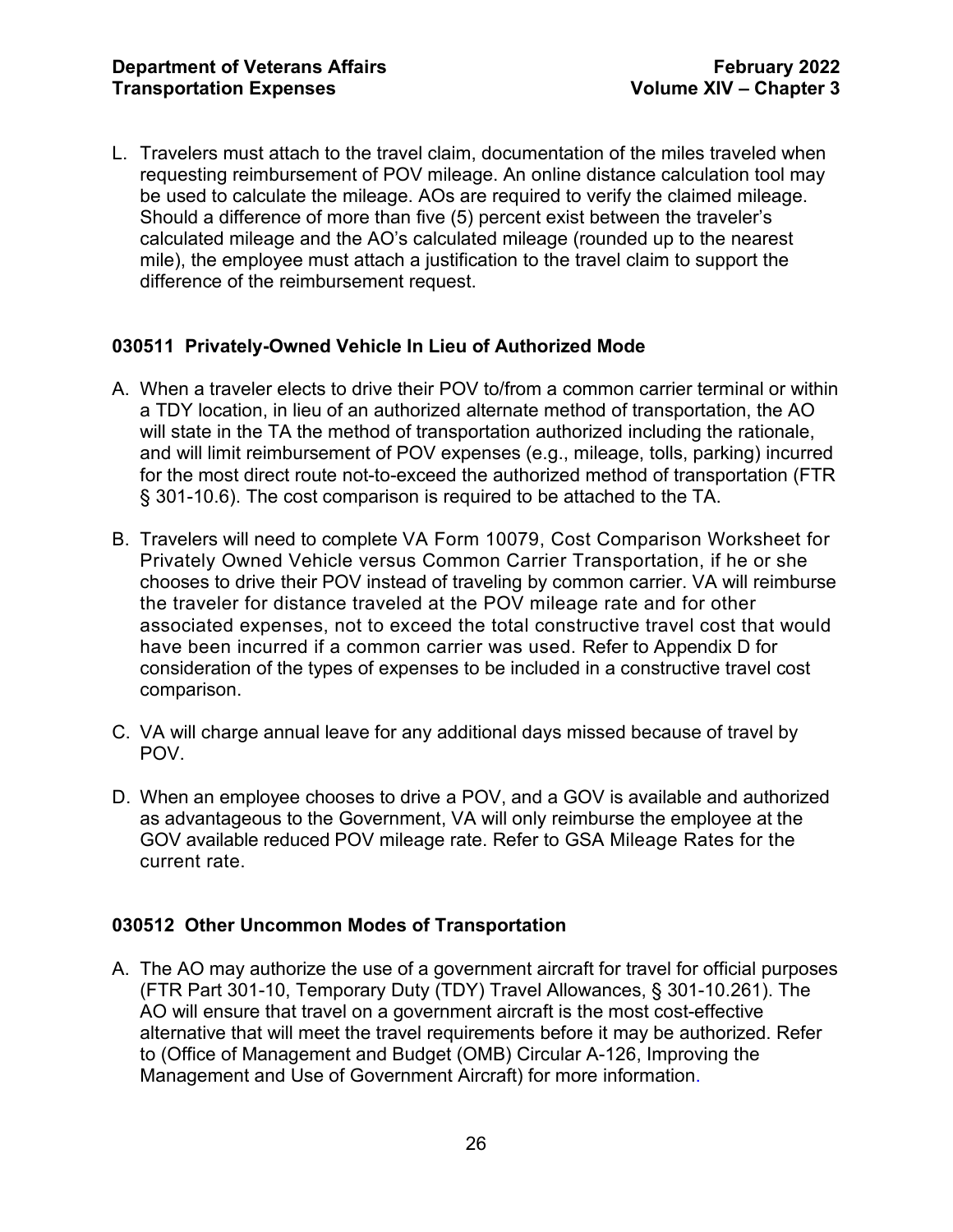- B. VA does not encourage the use of reduced group or charter fares. However, they may be used when the AO has determined, on an individual case basis before travel, that use of such a fare is cost-effective and will not interfere with the conduct of official business. Chartered aircraft are subject to the same rules as government aircraft, and agencies in the Executive Branch of the Federal Government are subject to the requirements of [OMB Circular A-126,](https://www.gsa.gov/cdnstatic/OMB_Circular_A-126.pdf) Revised (May 22, 1992), and 41 C.F.R. § 101-37, Government Aviation Administration and Coordination, in making such cost-effectiveness determinations. The TA should describe the use of a group or charter service. However, since charter reservations are not reimbursed to a single traveler no expenses should be included on the travel claim.
- C. VA does not generally consider travel by ship as advantageous to the Government. Travelers will complete a constructive travel cost comparison and provide justification to ensure that the advantages of such travel will offset the higher cost associated with ocean travel. Refer to Appendix D for consideration of the types of expenses to be included in a constructive travel cost comparison. The AO will consider:
	- Per diem:
	- Transportation; and
	- Lost work time.
- D. The lowest class accommodations will be used when traveling by ship, OTCC ship travel must be approved on a VA Form 0899, in advance of the travel by the applicable DEPSEC, Under Secretary, Assistant Secretary, or OKO for the traveler, in accordance with FTR §301-10.183.
- E. If travel by ship is approved, travelers are required to travel by U.S. flagship for the entire trip, unless the use of a foreign ship has been authorized (FTR Part 301-10, Temporary Duty (TDY) Travel Allowances, § 301-10.180), or unless the necessity of the mission requires the use of a foreign vessel (46 U.S.C. § 55302, Transportation of United States Government Personnel). When an AO authorizes travel on a foreign flag vessel, the AO must prepare a memorandum including a justification statement and the rationale for approving said transportation method and attach it to the TA for audit and review purposes. The criteria for the justifying statement are the same as those for use of a foreign air carrier under FTR Part 301-10, Temporary Duty (TDY) Travel Allowances, § 301-10.136. Any cost that is attributed to the improper or unauthorized use of a foreign ship is the traveler's responsibility.
- F. When a group of persons will travel at the same time and on the same itinerary, consideration will be given to the use of either charter or contract services by use of the purchase card or purchase order.
- G. Where charter services are ordered from a carrier, their terms will be stated in writing:
	- The statement will be prepared in duplicate and signed by the VA official designated to authorize travel and the carrier's representative; and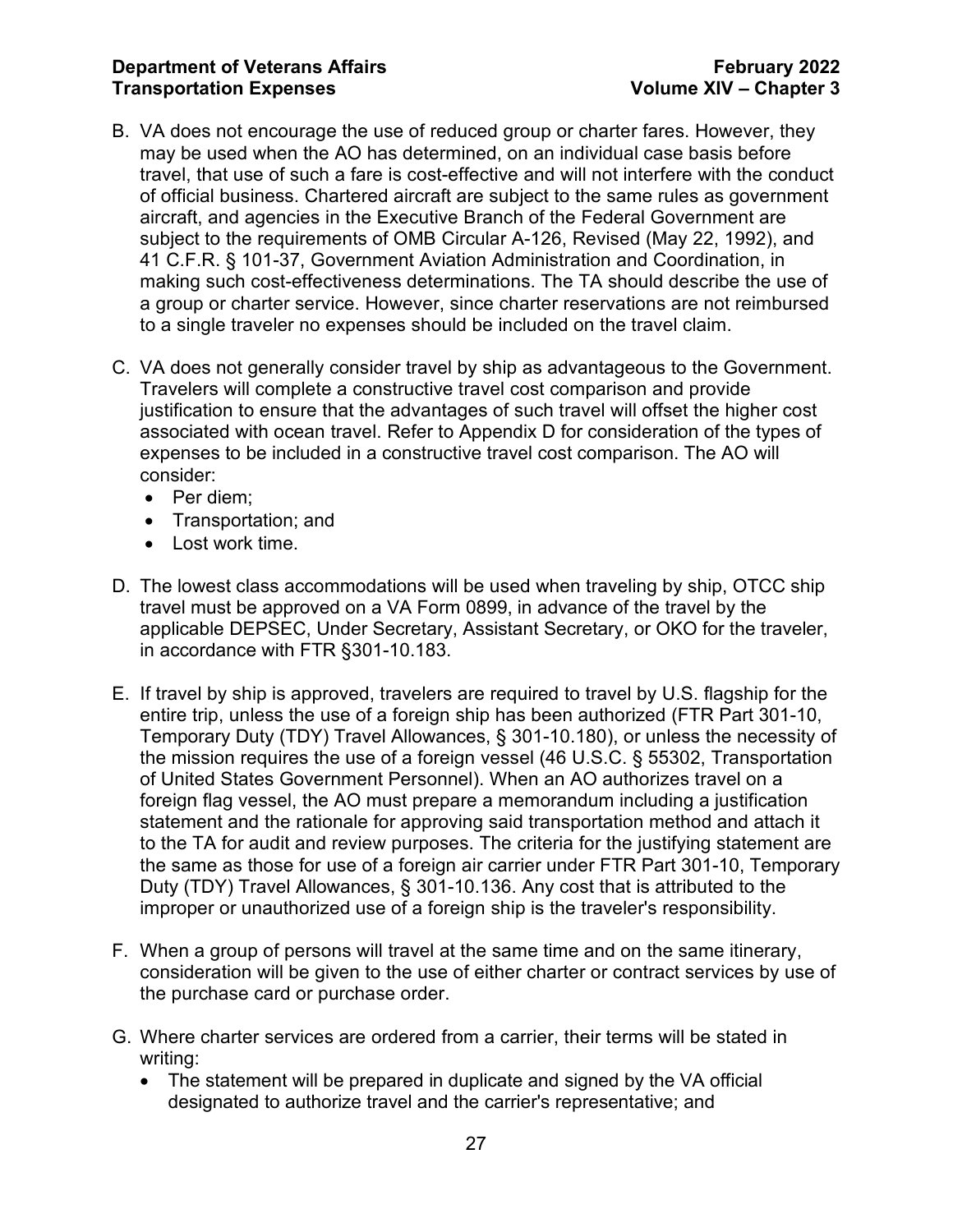- The original will be given to the carrier and the duplicate to the Finance Activity concerned.
- H. Where contract services are ordered from a carrier, their terms will be stated in writing:
	- The agreement will be prepared in duplicate, assigned a VA contract number, and signed by the VA official designated to authorize travel and the carrier's representative;
	- The original and copy will be forwarded to the concerned Finance Activity; and
	- The governing contract will be shown by number and date.
- I. No charter or contract services for air transportation will be made with a supplemental or non-scheduled carrier unless prior information has been obtained from the Federal Aviation Administration, Washington, DC, or its Regional or General Aviation District Office in the field, indicating the carrier is complying with their safety standards.

# <span id="page-28-0"></span>**0306 Authorities and References**

[5 U.S.C. § 5733, Expeditious Travel](https://www.gpo.gov/fdsys/pkg/USCODE-2011-title5/pdf/USCODE-2011-title5-partIII-subpartD-chap57-subchapII-sec5733.pdf)

[5 U.S.C. § 5703, Per diem, travel, and transportation expenses; experts and](https://www.gpo.gov/fdsys/pkg/USCODE-2011-title5/pdf/USCODE-2011-title5-partIII-subpartD-chap57-subchapI-sec5703.pdf)  [consultants; individuals serving without pay](https://www.gpo.gov/fdsys/pkg/USCODE-2011-title5/pdf/USCODE-2011-title5-partIII-subpartD-chap57-subchapI-sec5703.pdf)

31 U.S.C. [§ 1344, Passenger Carrier Use](https://www.gpo.gov/fdsys/pkg/USCODE-2011-title31/pdf/USCODE-2011-title31-subtitleII-chap13-subchapIII-sec1344.pdf)

[31 U.S.C. § 1349, Adverse Personnel Actions](https://www.gpo.gov/fdsys/pkg/USCODE-2011-title31/pdf/USCODE-2011-title31-subtitleII-chap13-subchapIII-sec1349.pdf)

[41 Code of Federal Regulations \(CFR\), Chapters 300 through 304](https://www.ecfr.gov/cgi-bin/text-idx?SID=9f51a9e3c4810fddcc69b1ef9b622011&mc=true&tpl=/ecfrbrowse/Title41/41cfrv4_02.tpl#30100)

[41 C.F.R. § 101-37, Government Aviation Administration and Coordination](https://www.govinfo.gov/content/pkg/CFR-2019-title41-vol2/pdf/CFR-2019-title41-vol2-sec101-37-000.pdf)

[FTR Part 300-3, Glossary of Terms, § 300-3.1](https://www.govinfo.gov/content/pkg/CFR-2016-title41-vol4/pdf/CFR-2016-title41-vol4-sec300-3-1.pdf)

[FTR Part 301-10, Temporary Duty \(TDY\) Travel Allowances, §301-10.107, Are there](https://www.govinfo.gov/content/pkg/CFR-2012-title41-vol4/pdf/CFR-2012-title41-vol4-sec301-10-107.pdf)  [any exceptions to the use of a contract city-pair fare?](https://www.govinfo.gov/content/pkg/CFR-2012-title41-vol4/pdf/CFR-2012-title41-vol4-sec301-10-107.pdf)

[FTR Part 301-10, Temporary Duty \(TDY\) Travel Allowances, § 301-10.108 What](https://www.govinfo.gov/content/pkg/CFR-2011-title41-vol4/pdf/CFR-2011-title41-vol4-sec301-10-108.pdf)  [requirements must be met to use a non-contract fare?](https://www.govinfo.gov/content/pkg/CFR-2011-title41-vol4/pdf/CFR-2011-title41-vol4-sec301-10-108.pdf)

[FTR Part 301-10, Temporary Duty \(TDY\) Travel Allowances, §301-10.121 What classes](https://www.govinfo.gov/content/pkg/CFR-2019-title41-vol4/pdf/CFR-2019-title41-vol4-sec301-10-121.pdf)  [of airline accommodations are available?](https://www.govinfo.gov/content/pkg/CFR-2019-title41-vol4/pdf/CFR-2019-title41-vol4-sec301-10-121.pdf)

[FTR Part 301-10, Temporary Duty \(TDY\) Travel Allowances, § 301-10.122 What class](https://www.govinfo.gov/content/pkg/CFR-2005-title41-vol4/pdf/CFR-2005-title41-vol4-sec301-10-122.pdf)  [of airline accommodations must I use?](https://www.govinfo.gov/content/pkg/CFR-2005-title41-vol4/pdf/CFR-2005-title41-vol4-sec301-10-122.pdf)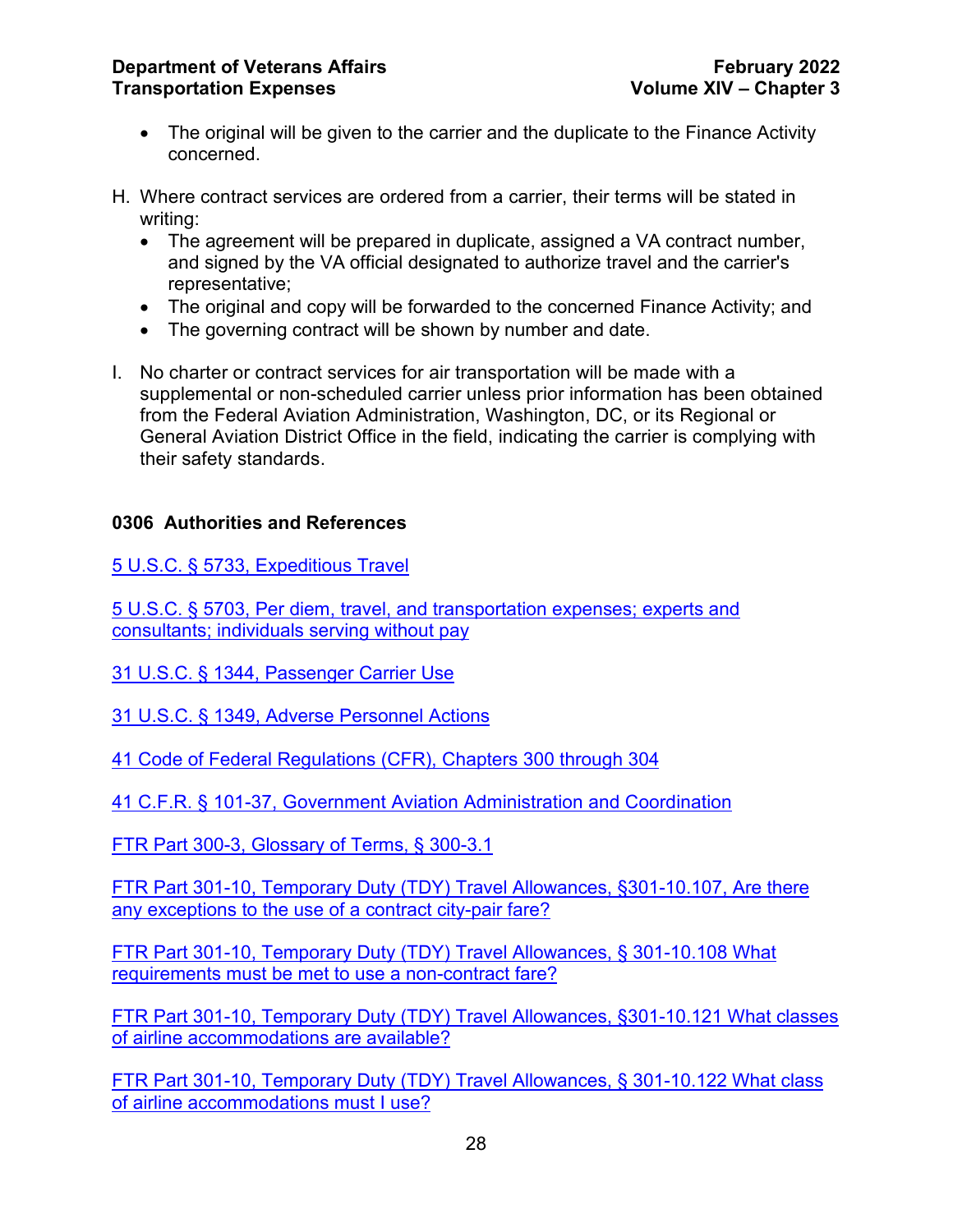[FTR Part 301-10. Temporary Duty \(TDY\) Travel Allowances, § 301-10.123 When may I](https://www.govinfo.gov/content/pkg/CFR-2012-title41-vol4/pdf/CFR-2012-title41-vol4-sec301-10-123.pdf)  [use other than coach-class airline accommodations?](https://www.govinfo.gov/content/pkg/CFR-2012-title41-vol4/pdf/CFR-2012-title41-vol4-sec301-10-123.pdf)

[FTR Part 301-10, Temporary Duty \(TDY\) Travel Allowances, § 301-10.123 \(2\)\(A\) A](https://www.govinfo.gov/content/pkg/CFR-2012-title41-vol4/pdf/CFR-2012-title41-vol4-sec301-10-123.pdf)  [written statement by a competent medical authority stating that special accommodation](https://www.govinfo.gov/content/pkg/CFR-2012-title41-vol4/pdf/CFR-2012-title41-vol4-sec301-10-123.pdf)  [is necessary](https://www.govinfo.gov/content/pkg/CFR-2012-title41-vol4/pdf/CFR-2012-title41-vol4-sec301-10-123.pdf)

[FTR Part 301-10, Temporary Duty \(TDY\) Travel Allowances, § 301-10.123 \(4\)\(ii\), A](https://www.govinfo.gov/content/pkg/CFR-2019-title41-vol4/pdf/CFR-2019-title41-vol4-sec301-10-123.pdf)  [special need must be certified annually in writing](https://www.govinfo.gov/content/pkg/CFR-2019-title41-vol4/pdf/CFR-2019-title41-vol4-sec301-10-123.pdf)

FTR Part 301-10, Temporary Duty (TDY) Travel Allowances, § 301-10.124, What are [coach-class Seating Upgrade Programs?](https://www.govinfo.gov/content/pkg/CFR-2012-title41-vol4/pdf/CFR-2012-title41-vol4-sec301-10-124.pdf)

[FTR Part 301-10, Temporary Duty \(TDY\) Travel Allowances, § 301-10.134, What is the](https://www.govinfo.gov/content/pkg/CFR-2011-title41-vol4/pdf/CFR-2011-title41-vol4-sec301-10-134.pdf)  [U.S. flag air carrier service?](https://www.govinfo.gov/content/pkg/CFR-2011-title41-vol4/pdf/CFR-2011-title41-vol4-sec301-10-134.pdf)

[FTR Part 301-10, Temporary Duty \(TDY\) Travel Allowances, § 301-10.136, What](https://www.govinfo.gov/content/pkg/CFR-2016-title41-vol4/pdf/CFR-2016-title41-vol4-sec301-10-136.pdf)  [exceptions to the Fly America Act requirements apply when I travel between the United](https://www.govinfo.gov/content/pkg/CFR-2016-title41-vol4/pdf/CFR-2016-title41-vol4-sec301-10-136.pdf)  [States and another country?](https://www.govinfo.gov/content/pkg/CFR-2016-title41-vol4/pdf/CFR-2016-title41-vol4-sec301-10-136.pdf)

[FTR Part 301-10, Temporary Duty \(TDY\) Travel Allowances, § 301-10.137, Common](https://www.govinfo.gov/content/pkg/CFR-2019-title41-vol4/pdf/CFR-2019-title41-vol4-sec301-10-136.pdf)  [Carrier Transportation, Use of United States Flag Air Carriers](https://www.govinfo.gov/content/pkg/CFR-2019-title41-vol4/pdf/CFR-2019-title41-vol4-sec301-10-136.pdf)

[FTR Part 301-10, Temporary Duty \(TDY\) Travel Allowances,](https://www.govinfo.gov/content/pkg/CFR-2019-title41-vol4/pdf/CFR-2019-title41-vol4-sec301-10-143.pdf) ̕§ 301-10.143, What is my [liability if I improperly use a foreign air carrier?](https://www.govinfo.gov/content/pkg/CFR-2019-title41-vol4/pdf/CFR-2019-title41-vol4-sec301-10-143.pdf)

[FTR Part 301-10, Temporary Duty \(TDY\) Travel Allowances,](https://www.govinfo.gov/content/pkg/CFR-2019-title41-vol4/pdf/CFR-2019-title41-vol4-sec301-10-162.pdf) § 301-10.162, When may [I use other than coach-class train accommodations?](https://www.govinfo.gov/content/pkg/CFR-2019-title41-vol4/pdf/CFR-2019-title41-vol4-sec301-10-162.pdf)

[FTR Part 301-10, Temporary Duty \(TDY\) Travel Allowances](https://www.govinfo.gov/content/pkg/CFR-2003-title41-vol4/pdf/CFR-2003-title41-vol4-sec301-10-180.pdf) 41 C.F.R. § 301-10.180 [Must I travel by a U.S. flagship?](https://www.govinfo.gov/content/pkg/CFR-2003-title41-vol4/pdf/CFR-2003-title41-vol4-sec301-10-180.pdf)

[FTR Part 301-10, Temporary Duty \(TDY\) Travel Allowances 41 C.F.R. § 301-10.183](https://www.govinfo.gov/content/pkg/CFR-2012-title41-vol4/pdf/CFR-2012-title41-vol4-sec301-10-183.pdf)  [What class of ship accommodations must I use?](https://www.govinfo.gov/content/pkg/CFR-2012-title41-vol4/pdf/CFR-2012-title41-vol4-sec301-10-183.pdf)

[FTR Part 301-10, Temporary Duty \(TDY\) Travel Allowances, § 301-10.261 When may I](https://www.govinfo.gov/content/pkg/CFR-2012-title41-vol4/pdf/CFR-2012-title41-vol4-sec301-10-261.pdf)  [use a Government aircraft for travel?](https://www.govinfo.gov/content/pkg/CFR-2012-title41-vol4/pdf/CFR-2012-title41-vol4-sec301-10-261.pdf)

[FTR Part 301-10, Temporary Duty \(TDY\) Travel Allowances, § 301-10.303, What am I](https://www.govinfo.gov/content/pkg/CFR-2019-title41-vol4/pdf/CFR-2019-title41-vol4-sec301-10-303.pdf)  [reimbursed when use of POV is determined by my agency to be advantageous](https://www.govinfo.gov/content/pkg/CFR-2019-title41-vol4/pdf/CFR-2019-title41-vol4-sec301-10-303.pdf) to the [Government?](https://www.govinfo.gov/content/pkg/CFR-2019-title41-vol4/pdf/CFR-2019-title41-vol4-sec301-10-303.pdf)

[FTR Part 301-10, Temporary Duty \(TDY\) Travel Allowances, § 301-10.306 What will I](https://www.govinfo.gov/content/pkg/CFR-2019-title41-vol4/pdf/CFR-2019-title41-vol4-sec301-10-306.pdf)  [be reimbursed if authorized to use a POV between my residence and office and then](https://www.govinfo.gov/content/pkg/CFR-2019-title41-vol4/pdf/CFR-2019-title41-vol4-sec301-10-306.pdf)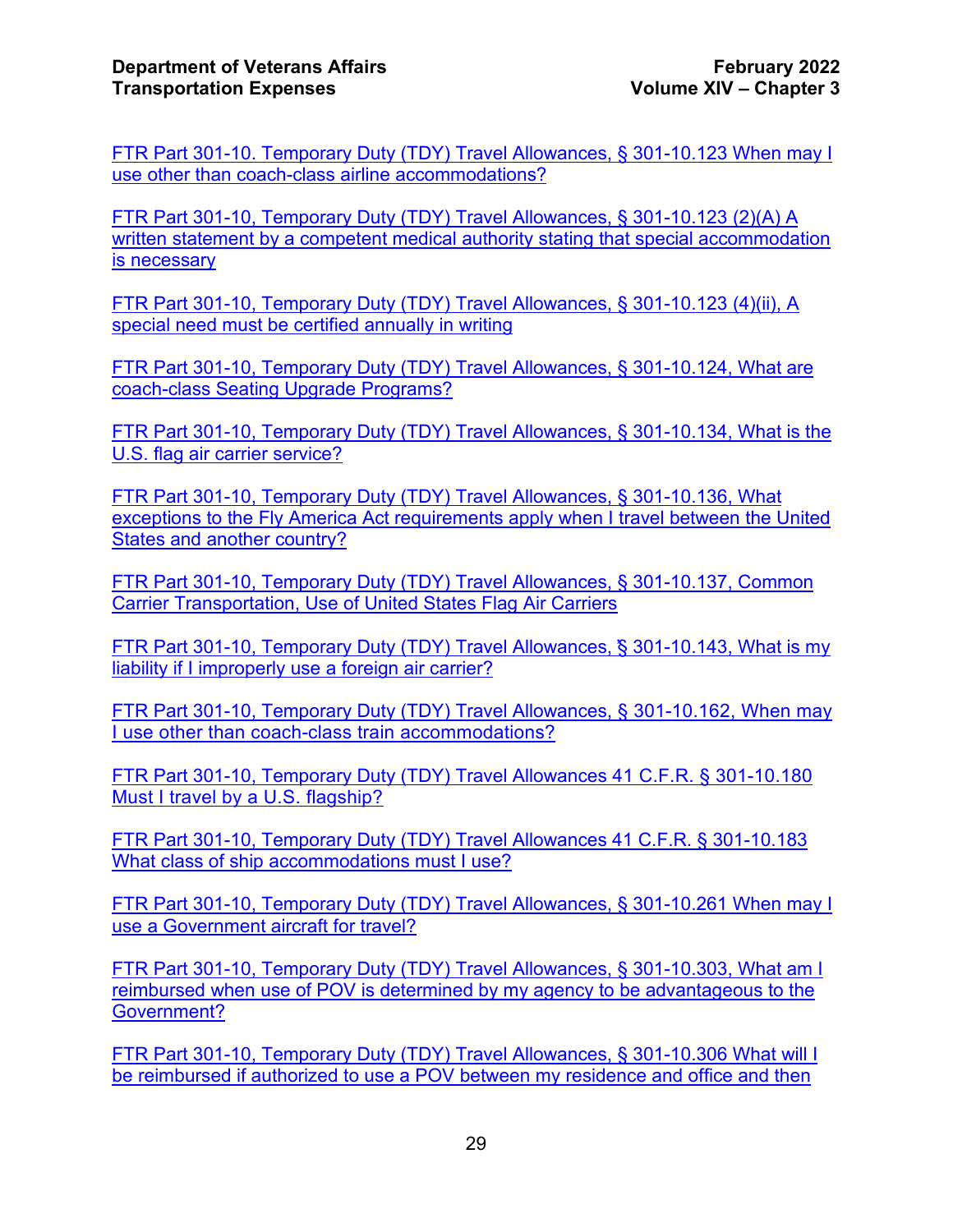[from my office to a common carrier terminal, or from my residence directly to a common](https://www.govinfo.gov/content/pkg/CFR-2019-title41-vol4/pdf/CFR-2019-title41-vol4-sec301-10-306.pdf)  [carrier terminal?](https://www.govinfo.gov/content/pkg/CFR-2019-title41-vol4/pdf/CFR-2019-title41-vol4-sec301-10-306.pdf)

[FTR Part 301-10, Temporary Duty \(TDY\) Travel Allowances, § 301-10.308 What will I](https://www.govinfo.gov/content/pkg/CFR-2019-title41-vol4/pdf/CFR-2019-title41-vol4-sec301-10-308.pdf)  [be reimbursed if I park my POV at a common carrier terminal while I am away from my](https://www.govinfo.gov/content/pkg/CFR-2019-title41-vol4/pdf/CFR-2019-title41-vol4-sec301-10-308.pdf)  [official station?](https://www.govinfo.gov/content/pkg/CFR-2019-title41-vol4/pdf/CFR-2019-title41-vol4-sec301-10-308.pdf)

[FTR Part 301-10, Temporary Duty \(TDY\) Travel Allowances, §301-10.420 When may I](https://www.govinfo.gov/content/pkg/CFR-2016-title41-vol4/pdf/CFR-2016-title41-vol4-sec301-10-420.pdf)  use a taxi, shuttle service, [or other courtesy transportation?](https://www.govinfo.gov/content/pkg/CFR-2016-title41-vol4/pdf/CFR-2016-title41-vol4-sec301-10-420.pdf)

[FTR Part 301-10, Temporary Duty \(TDY\) Travel Allowances, § 301-10.450 What are the](https://www.govinfo.gov/content/pkg/CFR-2016-title41-vol4/pdf/CFR-2016-title41-vol4-sec301-10-450.pdf)  [policies when authorized to rent a vehicle](https://www.govinfo.gov/content/pkg/CFR-2016-title41-vol4/pdf/CFR-2016-title41-vol4-sec301-10-450.pdf) [for official travel?](https://www.govinfo.gov/content/pkg/CFR-2016-title41-vol4/pdf/CFR-2016-title41-vol4-sec301-10-450.pdf)

[FTR Part 301-10, Temporary Duty \(TDY\) Travel Allowances, § 301-10.451 May I be](https://www.govinfo.gov/content/pkg/CFR-2012-title41-vol4/pdf/CFR-2012-title41-vol4-sec301-10-451.pdf)  [reimbursed for the cost of collision damage waiver](https://www.govinfo.gov/content/pkg/CFR-2012-title41-vol4/pdf/CFR-2012-title41-vol4-sec301-10-451.pdf) (CDW) or theft insurance?

[FTR Part 301-10, Temporary Duty \(TDY\) Travel Allowances, § 301-10.5, What are the](https://www.govinfo.gov/content/pkg/CFR-2016-title41-vol4/pdf/CFR-2016-title41-vol4-sec301-10-5.pdf)  [presumptions as to the most advantageous method of transportation by order of](https://www.govinfo.gov/content/pkg/CFR-2016-title41-vol4/pdf/CFR-2016-title41-vol4-sec301-10-5.pdf)  [precedence?](https://www.govinfo.gov/content/pkg/CFR-2016-title41-vol4/pdf/CFR-2016-title41-vol4-sec301-10-5.pdf)

[FTR PART 301-11, Per Diem Expenses, § 301-11.11, How do I select lodging and](https://www.govinfo.gov/content/pkg/CFR-2019-title41-vol4/pdf/CFR-2019-title41-vol4-sec301-11-11.pdf)  [make lodging reservations?](https://www.govinfo.gov/content/pkg/CFR-2019-title41-vol4/pdf/CFR-2019-title41-vol4-sec301-11-11.pdf)

[41 C.F.R. § 301-12 Miscellaneous Expenses](https://www.govinfo.gov/content/pkg/CFR-2012-title41-vol4/pdf/CFR-2012-title41-vol4-sec301-12-1.pdf)

[FTR Part 301-70, Temporary Duty \(TDY\) Travel Allowances, § 301-70.102, What](https://www.govinfo.gov/content/pkg/CFR-2016-title41-vol4/pdf/CFR-2016-title41-vol4-sec301-70-102.pdf)  [governing policies must we establish for authorization and payment of transportation](https://www.govinfo.gov/content/pkg/CFR-2016-title41-vol4/pdf/CFR-2016-title41-vol4-sec301-70-102.pdf)  [expenses?](https://www.govinfo.gov/content/pkg/CFR-2016-title41-vol4/pdf/CFR-2016-title41-vol4-sec301-70-102.pdf)

[46 U.S.C. § 55302, Transportation of United States Government Personnel](https://www.gpo.gov/fdsys/pkg/USCODE-2008-title46/html/USCODE-2008-title46-subtitleV-partD-chap553-subchapI-sec55302.htm)

[49 U.S.C. § 40118, Government financed air transportation](https://www.gpo.gov/fdsys/pkg/USCODE-2011-title49/pdf/USCODE-2011-title49-subtitleVII-partA-subparti-chap401-sec40118.pdf)

[49 U.S.C. § 41102, General, temporary, and charter air transportation certificates of air](https://www.gpo.gov/fdsys/pkg/USCODE-2011-title49/pdf/USCODE-2011-title49-subtitleVII-partA-subpartii-chap411-sec41102.pdf)  [carriers](https://www.gpo.gov/fdsys/pkg/USCODE-2011-title49/pdf/USCODE-2011-title49-subtitleVII-partA-subpartii-chap411-sec41102.pdf)

[Chief Financial Officers Act of 1990](https://www.congress.gov/bill/101st-congress/house-bill/5687)

[Executive Order 13513 \(October 1,](https://www.gpo.gov/fdsys/pkg/FR-2009-10-06/pdf/E9-24203.pdf) 2009), Federal Leadership on Reducing [Text](http://edocket.access.gpo.gov/2009/pdf/E9-24203.pdf)  [Messaging](http://edocket.access.gpo.gov/2009/pdf/E9-24203.pdf) While Driving

FTR Chapters 300 – [304 Federal Travel Regulation \(FTR\)](https://www.gsa.gov/policy-regulations/regulations/federal-travel-regulation-ftr)

**[GSA City Pair Fares](https://cpsearch.fas.gsa.gov/cpsearch/search.do)**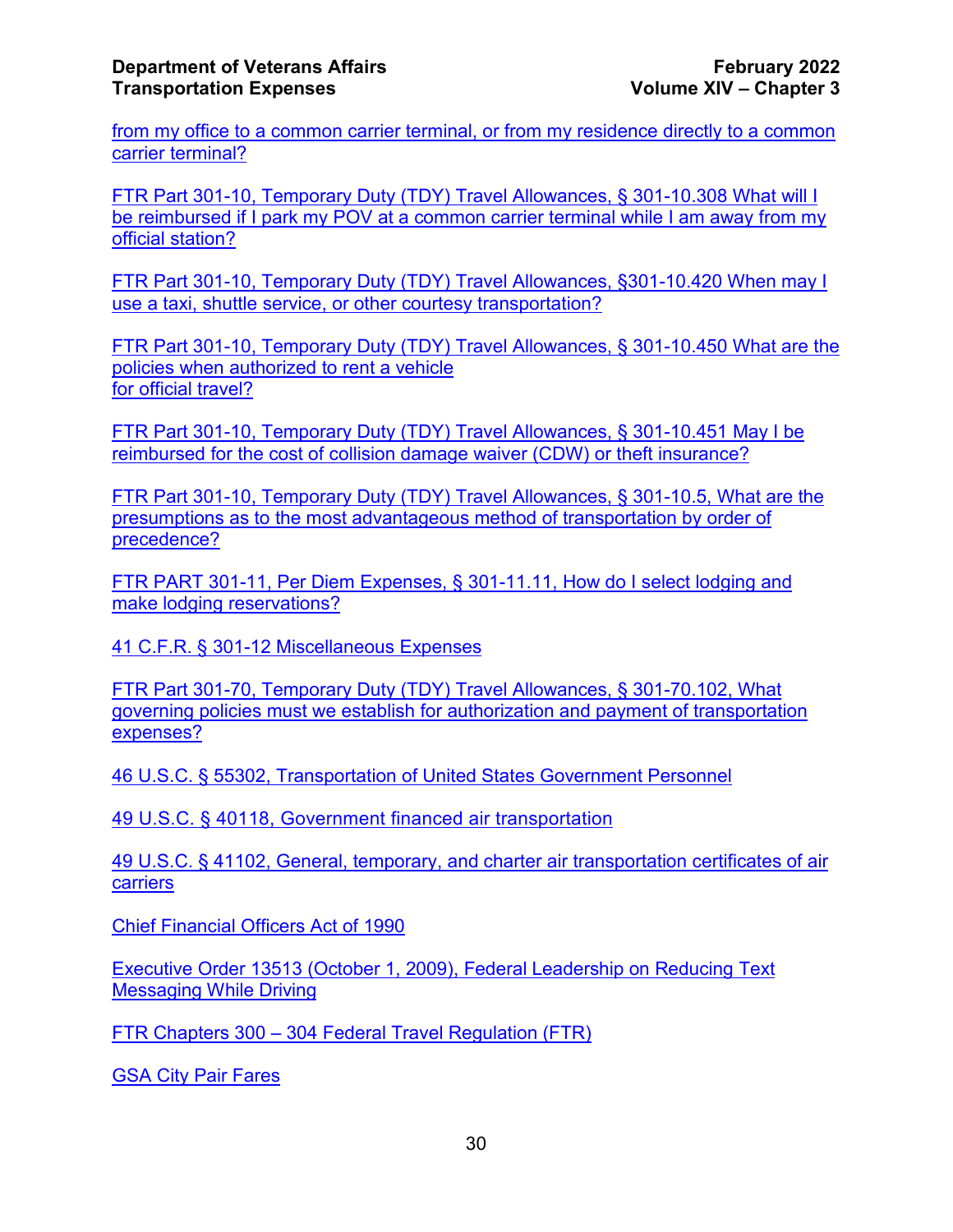[GSA Per Diem Rates](https://www.gsa.gov/travel/plan-book/per-diem-rates/per-diem-rates-lookup)

[OMB Circular A-126, Improving the Management and Use of Government Aircraft](https://www.whitehouse.gov/omb/circulars_a126)

[Privately Owned Vehicle \(POV\) Mileage Reimbursement Rates](http://www.gsa.gov/portal/content/100715)

[\(SF 91\) Motor Vehicle Accident Report](https://www.gsa.gov/forms-library/motor-vehicle-accident-report)

[VA Financial Policy Volume XII Chapter 3, Employee Debts](https://www.va.gov/finance/docs/VA-FinancialPolicyVolumeXIIChapter03.pdf)

[VA Financial Policy Volume XII Chapter 8, Notice of Indebtedness](https://www.va.gov/finance/docs/VA-FinancialPolicyVolumeXIIChapter08.pdf)

[VA Financial Policy Volume XIV Chapter 4, Miscellaneous Travel Expenses](https://www.va.gov/finance/docs/VA-FinancialPolicyVolumeXIVChapter04.pdf)

[VA Financial Policy Volume XIV Chapter 7, Local Travel](https://www.va.gov/finance/docs/VA-FinancialPolicyVolumeXIVChapter07.pdf)

[VA Financial Policy Volume XVI Chapter 2, Government Travel Charge Card Program](https://www.va.gov/finance/docs/VA-FinancialPolicyVolumeXVIChapter02.pdf)

[VA Fleet Handbook](https://www.va.gov/vapubs/viewPublication.asp?Pub_ID=680&FType=2)

VA Form 0899, Request for Other [Than Coach \(Premium\) Class Accommodations](http://vaww.va.gov/vaforms/va/pdf/VA0899.pdf)

[VA Form 10079, Cost Comparison Worksheet for Privately Owned Vehicle versus](http://vaww.va.gov/vaforms/va/pdf/VA10079.pdf)  [Common Carrier Transportation](http://vaww.va.gov/vaforms/va/pdf/VA10079.pdf)

[VA Form 10079A, Personal Travel in Conjunction with Official Travel Cost Comparison](https://vaww.va.gov/vaforms/va/pdf/VA10079a.pdf)  **[Worksheet](https://vaww.va.gov/vaforms/va/pdf/VA10079a.pdf)** 

#### <span id="page-31-0"></span>**0307 Rescissions**

VA Financial Policy Volume XIV Chapter 3, Transportation Expenses, October 2021.

#### <span id="page-31-1"></span>**0308 Questions**

Questions concerning these financial policies and procedures should be directed as follows:

| vafsctravelpolicy@va.gov |
|--------------------------|
| TRAVEL.VBACO@va.gov      |
| NCABudgetService@va.gov  |
| VACOITTravel@va.gov      |
| vafsctravelpolicy@va.gov |
|                          |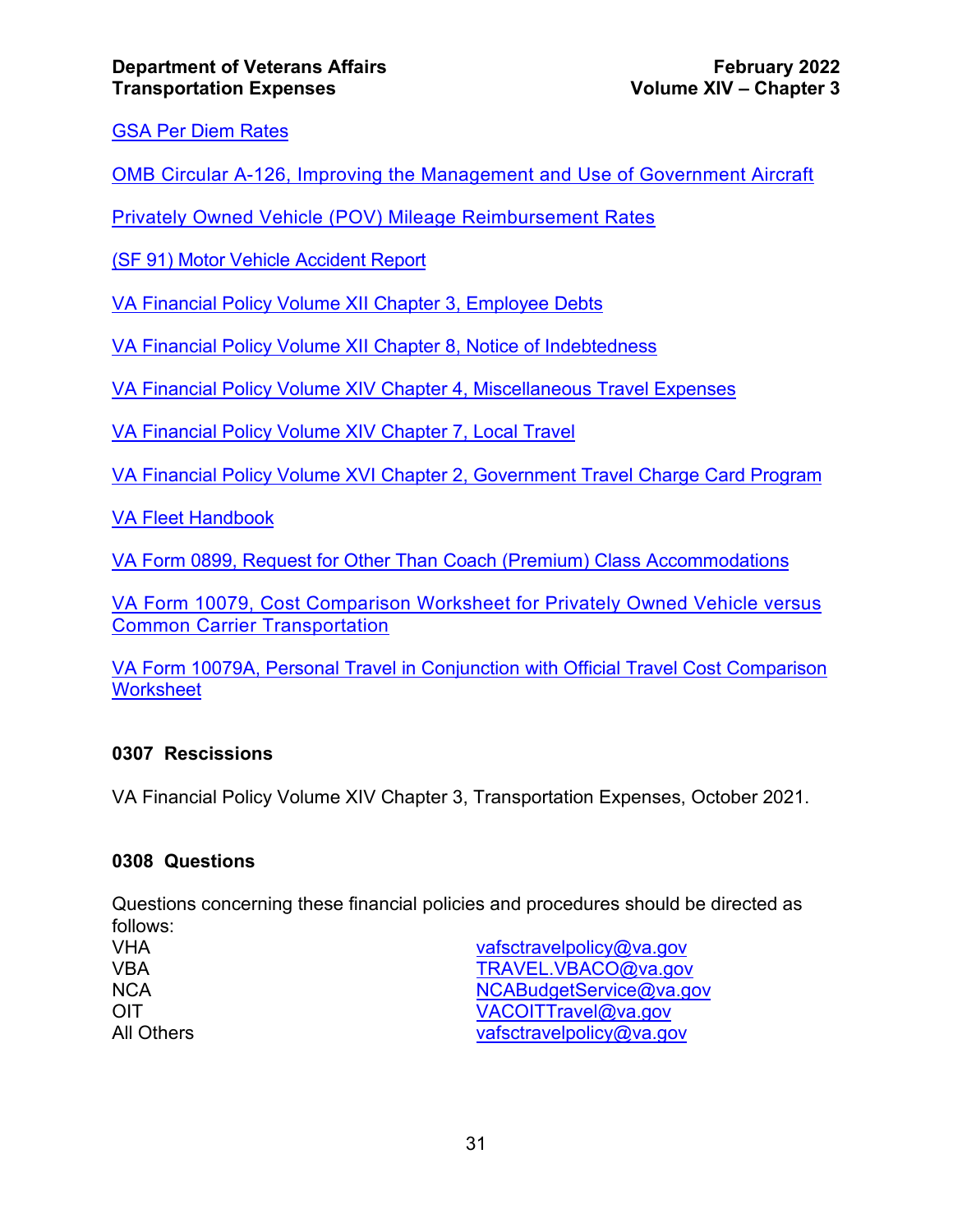<span id="page-32-0"></span>

| <b>Section</b>                               | <b>Revision</b>                                                                                                                                                                              | <b>Office</b>        | <b>Reason for Change</b>                                                               | <b>Effective</b><br><b>Date</b> |
|----------------------------------------------|----------------------------------------------------------------------------------------------------------------------------------------------------------------------------------------------|----------------------|----------------------------------------------------------------------------------------|---------------------------------|
| Various                                      | Reformatted to new<br>policy format and 5-<br>year policy review.                                                                                                                            | <b>OFP</b><br>(047G) | Reorganized<br>chapter layout                                                          | September<br>2020               |
| 0302 Revisions                               | Placed prior revision<br>history into Appendix A                                                                                                                                             | <b>OFP</b><br>(047G) | Updated to reflect<br>current policy.                                                  | September<br>2020               |
| 0303<br><b>Definitions</b>                   | Updated terms listed in<br>this section, as well as<br>deleted several terms<br>which no longer apply<br>to the chapter.                                                                     | <b>OFP</b><br>(047G) | <b>Revisions needed</b><br>to reflect updated<br>content.                              | September<br>2020               |
| 0304 Roles<br>and<br><b>Responsibilities</b> | Updated delegations to<br>reflect the most current<br>information.                                                                                                                           | <b>OFP</b><br>(047G) | Language had<br>been updated; the<br>chapter needed to<br>reflect this<br>information. | September<br>2020               |
| 0305 Policies                                | <b>Consolidated duplicate</b><br>policy guidance under<br>this section. Re-<br>organized sub-sections.<br><b>Added FTR references</b>                                                        | <b>OFP</b><br>(047G) | General policy<br>update.                                                              | September<br>2020               |
| 030501                                       | Changed from bullets to<br>paragraph format. Also<br>used C.F.R. link as<br>opposed to listing order<br>of preference                                                                        | <b>OFP</b><br>(047G) | General policy<br>update                                                               | September<br>2020               |
| 030502                                       | Added link to VA Form<br>0899 and removed form<br>contained in the<br>appendix.                                                                                                              | <b>OFP</b><br>(047G) | General policy<br>update.                                                              | September<br>2020               |
| 030503 and<br>030504                         | 030503 GSA City Pair<br>Fare Program and<br>030504 on-Contract<br><b>Carrier Unrestricted and</b><br><b>Restricted Fares were</b><br>deleted, and 030503<br>Selecting a Fair was<br>created. | OFP<br>(047G)        | General policy<br>update.                                                              | September<br>2020               |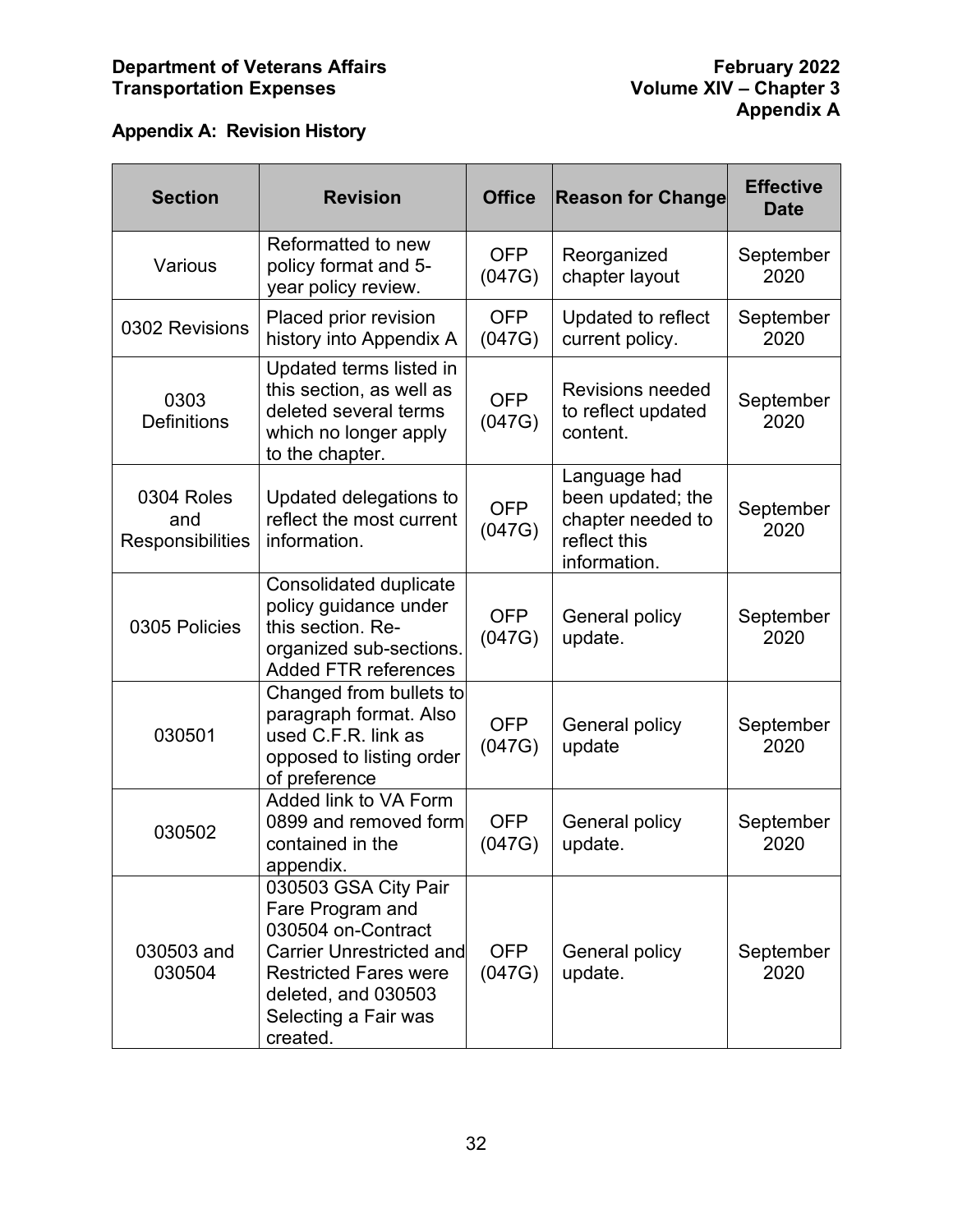# **Department of Veterans Affairs February 2022 Transportation Expenses Volume XIV – Chapter 3**

| <b>Section</b>                        | <b>Revision</b>                                                                                                                                                                                                                                     | <b>Office</b>        | <b>Reason for Change</b>                   | <b>Effective</b><br><b>Date</b> |
|---------------------------------------|-----------------------------------------------------------------------------------------------------------------------------------------------------------------------------------------------------------------------------------------------------|----------------------|--------------------------------------------|---------------------------------|
| 030505                                | Added link to VA Form<br>0899 and removed form<br>from Appendix C.<br>Clarified other than<br>coach-class exceptions.<br>Added language stating<br>that employees should<br>document an upgrade<br>from coach-class travel<br>at their own expense. | <b>OFP</b><br>(047G) | <b>General policy</b><br>update.           | September<br>2020               |
| 030507                                | Updated language in<br>reference to the Acela<br>train, which only has<br>business and first-class<br>accommodations.                                                                                                                               | <b>OFP</b><br>(047G) | General policy<br>update.                  | September<br>2020               |
| 0306<br>Authorities and<br>References | Updated to reflect most<br>current guidance                                                                                                                                                                                                         | <b>OFP</b><br>(047G) | To reflect most<br>recent information.     | September<br>2020               |
| 0307<br><b>Rescissions</b>            | <b>Removed recessions</b><br>made prior to the 2017<br>targeted change                                                                                                                                                                              | <b>OFP</b><br>(047G) | To reflect the most<br>recent update.      | September<br>2020               |
| 0308<br>Questions                     | <b>Updated Travel Policy</b><br>email address.                                                                                                                                                                                                      | <b>OFP</b><br>(047G) | To reflect correct<br>contact information. | September<br>2020               |
| Appendix B                            | Updated ticketing time<br>frames and improved<br>other guidance.                                                                                                                                                                                    | <b>OFP</b><br>(047G) | <b>General Update</b>                      | September<br>2020               |
| Appendix D                            | Appendix D<br>Requesting Other than<br><b>Coach Class Travel</b><br>was deleted, and<br><b>Constructive Travel</b><br>replaced it.                                                                                                                  | <b>OFP</b><br>(047G) | <b>General Update</b>                      | September<br>2020               |
| Appendices                            | Reordered appendices<br>based on appearance<br>in the chapter and<br>reformatted. Removed<br>previous Appendices<br>F, G, H, I, J, and K,<br>deleted and the<br>material was moved to<br>the applicable policy<br>section.                          | OFP<br>(047G)        | Reorganized<br>chapter layout              | September<br>2020               |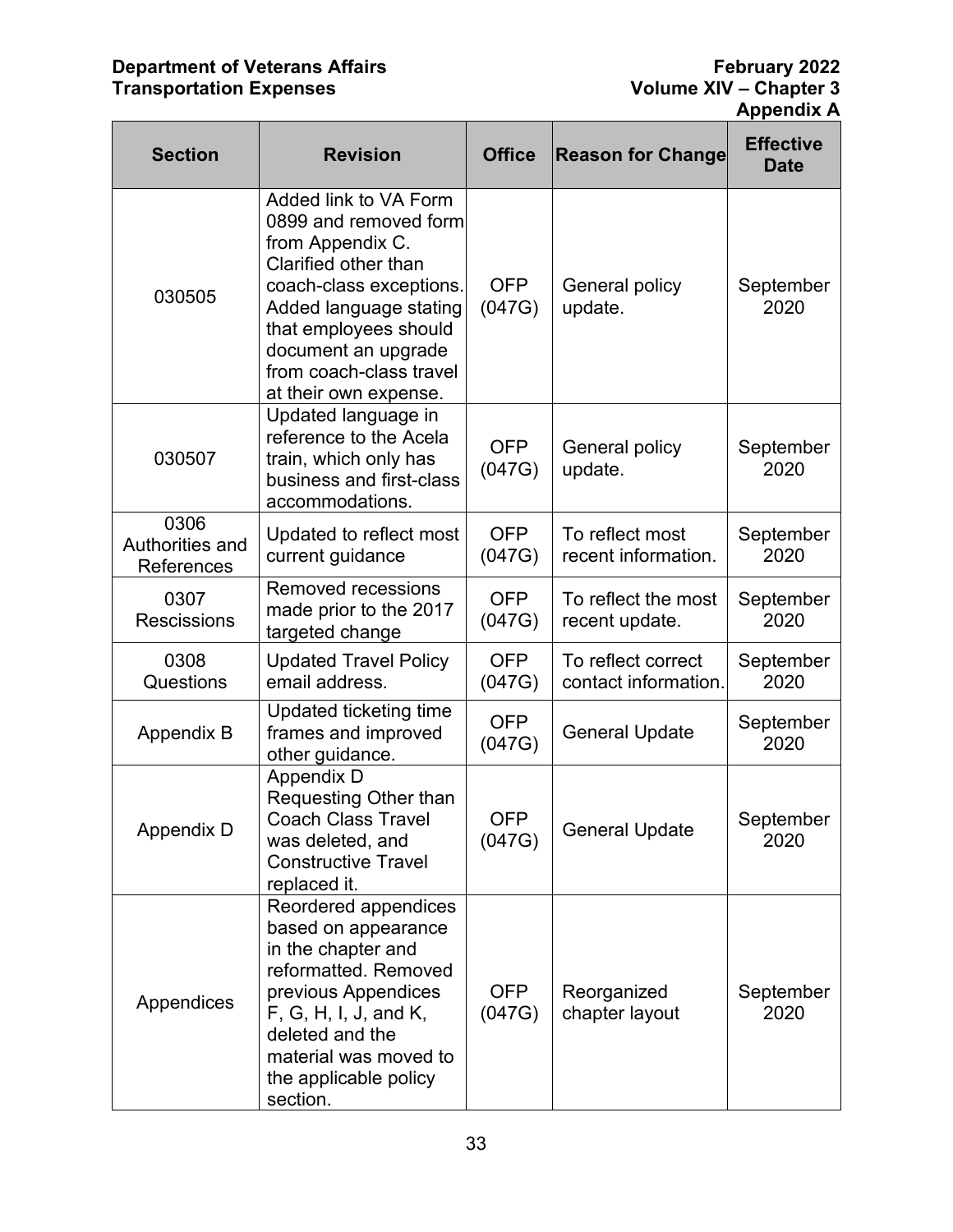# **Department of Veterans Affairs February 2022 Transportation Expenses Volume XIV – Chapter 3**

| <b>Section</b>      | <b>Revision</b>                                                                                                                                                                                                                  | <b>Office</b>        | <b>Reason for Change</b>                    | <b>Effective</b><br><b>Date</b> |
|---------------------|----------------------------------------------------------------------------------------------------------------------------------------------------------------------------------------------------------------------------------|----------------------|---------------------------------------------|---------------------------------|
| 030201 A & B        | Order of precedence<br>for the most<br>advantageous method<br>of transportation                                                                                                                                                  | <b>OFP</b><br>(047G) | To comply with FTR<br>Amendment 2015-<br>03 | September<br>2017               |
| 030206A,<br>030206D | Changed<br>"Government"<br>automobile to<br>"Government-<br>furnished" automobile                                                                                                                                                | <b>OFP</b><br>(047G) | To comply with FTR<br>Amendment 2015-<br>03 | September<br>2017               |
| 030216C1            | <b>Updated applicable</b><br>POV rate. Removed<br>tips with reference to<br>VOL XIV Ch. 4,<br><b>Miscellaneous Travel</b><br><b>Expenses</b>                                                                                     | <b>OFP</b><br>(047G) | To comply with FTR<br>Amendment 2015-<br>03 | September<br>2017               |
| 030207.04           | Changed appropriate<br>mileage rate to<br>reduced POV mileage<br>rate                                                                                                                                                            | <b>OFP</b><br>(047G) | To comply with FTR<br>Amendment 2015-<br>03 | September<br>2017               |
| 030208B             | Inserted language<br>referencing<br>"Transportation<br><b>Network Companies"</b><br>as permissible<br>methods of "special<br>conveyance"                                                                                         | <b>OFP</b><br>(047G) | To comply with FTR<br>Bulletin 16-05        | September<br>2017               |
| 030208 C & D        | Inserted additional<br>language requiring<br>travelers to select the<br>"least expensive<br>compact car<br>available". Also,<br>provided FTR criteria<br>which may exempt a<br>traveler from having to<br>select such a vehicle. | <b>OFP</b><br>(047G) | To comply with FTR<br>Amendment 2015-<br>03 | September<br>2017               |
| 030618              | Changing "GSA<br><b>Interagency Fleet</b><br>Management Center"<br>to read "GSA Fleet".<br>Also, changed the<br>lease period from 30<br>days to 120 days.                                                                        | <b>OFP</b><br>(047G) | To comply with FTR<br>Amendment 2015-<br>03 | September<br>2017               |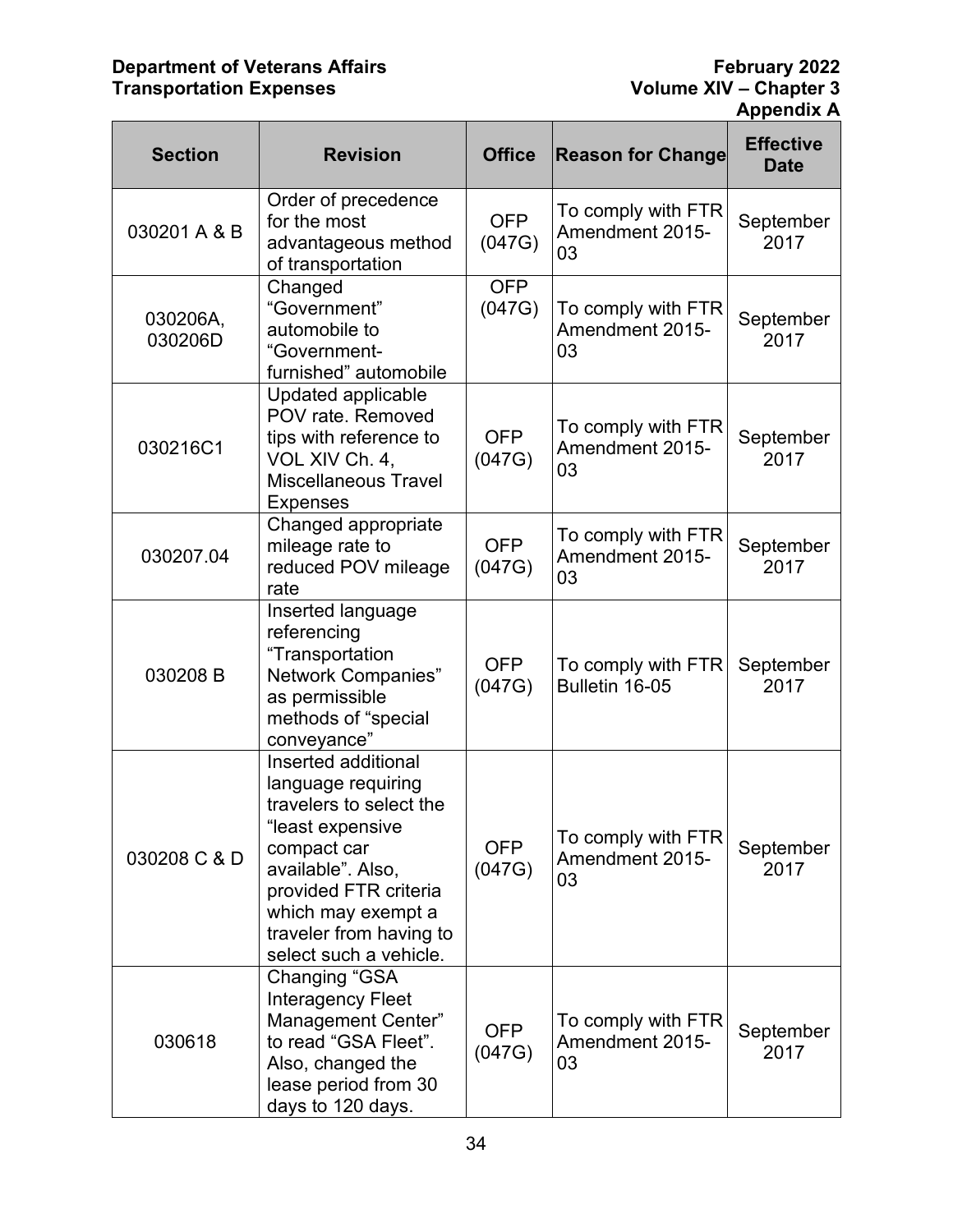# **Department of Veterans Affairs February 2022 Transportation Expenses Volume XIV – Chapter 3**

| <b>Section</b> | <b>Revision</b>                                                                                                                                                         | <b>Office</b>        | <b>Reason for Change</b>                    | <b>Effective</b><br><b>Date</b> |
|----------------|-------------------------------------------------------------------------------------------------------------------------------------------------------------------------|----------------------|---------------------------------------------|---------------------------------|
| Appendix H     | Removed original<br>Appendix H, Sample<br><b>Cost Comparison</b><br>Worksheet, in favor of<br>a link to the new VA<br>Form 10079 which can<br>be found in<br>030207.03A | <b>OFP</b><br>(047G) | To comply with FTR<br>Amendment 2015-<br>03 | September<br>2017               |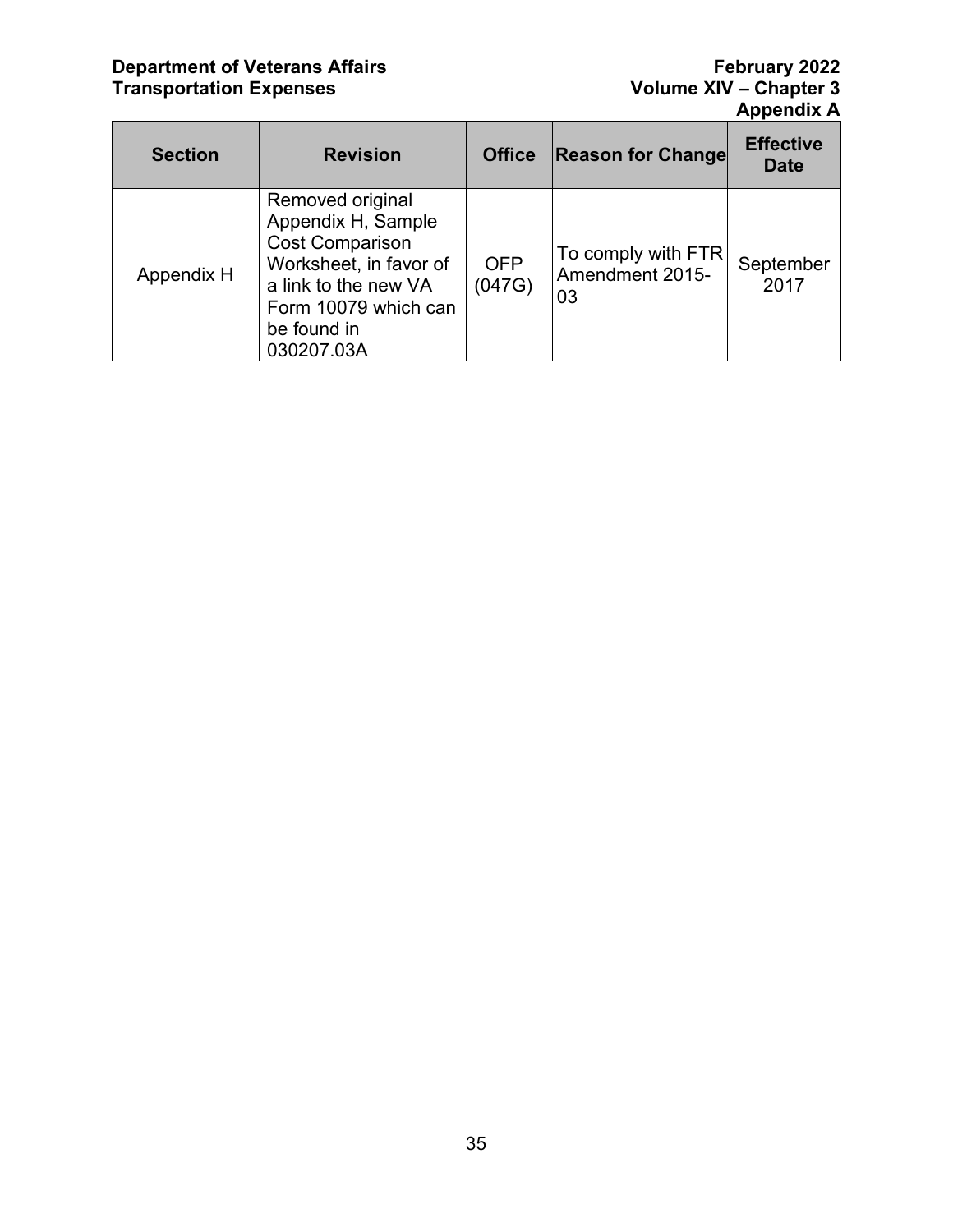#### <span id="page-36-0"></span>**Appendix B: Travel Management Center Ticketing Procedures**

- A. Air Travel
	- 1. General Information:
		- a. VA travelers will select the method of transportation that is most advantageous to the Government. Travelers will obtain the lowest available fare that will adequately provide the necessary transportation when making their travel arrangements in VA's travel system.
		- b. After all reservation selections are made, the traveler/alternate preparer should review the trip details on the "Review and Modify Trip" page. Upon review of the travel selections, changes should be made as needed. The traveler/alternate preparer will carefully read and take note of the important "Ticket by Date" information displayed and the general fare rules.
		- c. Upon the completion of the reservation, the traveler/alternate preparer will receive an email from the VA's travel system and/or the Travel Management Center (TMC) provider which includes reservation information. The traveler/alternate preparer should verify the itinerary information is correct and populated onto the TA. The traveler/alternate preparer may receive a message from the TMC indicating the reservation was unavailable or the fare has expired (non-contract/ restricted fares) and to select another option. At this time, the traveler/alternate preparer should log into VA's E-Gov Travel Service (ETS) to select another fare.
	- 2. Government Contract Fares:
		- a. The TA will be approved promptly to allow the TMC to perform the ticketing process. Approved fully refundable contract transportation reservations are ticketed 72 hours (three (3) days) before departure.
		- b. When the travel itinerary has a combination of government contract and noncontract/restricted fares, the more restrictive (i.e., non-contract/restricted) fare rules will dictate the ticketing requirements and will require government contract fares to be ticketed within 24 hours or less.
		- c. Government contract fares are fully refundable when canceled.
	- 3. Non-Contract/Restricted Fares:
		- a. TAs containing Non-Contract/Restricted Fares (Lowest Available Fares) need to be approved and ticketed within 24 hours or less from the reservation time.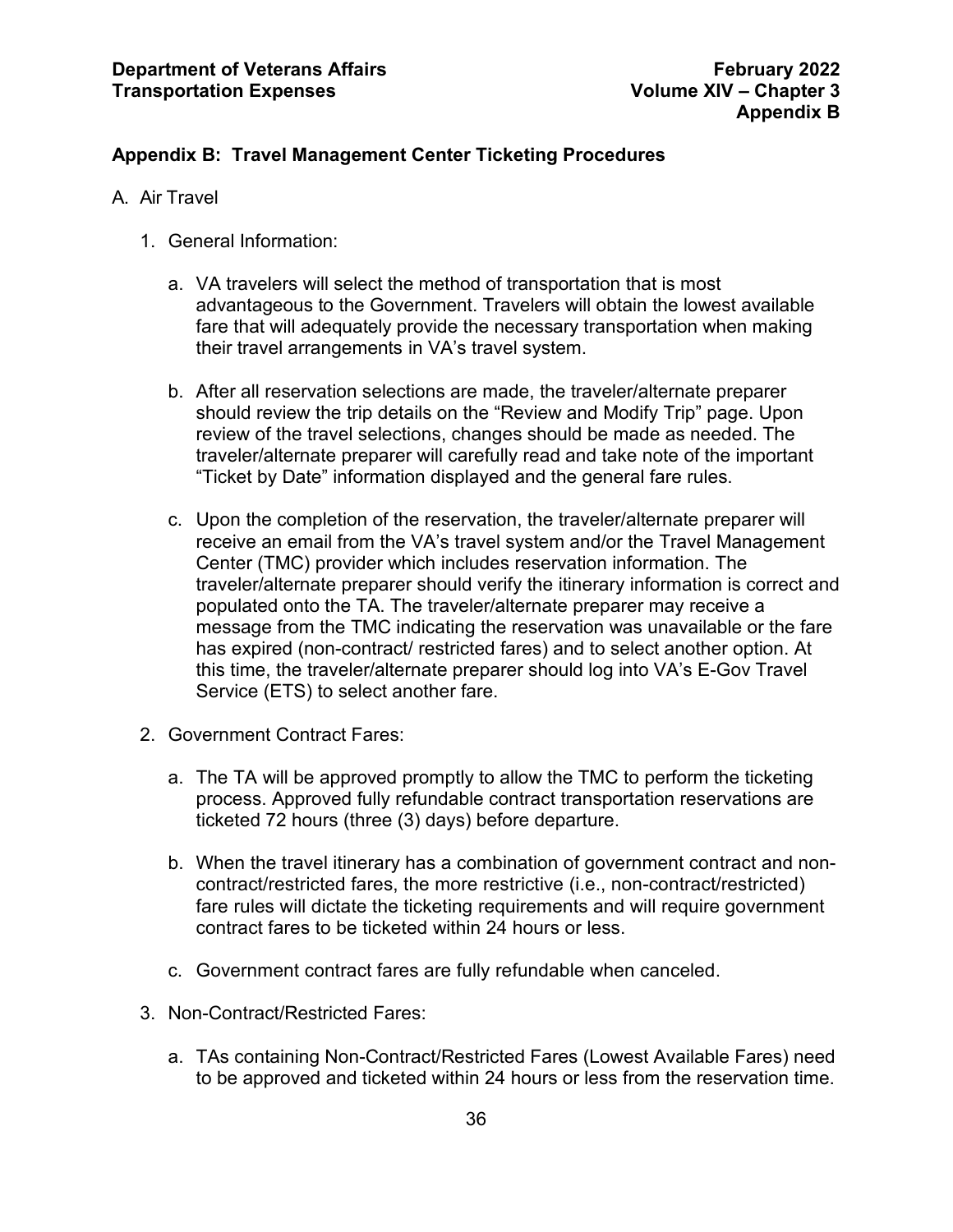- b. Fares are not guaranteed until ticketed.
- c. In the event the TA is canceled, the traveler will receive a credit from the airline for future travel. The cost of exchanging the canceled ticket for a future restricted ticket currently averages \$150.
- d. When a future TDY has been approved and the TA has been created in OBT, the traveler will contact the TMC directly for travel reservations to allow for use of a previous credit.
- e. The TMC will apply the credit to the new travel itinerary. This process will also result in additional TMC transaction fees (non-self-service fee).
- f. The traveler is ultimately responsible for ensuring a credit refund is used on the next available travel episode.
- B. Train Travel

When making train reservations through the OBT or the TMC, the traveler/alternate preparer will contact the TMC using one of the options listed below, regardless of the payment method (CBA or IBA travel card):

- Travelers may pick up the ticket at the train station ticket counter or the kiosk at the train station. This option requires the 3-digit card verification value code on the back of the card as well as the ZIP code of the billing address for the credit card being used;
- Travelers may have a paper ticket issued before departure. This option will incur a non-self-service transaction fee plus a delivery fee. Courier service has limited delivery areas; and
- U.S. mail delivery requires tickets to be issued at least 5 business days before the travel date. U.S. mail delivery is not guaranteed for on-time delivery. This option requires the three (3) digit card verification value code, ZIP code of the billing address for the credit card being used, and the name and mailing address where the ticket will be sent.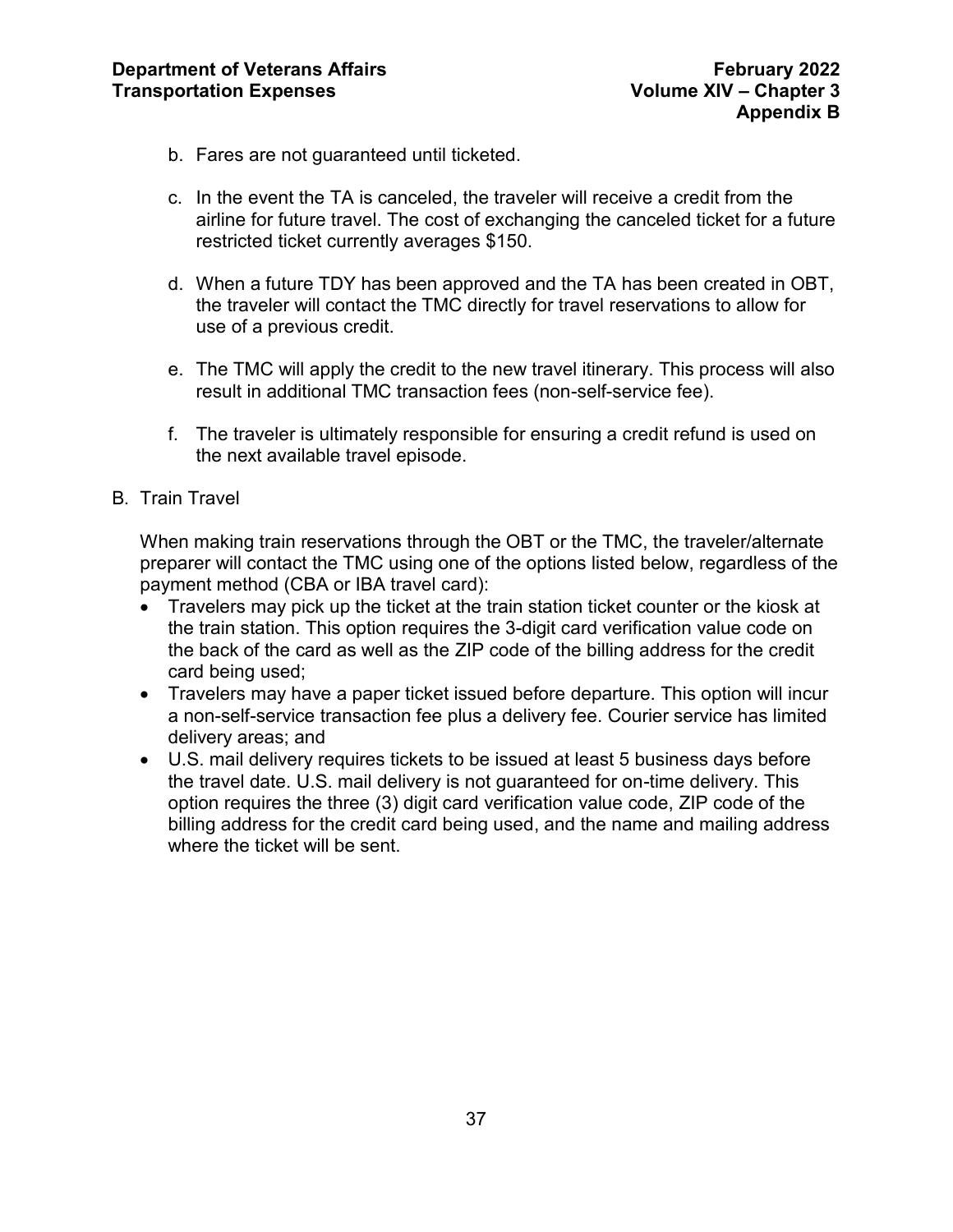#### <span id="page-38-0"></span>**Appendix C: Sample Government Operated Vehicle (GOV) Commitment Form**

**Department of Memorandum Veterans Affairs**

Date:

- From: <Employee's Name and Position>
- Subj: Commitment to Use Government-Furnished Automobiles
- To: <Approving Official's Name and Position>

1. I hereby agree to use a government-furnished automobile whenever it is determined that an automobile is required for official local and/or temporary duty travel. I understand that if a government-furnished automobile is not available; I will be reimbursed *<insert mileage rate as if a privately-owned vehicle is determined to be most advantageous>* \_\_\_\_ cents per mile. I also understand that if a government-furnished automobile is available, and I am permitted to use a privately-owned automobile at my request, my mileage reimbursement will be *<insert reduced mileage rate for an employee with a signed commitment letter but chooses to use a privately-owned vehicle>*  \_\_\_\_ cents per mile.

2. This memorandum will be rescinded one year from the date signed or when new mileage reimbursement rates are published by the General Services Administration, whichever occurs earlier.

<Employee's signature>

<Approving Official signature>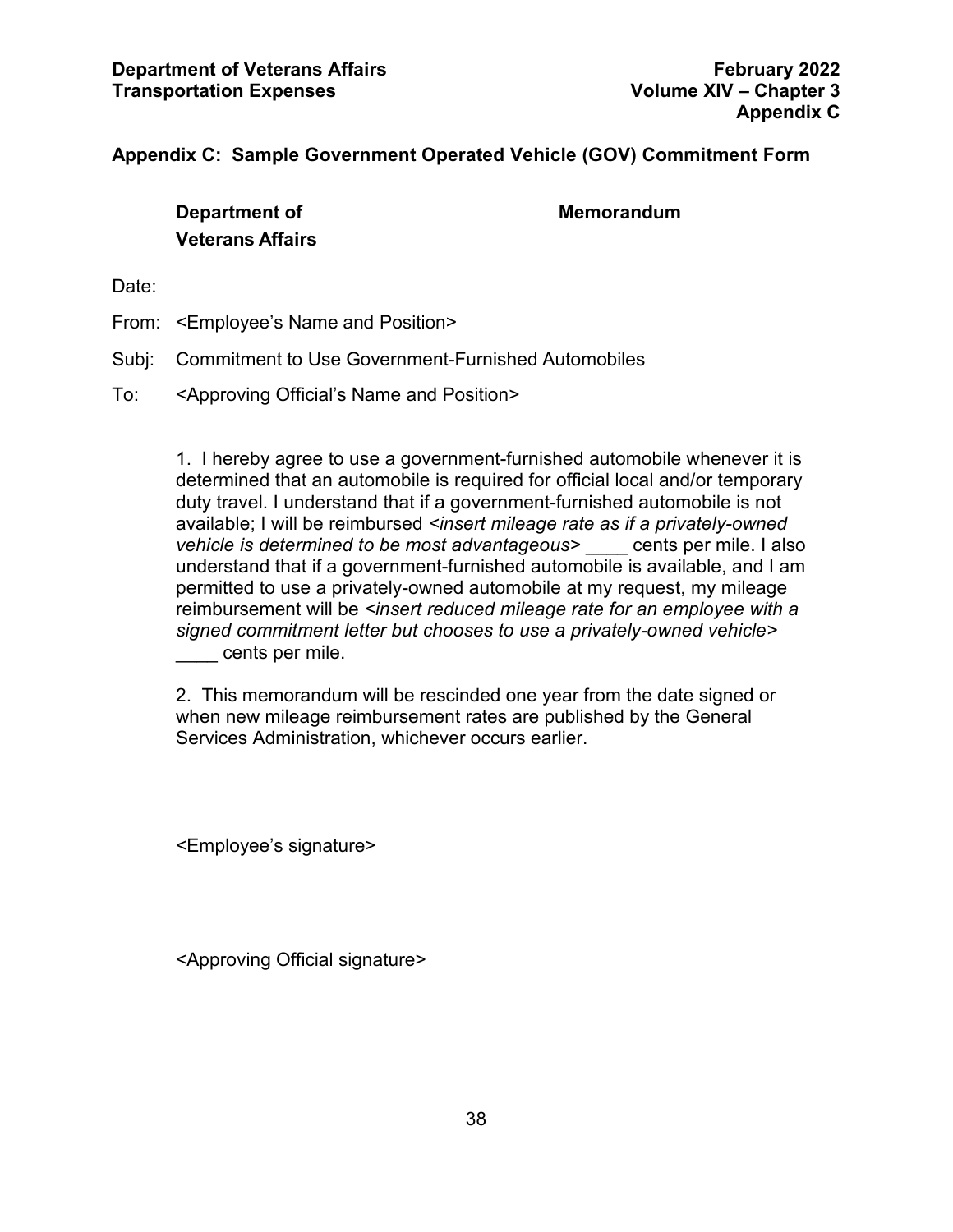# <span id="page-39-0"></span>**Appendix D: Constructive Travel**

A. Transportation Mode

A cost comparison of travel expenses must be included in the TA when a traveler uses an alternate method of travel rather than the commonly accepted method, for example the traveler selects:

- POV versus GOV;
- Rental car (FTR 301-2.5(g));
- POV versus rental car;
- POV versus special conveyance to and from a common carrier terminal or for TDY location official travel.

Properly prepared cost comparisons will include all en-route expenses and expenses required at the TDY location for both the standard mode of travel and the alternate mode of travel being considered. A constructive travel cost comparison can be provided as a word document or excel spreadsheet except for the below instances:

- For POV in comparison to an authorized common carrier, VA Form 10079, Cost Comparison Worksheet for Privately Owned Vehicle versus Common Carrier Transportation should be used; and
- For personal travel in conjunction with TDY, VA Form 10079A, Personal Travel in Conjunction with Official Travel Cost Comparison Worksheet should be used.
- B. Constructive Travel Considerations

Constructive travel helps the AO determine the best way for travel to be performed and whether to limit the traveler's reimbursement to the costs associated with the standard mode of travel. Factors that must be considered as part of the calculation are:

- En-route and TDY location transportation, lodging, meals, and related expenses;
- Business-class accommodations versus the cost of coach-class accommodations, plus the cost of reimbursements in conjunction with a rest stop (e.g., per diem, hotel costs, and transportation fees);
- Privately owned vehicle instead of authorized mode including POV round trip mileage reimbursement and other POV reimbursable expenses (e.g., tolls, parking) consideration;
- Per diem allowances incurred during travel days consideration;
- Potential rest stop consideration using the 14-hour rule;
- The trip is unexpected and or the purpose and urgency of the trip may not be delayed or postponed, and the traveler is unable to schedule either a rest stop en-route or an earlier flight that would allow a rest period before reporting for duty;
- Use of an uncommon mode of transportation; and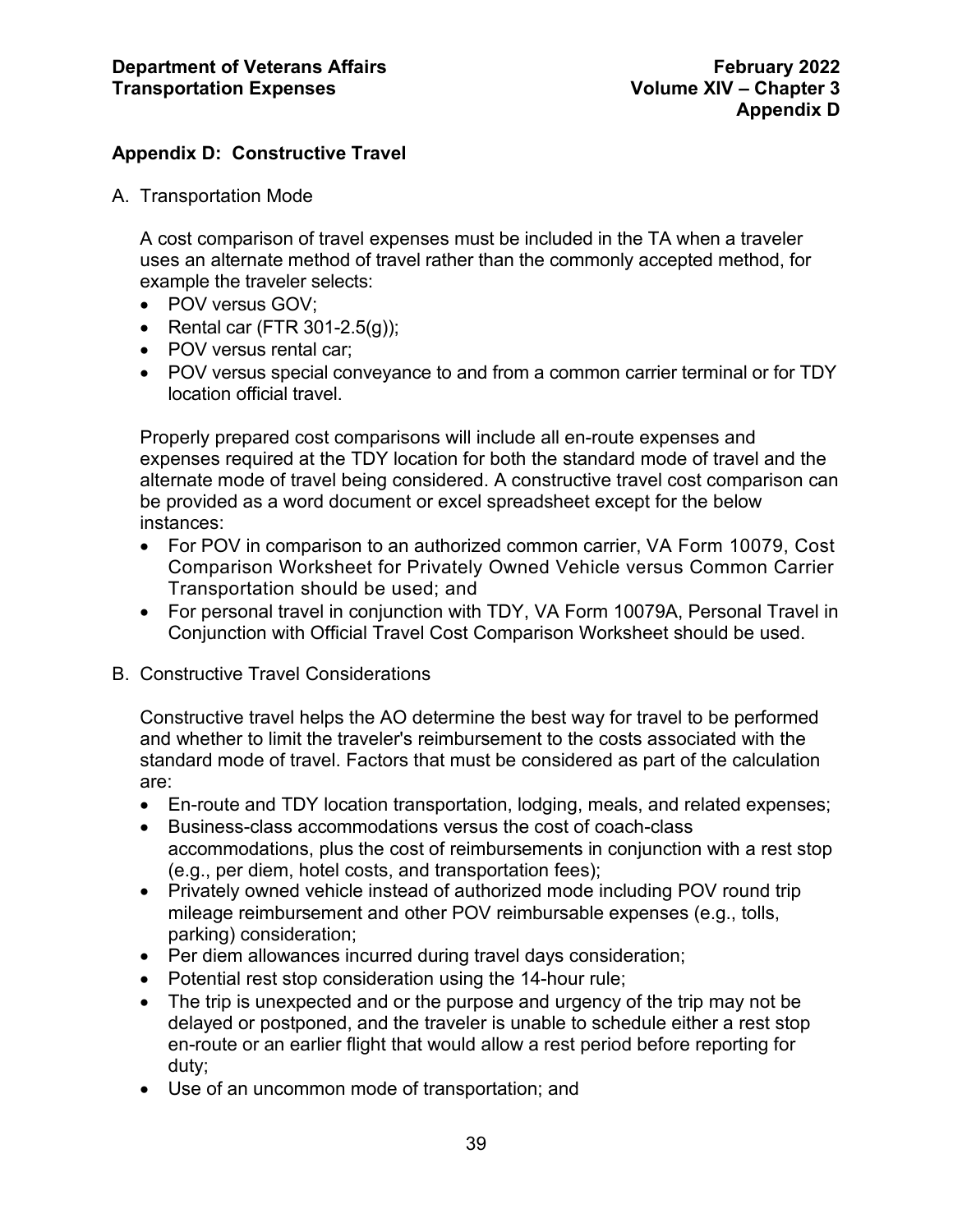- Local business rules may also determine the best way to perform travel.
- C. Constructive travel is required to include expenses for the following travel segments:
	- Travel from the trip start location to the first TDY location;
	- Travel within a TDY location;
	- Travel from one TDY location to another; and
	- Travel from the last TDY location to the trip end location.
- D. Constructive travel Government costs will include:
	- .When the common carrier is an airline or train, the round trip YCA contract fare plus taxes will be used for consistency, but if there is no City Pair contract servicing the official duty station and the TDY location, the lowest available government unrestricted fare will be used;
	- Baggage fees if the airline charges for baggage;
	- The most cost advantageous method of transportation to/from the common carrier terminal, e.g., POV costs, including mileage, tolls, most advantageous available parking; POV round-trip drop off, including mileage and tolls; or estimated round trip taxi or TNC fare to and from the common carrier terminal, including allowable tip (for further information on tips, refer to VA Financial Policy Volume XIV Chapter 4, Miscellaneous Travel Expenses); and
	- Per diem, most cost advantageous ground transportation at the TDY site for official travel, and other miscellaneous travel expenses as deemed required for the mission.

In determining the most cost advantageous method for Government constructive cost, mission requirements are a factor.

- E. The following constructive travel POV actual costs incurred may be reimbursed not to exceed (NTE) the government estimated common carrier constructive travel cost:
	- Mileage reimbursement for the travel segments involved based on the full GSA POV mileage rate;
	- Other POV reimbursable expenses (e.g., tolls, parking); and
	- Per diem allowances incurred during travel days.
- F. In addition to limiting transportation-related costs, it may be necessary to adjust the en-route per diem entitlements as part of the constructed travel process:
	- If travel by air is the standard mode, then only one day of allowable travel (and related per diem) is typically authorized when traveling in CONUS and the AO will ensure that per diem entitlements are excluded correctly for any excess travel days included in the TA; and/or
	- If chargeable as leave, per diem, will be excluded from those excess days on the travel plan.